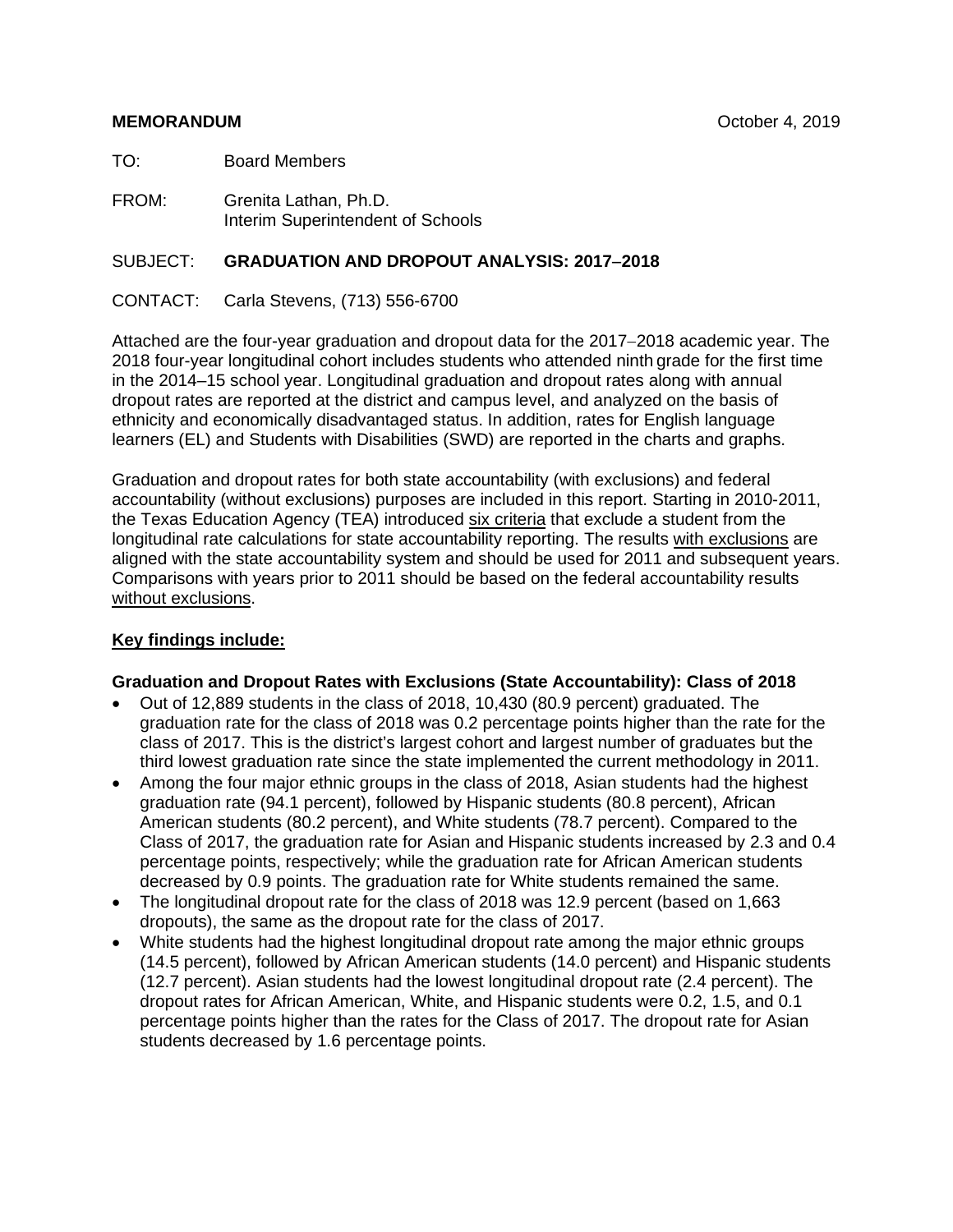# **Graduation and Dropout Rates without Exclusions (Federal Accountability): Class of 2018**

- The graduation rate used for federal accountability purposes was 79.0 percent for the class of 2018, an increase of 0.2 percentage points over the Class of 2017, and the second highest rate since 2011.
- The longitudinal dropout rate for all students increased by 0.2 percentage points from 13.1 percent in 2017 to 13.3 percent in 2018.

# **Administrative Responses from Class of 2018 Report**

# **Student Assistance Department**

The Department of Student Assistance was reorganized in 2018. The new department structure incorporates the use of compliance analysts and outreach workers to assist campuses in matters of attendance, dropout prevention, homeless assistance, and support to students who are in foster care or residential treatment. The department is responsible for the planning and implementation of programs which address the needs of students at risk for school failure due to non-academic indicators. The Student Assistance Department works to coordinate various supports and strategies in schools and communities in order to provide at-risk students with the opportunity to graduate from high school. Through this new structure, more targeted assistance can be provided to increase the effectiveness of the district's support efforts to special populations by connecting them and their families to appropriate services as needed.

The Student Assistance Department will continue to address the needs of our students to reduce the dropout rate and increase the graduation rate. We are committed to the following priorities:

- Early identification of students at-risk of dropping out of school through campus-based and district-wide Graduation Support Meetings, Leaver Management Detail Report data, Outreach Workers, and community referrals;
- Collaborate with schools to identify students at risk of failure due to academic, social, or behavioral issues and provide assistance to prevent students from dropping out of school;
- Provide support to assigned campuses, continuous analysis of data, and adopt a threetiered approach to addressing chronic absenteeism and dropout prevention;
	- o The new approach aims to engage students, address barriers to attendance and achievement, and coordinate necessary services.
- Educate campus staff on how graduation and dropout data can impact accountability ratings;
- Train campus staff to evaluate data in order to determine students who are at risk of not graduating with their cohorts as well as to provide conversion strategies for students that have fallen behind (such as credit recovery courses);
- Leverage and coordinate social services for the "whole" child to provide targeted assistance to students;
- Collaborate with community partners such as Harris County's Precinct Justice of the Peace, Harris County's TRIAD and Juvenile Probation Department (Educational Advocates), and the City of Houston's Municipal Court Juvenile Case Management Program; and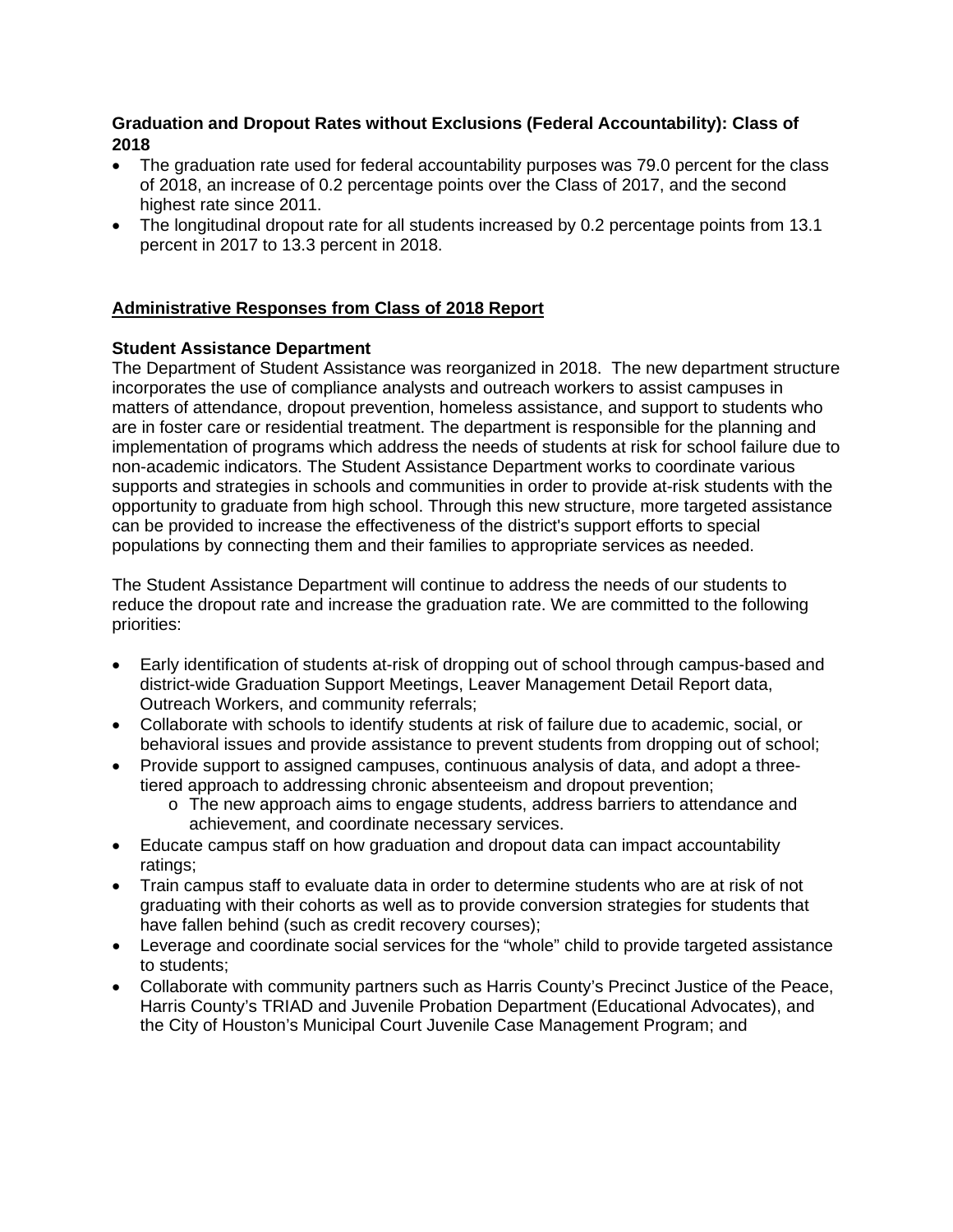- Collaborate with HISD departments such as College and Career Readiness, Special Education, Multilingual, Family and Community Empowerment, Interventions Office, Social Emotional Learning, Parent Center, Wraparound Services, ROSES, Ascending to Men, and HISD alternative high school (On Time Graduation Academy) programs to provide and receive support through professional development, programming, and other initiatives that strengthen student and family support.
- Together, we can work to implement the most beneficial programs that will address the varied needs of at-risk students.

Should you have any further questions, please contact Carla Stevens in the Research and Accountability Department at (713) 556-6700.

Therate Librar GL

**Attachments** 

cc: Superintendent's Direct Reports Area Superintendents Kenneth Davis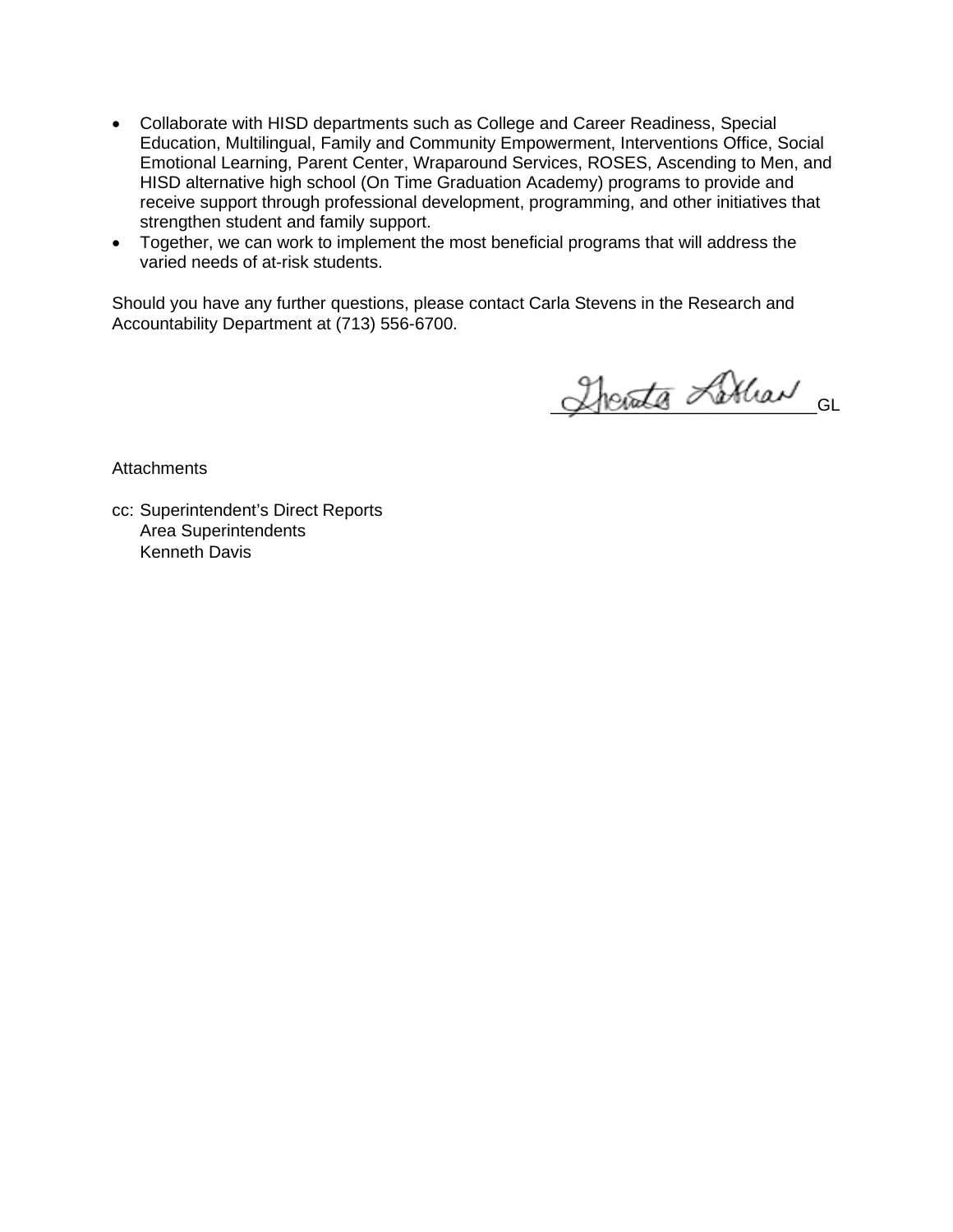# **Houston Independent School District**

# **RESEARCH** Educational Program Report

**GRADUATION AND DROPOUT ANALYSIS CLASS OF 2018**

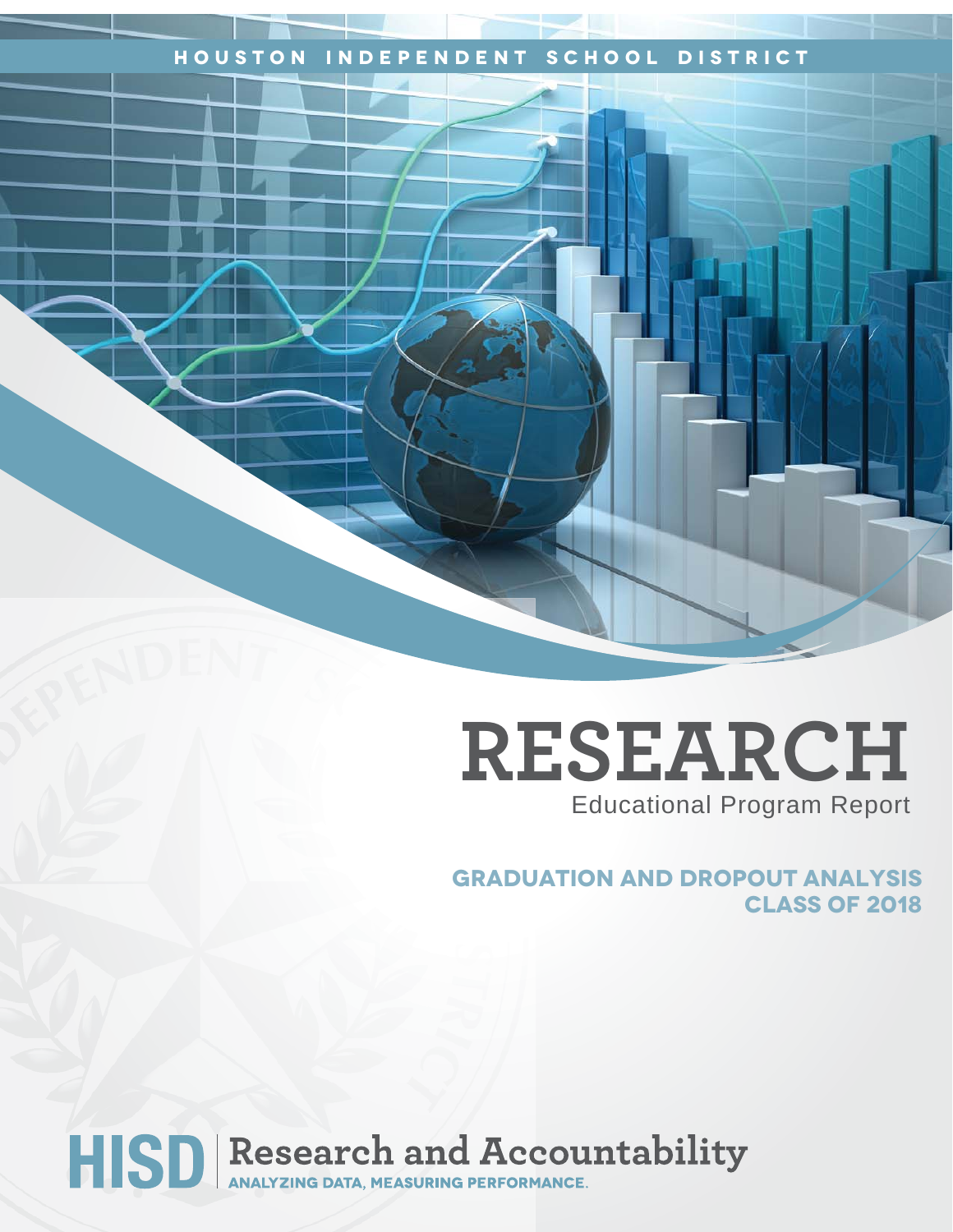

# **2019 Board of Education**

**Diana Dávila**  President

**Holly Maria Flynn Vilaseca** First Vice President

**Elizabeth Santos**  Second Vice President

**Sergio Lira Secretary** 

**Susan Deigaard** Assistant Secretary

**Wanda Adams Jolanda Jones Rhonda Skillern-Jones Anne Sung**

**Grenita Lathan, Ph.D.**  Interim Superintendent of Schools

**Carla Stevens** Assistant Superintendent Department of Research and Accountability

**Yuchia Chang, Dr.PH** Research Specialist

**Zack Bigner, Ed.D.**  Research Manager

**Houston Independent School District** Hattie Mae White Educational Support Center 4400 West 18th StreetHouston, Texas 77092-8501

#### **www.HoustonISD.org**

It is the policy of the Houston Independent School District not to discriminate on the basis of age, color, handicap or disability, ancestry, national origin, marital status, race, religion, sex, veteran status, political affiliation, sexual orientation, gender identity and/or gender expression in its educational or employment programs and activities.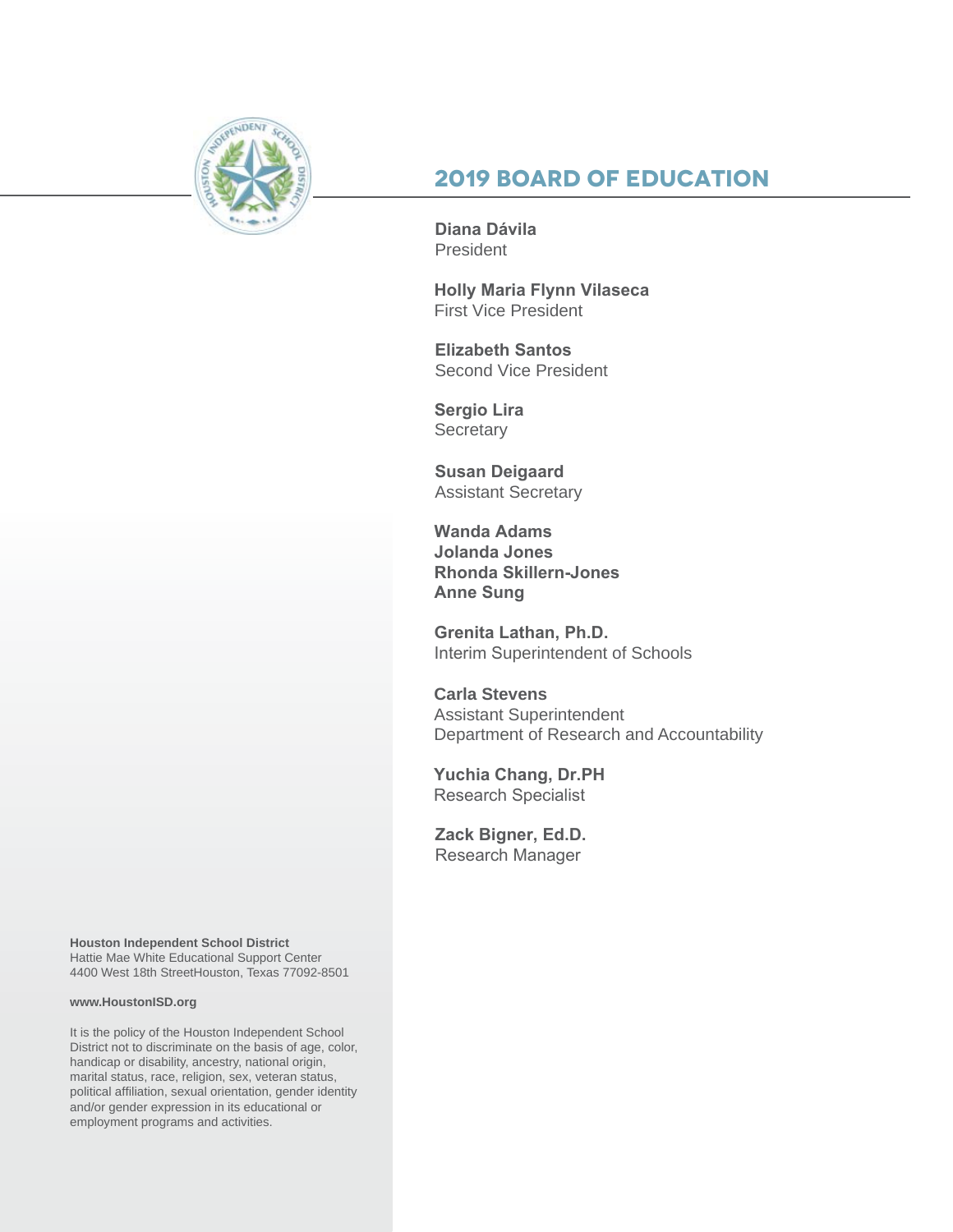# **Graduation and Dropout Analysis: 2017–2018**

# **Executive Summary**

Graduation of students from high school represents the culmination of the collective efforts of the 27,000+ members of the Houston Independent School District (HISD) community working collaboratively with the parents and other stakeholders to reach an important milestone without which access to higher education is blocked. The district's top priorities, along with college readiness, are to maximize the graduation rates, minimize the dropout rates, and close the gaps among the student groups in these vital areas as we work toward every student being a Global Graduate. These metrics are not only part of federal and state accountability but they also attract broad attention across the nation given the district's size (seventh largest in the nation) and the large proportion of economically disadvantaged students that it serves.

#### **Highlights of the Class of 2018 Grade 9 Cohort with Exclusions (State Accountability)**

- Out of 12,889 students in the class of 2018, 10,430 (80.9 percent) graduated. The graduation rate for the class of 2018 was 0.2 percentage-point **higher** than the rate for the class of 2017. This is the district's largest cohort and largest number of graduates but the third lowest graduation rate since the state implemented the current methodology in 2011.
- Among the four major ethnic groups in the class of 2018, Asian students had the highest graduation rate (94.1 percent), followed by Hispanic students (80.8 percent), African American students (80.2 percent), and White students (78.7 percent). Compared to the class of 2017, the graduation rate for Asian and Hispanic students **increased** by 2.3 and 0.4 percentage points, respectively; while the graduation rate for African American students **decreased** by 0.9 points. The graduation rate for White students remained the same.
- The longitudinal dropout rate for the class of 2018 was 12.9 percent (based on 1,663 dropouts), 0.3 percentage points higher than the rate for the class of 2017.
- White students had the highest longitudinal dropout rate among the major ethnic groups (14.5 percent), followed by African American students (14.0 percent) and Hispanic students (12.7 percent). Asian students had the lowest longitudinal dropout rate (2.4 percent). The dropout rates for African American, White, and Hispanic students were 0.2, 1.5, and 0.1 percentage points **higher** than the rates for the class of 2017. The dropout rate for Asian students **decreased** by 1.6 percentage points.
- The graduation rate for 9,340 economically disadvantaged students in the class of 2018 was 80.9 percent, the same as class of 2017. The longitudinal dropout rate for economically disadvantaged students was 12.5 percent, a **decrease** of 0.3 percentage points over the class of 2017.
- The graduation rate for 2,002 students in the class of 2018 identified as Ever English Language Learners in high school (Ever EL in HS) was 61.1 percent, an **increase** of 1.0 percentage point over the class of 2017. The longitudinal dropout rate for Ever EL in HS students was 24.5 percent, an **increase** of 0.2 percentage points over the class of 2017.
- The graduation rate for 962 students in the class of 2018 identified as Students with Disabilities (SWD) was 69.5 percent, a **decrease** of 0.9 percentage points over the class of 2017. The longitudinal dropout rate for SWD students was 19.6 percent, an **increase** of 1.7 percentage points over the class of 2017.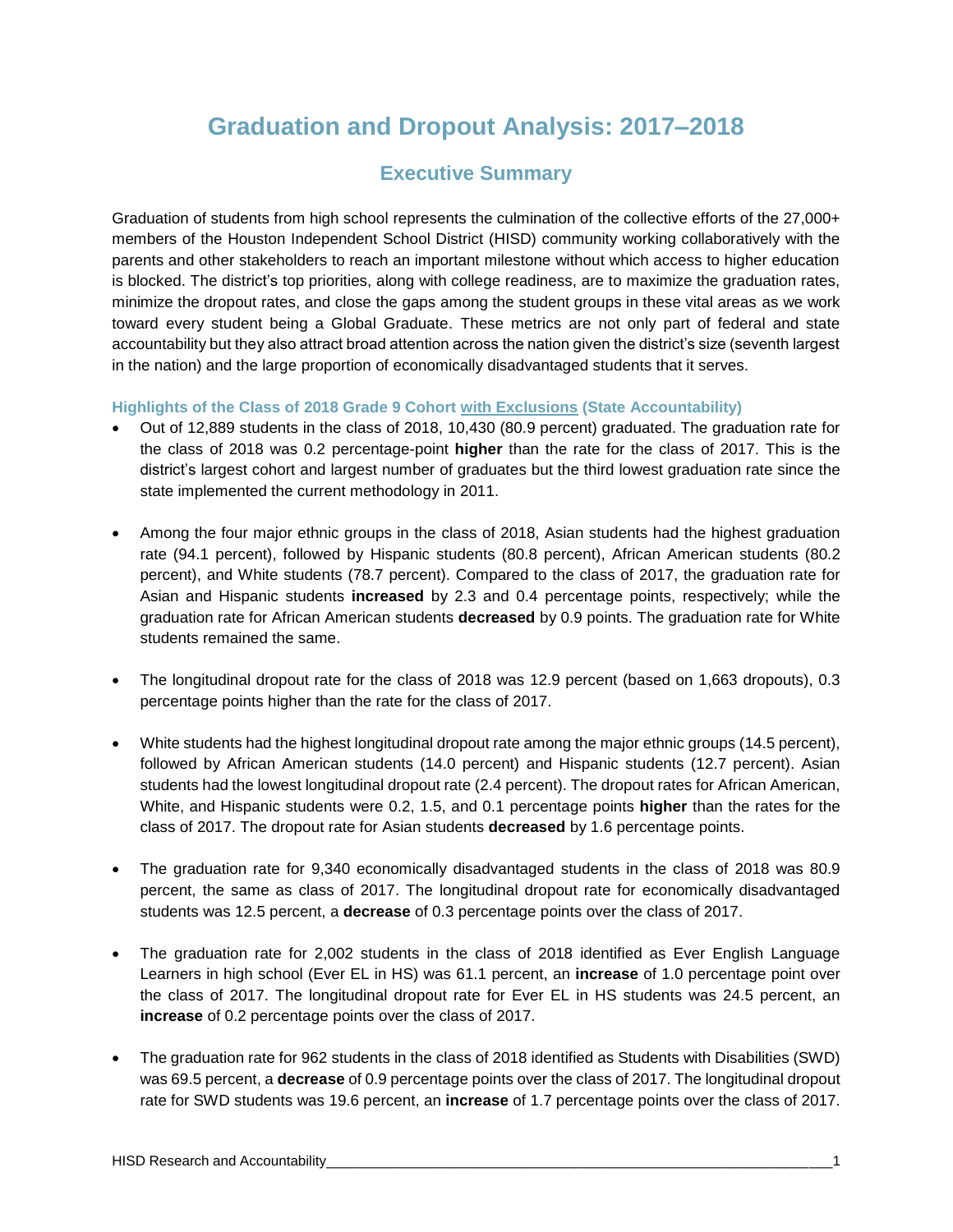#### **Highlights of the Class of 2018 Grade 9 Cohort without Exclusions (Federal Accountability)**

- The graduation rate used for federal accountability purposes was 79.0 percent for the class of 2018, an **increase** of 0.2 percentage points over the class of 2017, and the second highest rate since 2011.
- The longitudinal dropout rate for all students **increased** by 0.2 percentage points from 13.1 percent in 2017 to 13.3 percent in 2018.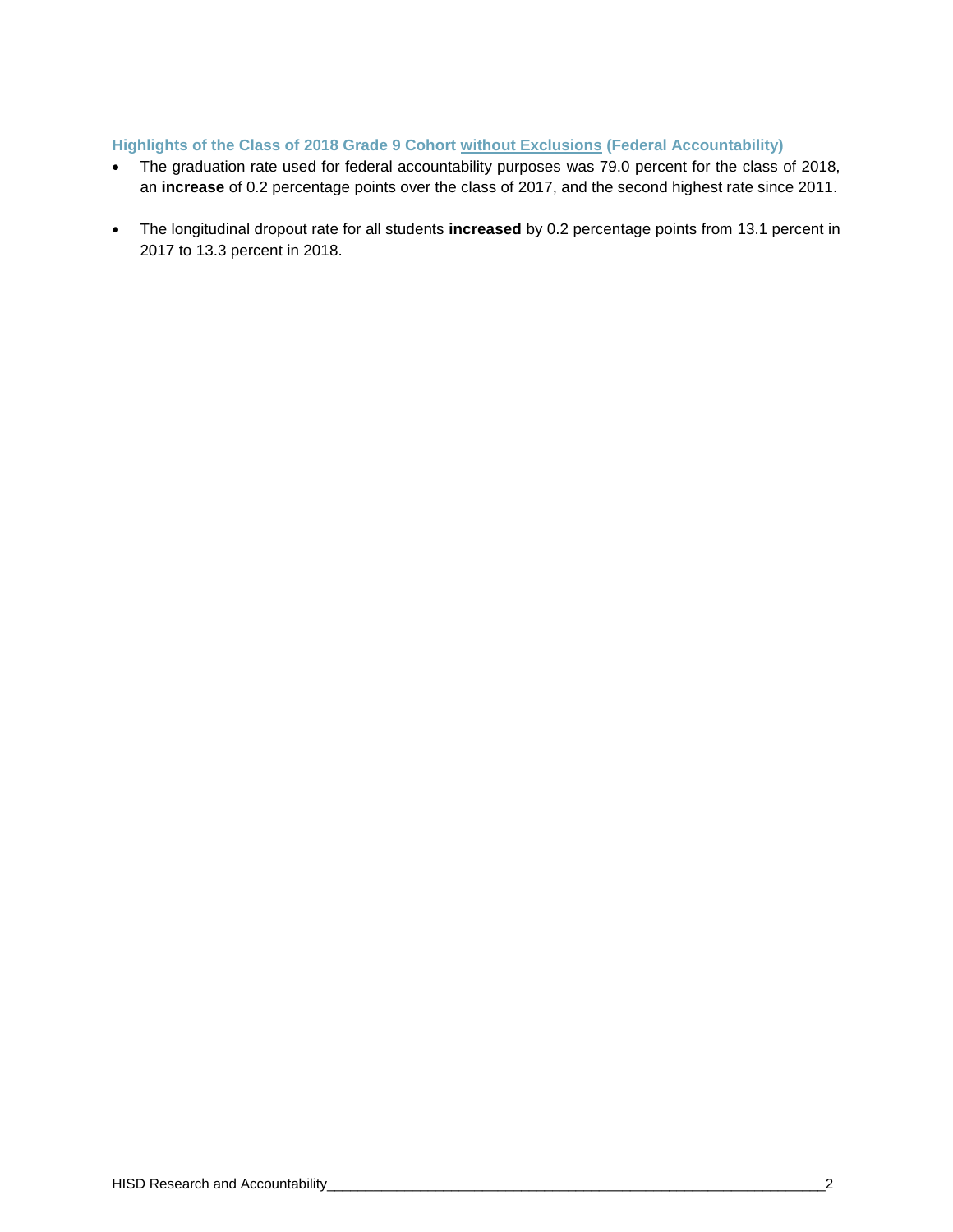# **Introduction**

This report provides the four-year longitudinal graduation and dropout rates for students who were expected to graduate from Houston Independent School District (HISD) high schools in 2017–2018 and the annual dropout rates for students who attended district schools in grades 7–8 during 2017–2018. The Texas Education Agency reports rates both **with exclusions** for state accountability purposes and **without exclusions** for federal accountability purposes. Both are included in this report.

The longitudinal rates reflect the percentages of students from a class of students beginning in ninth grade who graduate, remain enrolled, receive a Texas Certificate of High School Equivalency (TxCHSE), or drop out by the fall following their anticipated graduation date.

The extended longitudinal rates reflect the percentages of students from a class of beginning ninth graders who graduate, remain enrolled, receive TxCHSE, or drop out by the fall a year or more after their anticipated graduation date. The five-year and six-year extended longitudinal rates are not included in this report.

The annual dropout rate measures the percentage of students who drop out of school during one school year based on cumulative enrollment.

Texas uses the National Center for Education Statistics (NCES) dropout definition. Under this definition, a dropout is a student who is enrolled in public school in Grades 7–12, does not return to public school the following fall, is not expelled, and does not graduate, receive a TxCHSE, continue school outside the publicschool system, begin college, or die.

Based on Public Education Information Management System (PEIMS) records, the Texas Education Agency (TEA) determined that 15,735 students either entered ninth grade in HISD high schools in the 2014–2015 school year or were added to the 2014–15 cohort over the next three years. **Table 1** provides the number of students in the 2014–15 cohort by final status.

| <b>Status</b>                       | <b>Number of Students</b> |        |
|-------------------------------------|---------------------------|--------|
| Graduated                           | 10,430                    |        |
| Continued H.S.                      | 711                       |        |
| Received TxCHSE                     | 85                        |        |
| Dropped out                         | 1,663                     |        |
| Subtotal for State Accountability   |                           | 12,889 |
| Excluded continuer                  | 215                       |        |
| Excluded dropout                    | 98                        |        |
| Excluded graduate                   | 33                        |        |
| <b>Excluded TxCHSE recipient</b>    | 4                         |        |
| Subtotal for Federal Accountability |                           | 13,239 |
| Juvenile detention                  | 117                       |        |
| Other leaver                        | 2,344                     |        |
| Data error                          | 35                        |        |
| Total for 2014–2015 Cohort          |                           | 15,735 |

#### **Table 1. HISD 2014–2015 Cohort by Final Status**

Source: TEA Confidential Class of 2018 Four-Year Longitudinal Summary Report and student list, June 2019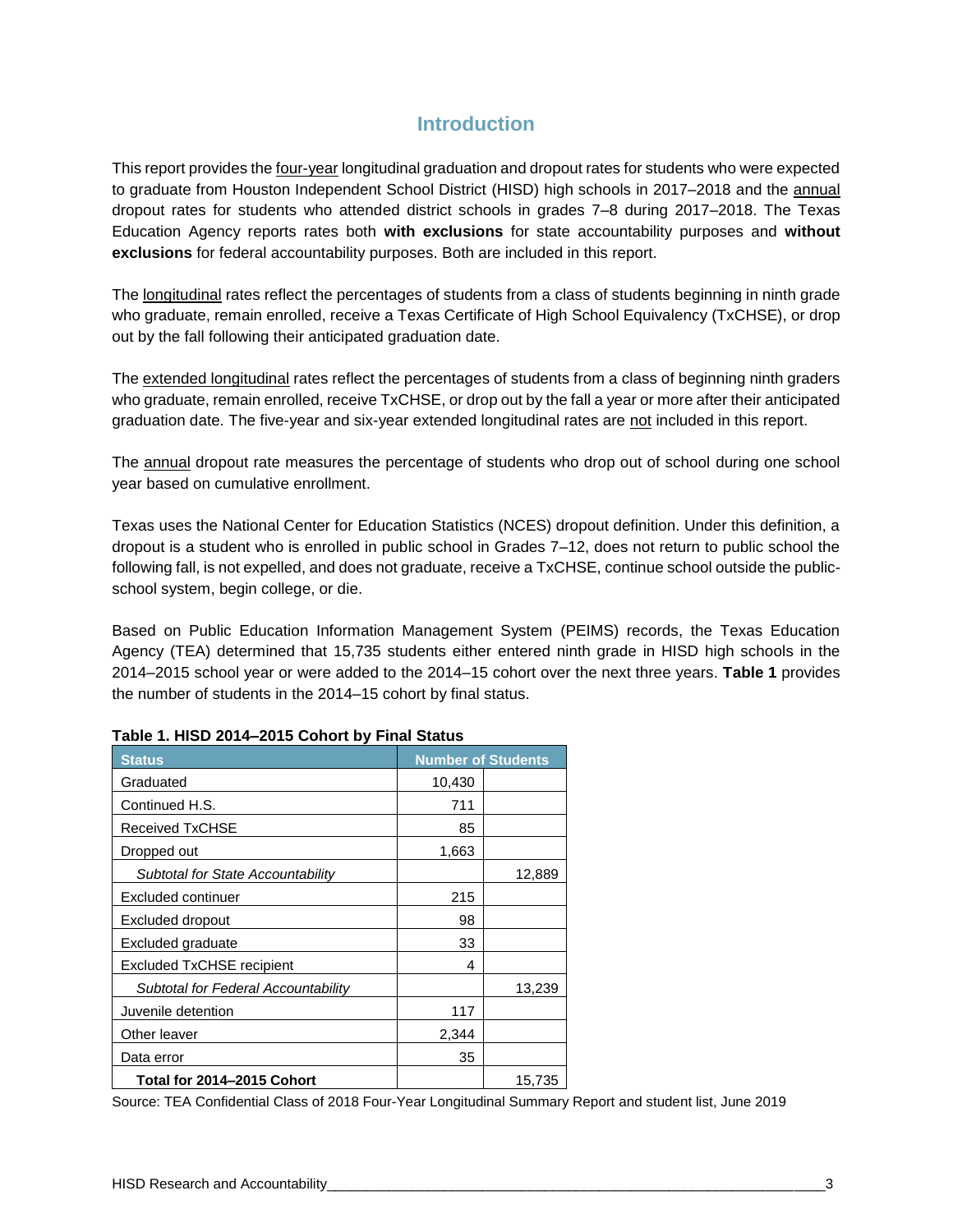Starting in 2010–2011, the Texas Education Agency (TEA) introduced six criteria (TEC §39.053(g-1) and TEC §39.055) that exclude a student from the longitudinal rate calculations for campus and district reporting for state accountability purposes (see **Appendix A**). The exclusions have a positive effect on the completion results. **Table 2** shows the district's total student enrollment, as well as the number of seniors and graduates with exclusions, for the past eight cohorts to provide a context for the data that follow. This is the district's largest cohort and largest number of graduates during that period, but the third lowest graduation rate since 2011 using the state calculations.

| <b>School</b><br>Year | <b>District</b><br>Enrollment* | <b>Total Number of</b><br>Enrolled 12th Grade<br>Students* | <b>Graduation Class Cohort</b> | <b>Total Number of</b><br><b>Graduates (with</b><br><b>Exclusions<sup>^</sup>)</b> for<br>each Cohort |
|-----------------------|--------------------------------|------------------------------------------------------------|--------------------------------|-------------------------------------------------------------------------------------------------------|
| 2010-2011             | 203.294                        | 10,463                                                     | Class of 2011 (N=11,126)       | 9,035 (81.2%)                                                                                         |
| 2011-2012             | 201,594                        | 10,271                                                     | Class of 2012 (N=11,030)       | 9,008(81.7%)                                                                                          |
| 2012-2013             | 202,586                        | 10,176                                                     | Class of 2013 (N=11,062)       | 9,023 (81.6%)                                                                                         |
| 2013-2014             | 210,716                        | 10,371                                                     | Class of 2014 (N=11,088)       | 9,071 (81.8%)                                                                                         |
| 2014-2015             | 214,462                        | 10,591                                                     | Class of 2015 (N=11,204)       | $9,182(82.0\%)$                                                                                       |
| 2015-2016             | 214,891                        | 10,896                                                     | Class of 2016 (N=11,858)       | 9,543 (80.5%)                                                                                         |
| 2016-2017             | 215.408                        | 11,090                                                     | Class of 2017 (N=12,310)       | 9,940 (80.7%)                                                                                         |
| 2017-2018             | 213,528                        | 11,584                                                     | Class of 2018 (N=12,889)       | 10,430 (80.9%)                                                                                        |

| Table 2. HISD Enrollment and Graduates (with Exclusions) for State Accountability, 2011–2018 |  |  |
|----------------------------------------------------------------------------------------------|--|--|
|----------------------------------------------------------------------------------------------|--|--|

Sources: \*2010-2012 enrollment data is from Academic Excellence Indicator System for 2010–2012 and 2012– 2018 enrollment data is from Texas Academic Performance Reports 2012–2013 to 2017–2018. ^TEA Class of 2011, 2012, 2013, 2014, 2015, 2016, 2017, and 2018 Confidential Four-Year Longitudinal Summary Report with Exclusions for State Accountability.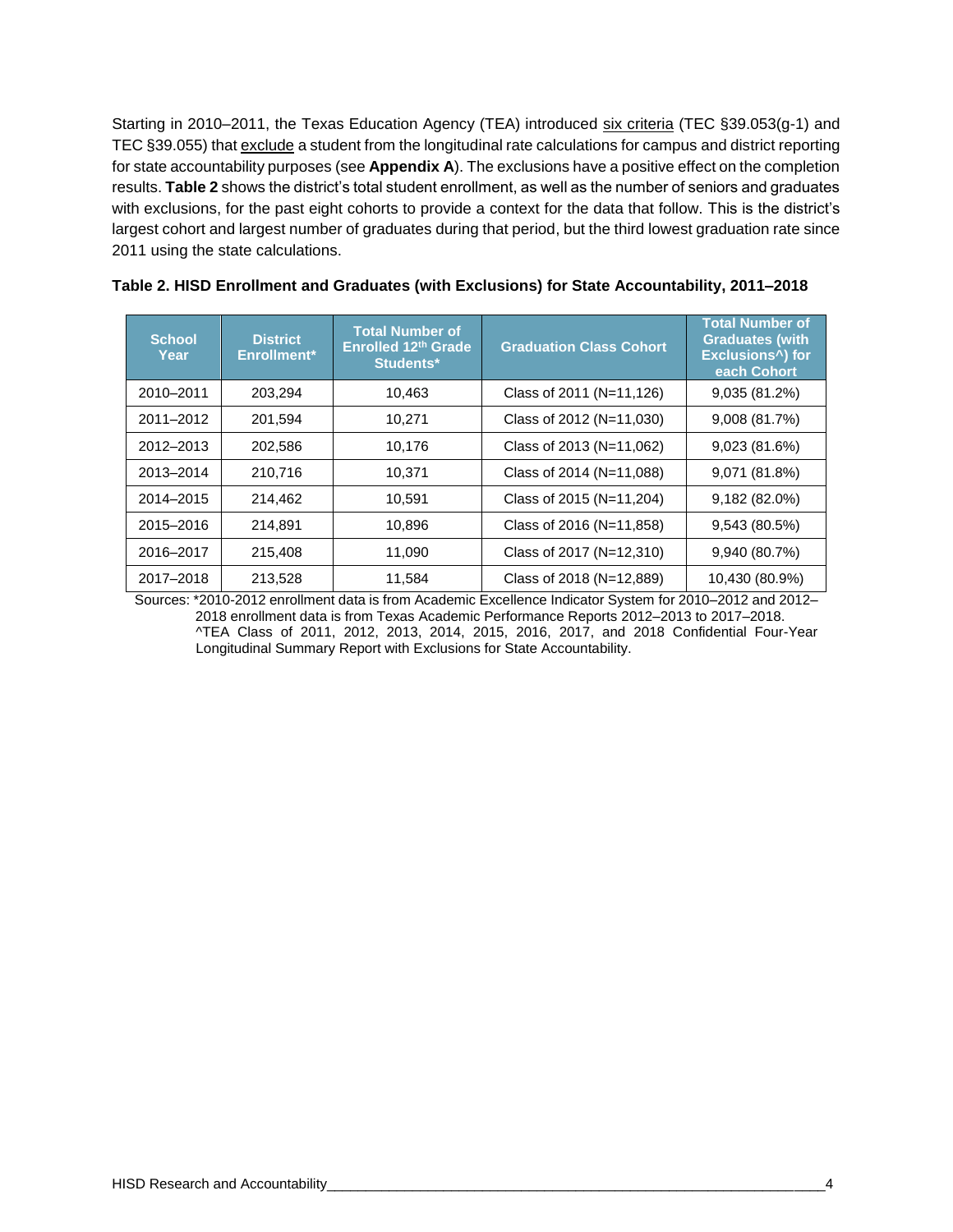

#### **Graduation and Dropout Results with Exclusions**





Source: TEA Confidential Class of 2018 Four-Year Longitudinal Summary Report, June 2019

#### **Figure 1** indicates that from **2011 to 2018:**

- The longitudinal four-year graduation rates with exclusions for state accountability purposes **increased** for the African American, Asian, Hispanic, students who were ever coded as English learners in high school (Ever EL in HS), and Students with Disabilities (SWD) groups.
- The longitudinal four-year graduation rates with exclusions **decreased** for the All, White, and economically disadvantaged groups.
- The Hispanic-White gap in the four-year graduation rate with exclusions **decreased** from 11.3 percentage points in 2011 to 2.1 percentage points in 2018; now in favor of Hispanic students. This is due to a 1.6 percentage-point increase in the Hispanic student group and an 11.8 percentage-point drop in the White student group.
- The African American-White gap in the four-year graduation rate with exclusions **decreased** from 10.4 percentage points in 2011 to 1.5 percentage points in 2018; now in favor of African American students. This is due to a 0.1 percentage-point increase in the African American student group and an 11.8 percentage-point drop in the White student group.

#### **Figure 1** indicates that from **2017 to 2018**:

• The longitudinal four-year graduation rates with exclusions **increased** for the All, Asian, Hispanic, and Ever EL in HS groups and **decreased** for the African American and SWD student groups. The White and Economically disadvantaged student groups remained the same.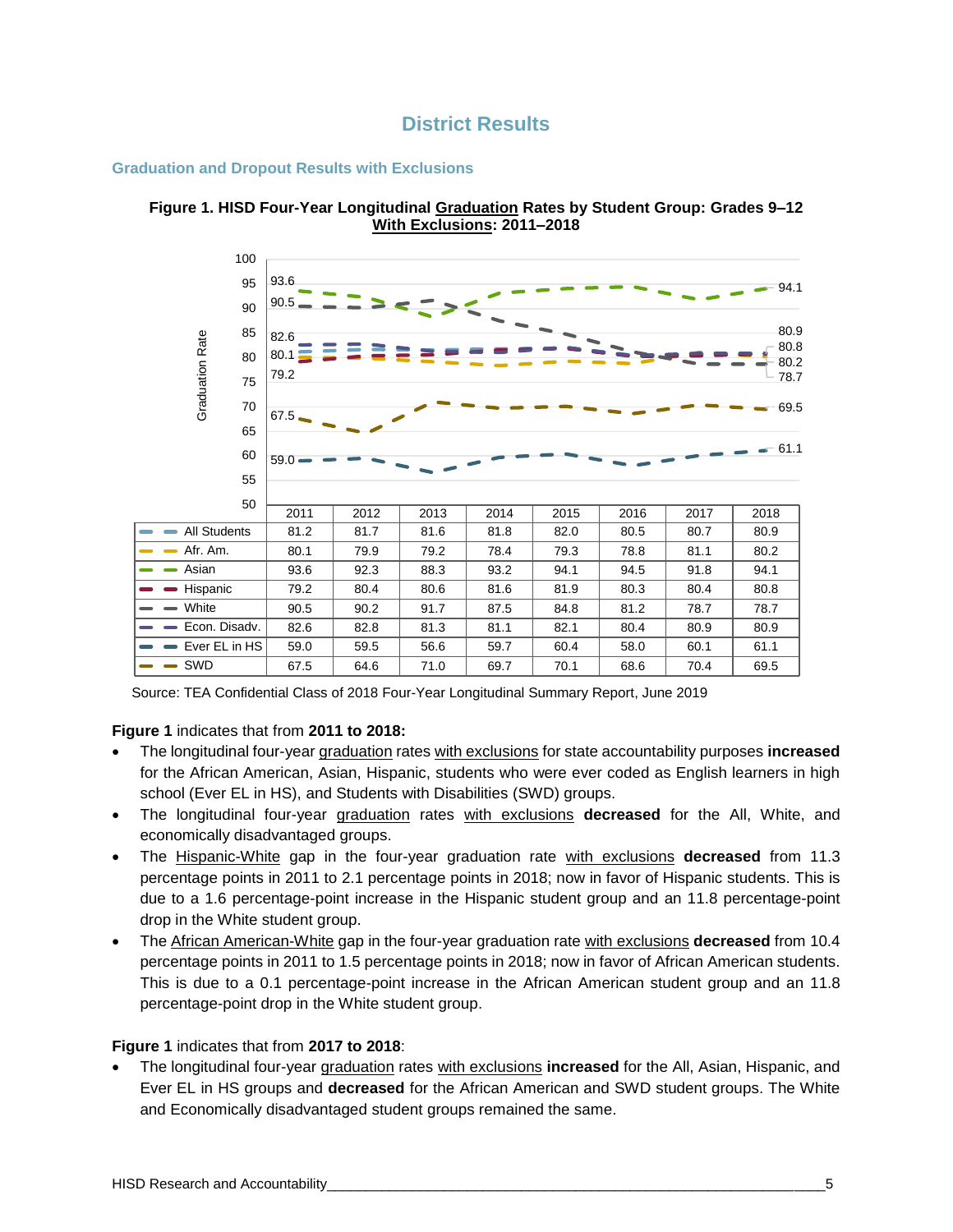**Figure 2. HISD Four-Year Longitudinal Dropout Rates by Student Group: Grades 9–12 With Exclusions: 2011–2018** 



Source: TEA Confidential Class of 2018 Four-Year Longitudinal Summary Report, June 2019

#### **Figure 2** indicates that from **2011 to 2018**:

- The longitudinal four-year dropout rates with exclusions **increased** for the All, African American, Asian, Hispanic, White, Economically disadvantaged, Ever EL in HS, and SWD student groups. I**ncreases** ranged from 0.1 percentage points for Asian students to 10.3 percentage points for White students.
- The Hispanic-White gap in the four-year dropout rate with exclusions **declined** from 6.7 percentage points in 2011 to 1.8 percentage points in 2018; now in favor of Hispanic students. However, both student groups showed an increase in dropout rates since 2011.
- The African American-White gap in the four-year dropout rate with exclusions **declined** from 9.5 percentage points in 2011 to 0.5 percentage points in 2018, now in favor of African American students. However, both student groups showed an increase in dropout rates since 2011.

#### **Figure 2** indicates that from **2017 to 2018**:

• The longitudinal four-year dropout rates with exclusions **declined** for the Asian and Economically disadvantaged student groups, and **increased** for the All, African American, Hispanic, White, Ever EL in HS, and SWD student groups.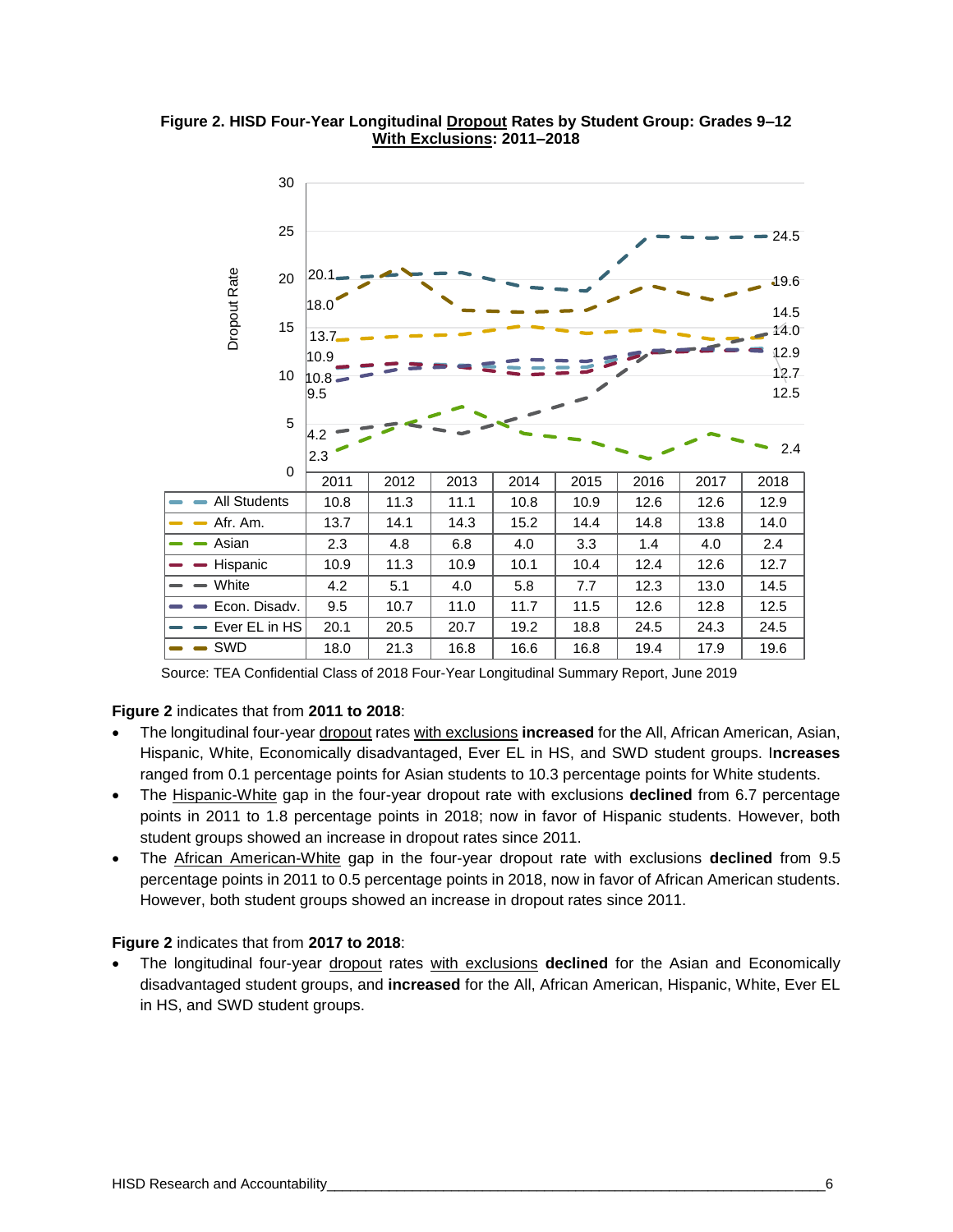

**Figure 3. HISD Annual Dropout Rates by Student Group: Grades 7–8 With Exclusions: 2011–2018**

Source: TEA 2017–2018 Annual Dropout Summary Report, June 2019

#### **Figure 3** indicates that from **2011 to 2018**:

- The annual dropout rates with exclusions for state accountability purposes for students in grades 7**–**8 **increased** for all student groups from 2011 to 2018. The increases range from 1.4 percentage points (Asian and Economically disadvantaged students) to 2.4 percentage points (White students).
- The Hispanic-White gap in the annual dropout rate with exclusions **increased** from 0.1 percentage points in 2011 to 1.1 percentage points in 2018, now in favor of Hispanic students.
- The African American-White gap in the annual dropout rate with exclusions **remained at** 0.2 percentage points in 2011 and 2018; but now in favor of African American students.

#### **Figure 3** indicates that from **2017 to 2018**:

• The annual dropout rates **increased** for all student groups.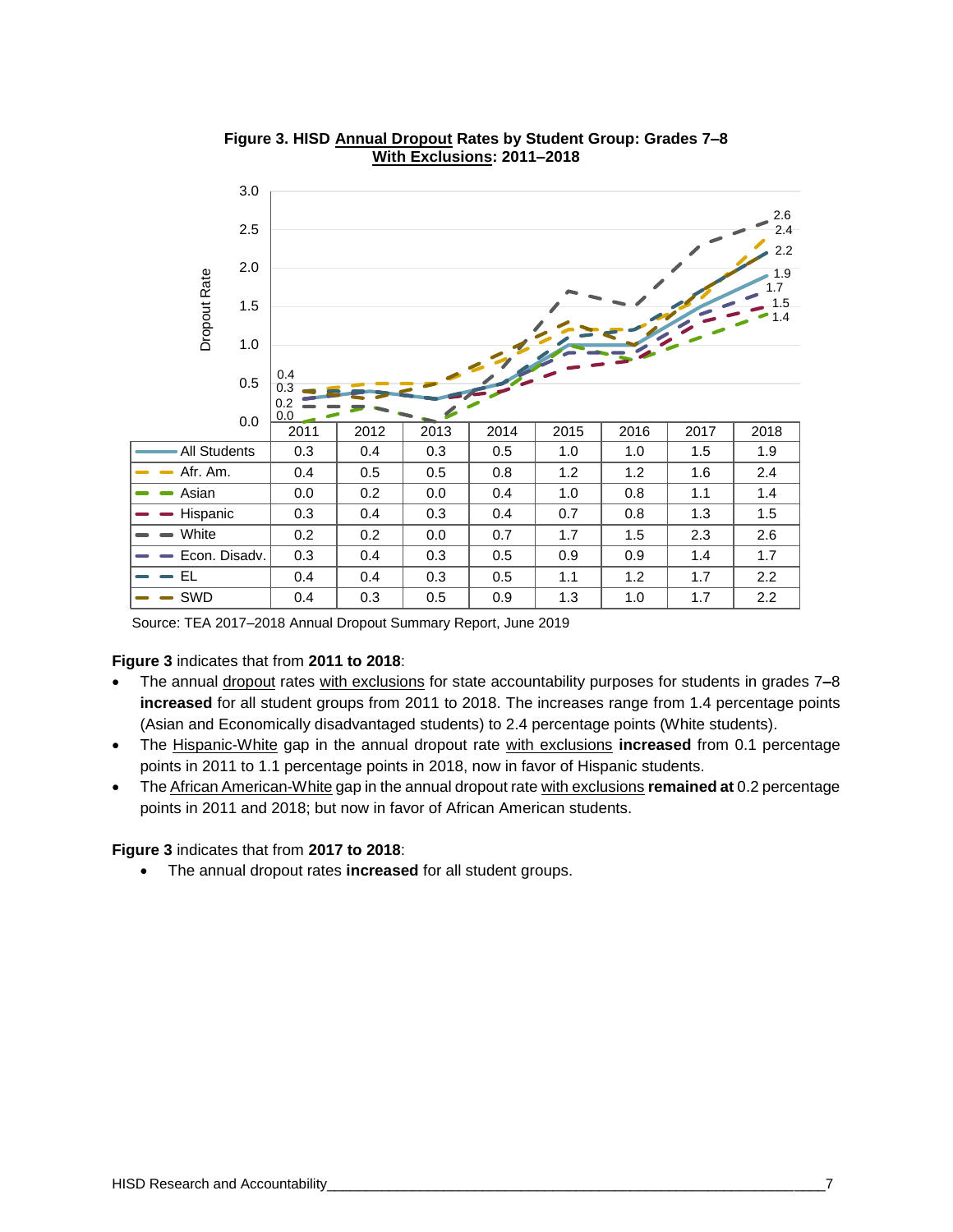#### **Results for English Language Learners Based on HISD Internal Tracking**

TEA reports graduation rates for English Learners (EL) who were an EL at some point in high school (i.e. Ever EL in HS) or an EL at the time of expected graduation. HISD also tracks EL students (Ever EL HISD) throughout their entire time in the district (Archived Chancery/SASI records). In class of 2018, the longitudinal four-year graduation rate (with exclusions) for Ever EL HISD (80.5 percent) was **higher** than the Ever EL HS student group (61.1 percent) and 0.4 percentage points **lower** than the All student group (80.9 percent). The longitudinal four-year dropout rate (with exclusions) for Ever EL HISD (12.0 percent) was lower than the Ever EL in HS (24.5 percent) rate.

#### **Foundation High School Program**

In 2013, Texas established the Foundation High School Program (FHSP), a graduation program for students entering high school during the 2014–2015 school year. The new FHSP replaced the Minimum High School Program (MHSP). Under the FHSP, students may graduate without a curriculum endorsement (FHSP), with one or more endorsements (FHSP-E), or with a Distinguished Level of Achievement (FHSP-DLA).

|                | # of<br><b>Grads</b> | <b>Without</b><br>Endorsement*<br>(FHSP) | <b>Endorsement</b><br>(FHSP-E) | <b>Distinguished</b><br>(FHSP-DLA) | <b>FHS35^</b> | Min. | Rec./<br>Adv. |
|----------------|----------------------|------------------------------------------|--------------------------------|------------------------------------|---------------|------|---------------|
| No Endorsement |                      | 683                                      |                                |                                    | 172           | 54   | 126           |
| Endorsement    | 7,706                |                                          | 8                              | 7,698                              |               |      |               |
| 2 Endorsements | 1,349                |                                          |                                | 1,349                              |               |      |               |
| 3 Endorsements | 323                  |                                          |                                | 323                                |               |      |               |
| 4 Endorsements | 16                   |                                          |                                | 16                                 |               |      |               |
| Total          | 10.430               | 683                                      | 8                              | 9,386                              | 172           | 54   | 126           |

#### **Table 3. HISD Diploma and Endorsements for Graduates (with Exclusions), Class of 2018**

\* TEC, Section 28.025(b) allows students, with parent permission, to opt out of a diploma with Endorsements.

^ Students submitted with a diploma program code of '35' were receiving special education services and were not eligible to pursue an endorsement (FHS35).

Source: TEA Class of 2018 Four-Year Final Student List, June 2019

Note: One student did not have a diploma type identified.

The FHSP provides the following endorsements: Science, Technology, Engineering, and Math (STEM), Business and Industry, Public Services, Arts and Humanities, and Multidisciplinary Studies. Graduates may earn one or more endorsements by completing the curriculum requirements under each endorsement. To earn a distinguished degree, the students must first earn an endorsement. The requirements for each endorsement and details regarding which endorsements are offered at each HISD high school are available at [http://houstonisd.org/planyourpath.](http://houstonisd.org/planyourpath)

**Table 3** shows the distribution of diploma types for the class of 2018 graduates (with exclusions), the first class who could earn endorsements or a distinguished level of achievement. Of the 10,430 graduates in 2018, 9,386 graduates (90 percent) earned a distinguished diploma with at least one endorsement and only eight students earned an endorsement without a distinguished diploma. 683 graduates (7%) graduated under FHSP without an endorsement. 126 students graduated under the Recommended High School Program (Rec.) or Advanced High School Program (Adv.) diploma program. **Table 4** (p. 9) shows how many class of 2018 graduates earned each endorsement.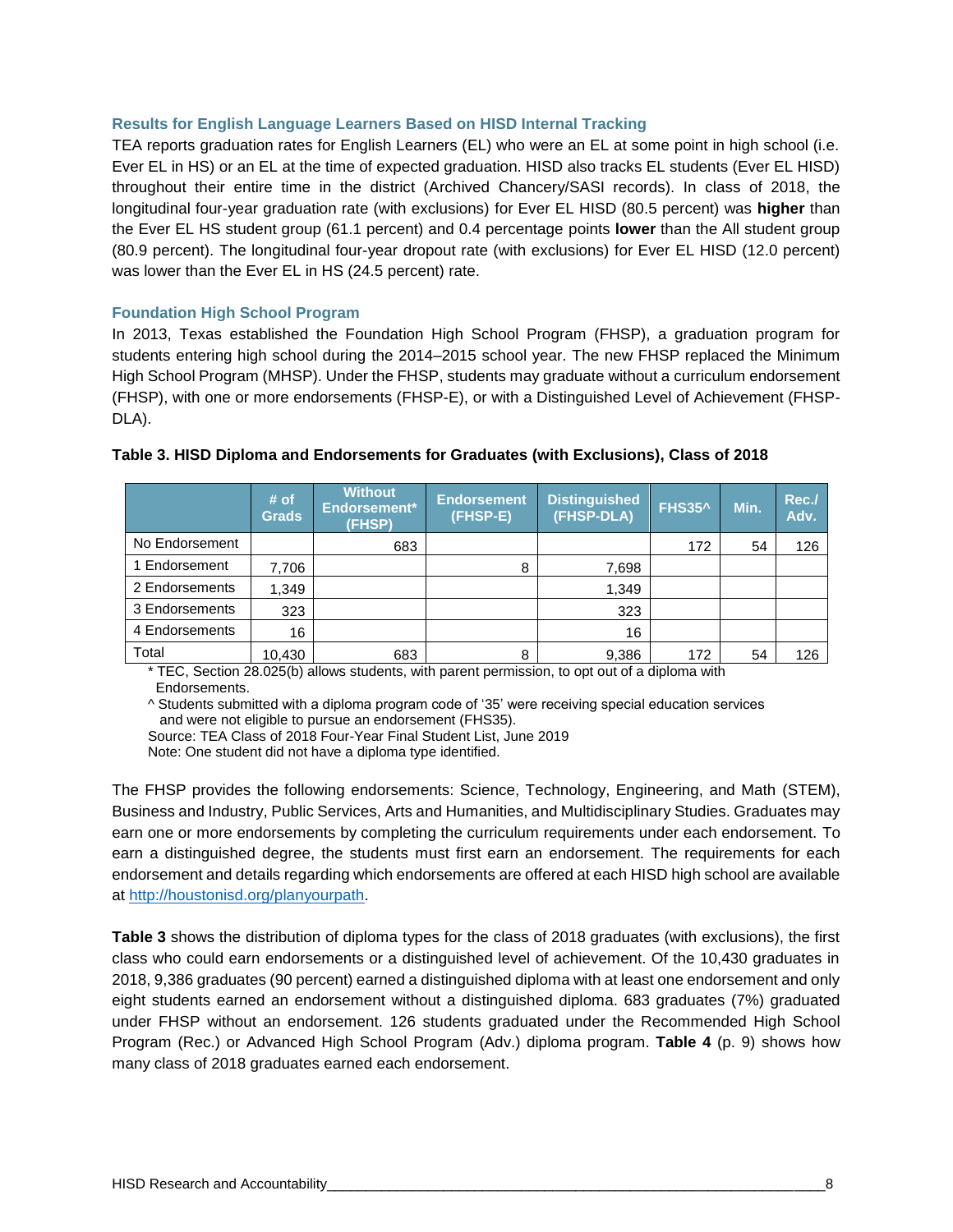#### **Table 4. Diploma Program for Graduates under FHSP**

|                                                | <b>Total</b> | % of Endorsements |
|------------------------------------------------|--------------|-------------------|
| <b>STEM</b>                                    | 2,123        | 18.6%             |
| <b>Business and Industry</b>                   | 2,004        | 17.5%             |
| <b>Public Services</b>                         | 1,024        | 9.0%              |
| Arts and Humanities                            | 1,490        | 13.0%             |
| <b>Multidisciplinary Studies</b>               | 4,796        | 41.9%             |
| <b>Total Endorsements</b><br>(Duplicate Count) | 11,437       | 100.0%            |

Source: TEA Class of 2018 Four-Year Final Student List, June 2019 and PEIMS FALL 2015-2018

#### **Graduation and Dropout Results without Exclusions**

**Table 5** shows the district's total student enrollment, as well as the number of seniors and graduates without exclusions, for the past eight cohorts to provide a context for the data that follow in Figures 4–6. The graduation rate increased 0.2 percentage points from the prior year, but is still 0.3 percentage points lower than the highest rate in 2015. However, this is the largest cohort and number of graduates during the same period.

| <b>School</b><br>Year | <b>District</b><br>Enrollment* | <b>Total Number of</b><br>Enrolled 12th Grade<br>Students* | <b>Graduation Class</b><br><b>Cohort</b> | <b>Total Number of</b><br><b>Graduates without</b><br><b>Exclusions<sup>^</sup> for</b><br>each Cohort |
|-----------------------|--------------------------------|------------------------------------------------------------|------------------------------------------|--------------------------------------------------------------------------------------------------------|
| 2010-2011             | 203,294                        | 10,463                                                     | Class of 2011 (N=11,561)                 | 9,070 (78.5%)                                                                                          |
| 2011-2012             | 201.594                        | 10.271                                                     | Class of 2012 (N=11,461)                 | 9,033 (78.8%)                                                                                          |
| 2012-2013             | 202,586                        | 10,176                                                     | Class of 2013 (N=11,524)                 | 9,053(78.6%)                                                                                           |
| 2013-2014             | 210.716                        | 10,371                                                     | Class of 2014 (N=11,576)                 | 9,099 (78.6%)                                                                                          |
| 2014-2015             | 214,462                        | 10,591                                                     | Class of 2015 (N=11,620)                 | 9,210 (79.3%)                                                                                          |
| 2015-2016             | 214.891                        | 10.896                                                     | Class of 2016 (N=12,293)                 | 9,580 (77.9%)                                                                                          |
| 2016-2017             | 215,408                        | 11.090                                                     | Class of 2017 (N=12,660)                 | 9,980 (78.8%)                                                                                          |
| 2017-2018             | 213,528                        | 11,584                                                     | Class of 2018 (N=13,239)                 | 10,463 (79.0%)                                                                                         |

#### **Table 5. HISD Enrollment and Graduates (without Exclusions) for Federal Accountability, 2011–2018**

Sources: \*2011-2012 enrollment data is from Academic Excellence Indicator System for 2011–2012 and 2012– 2018 enrollment data is from Texas Academic Performance Reports 2012–2013 to 2017–2018. ^TEA Class of 2012, 2013, 2014, 2015, 2016, 2017, and 2018 Confidential Four-Year Longitudinal Summary Report without Exclusions for Federal Accountability.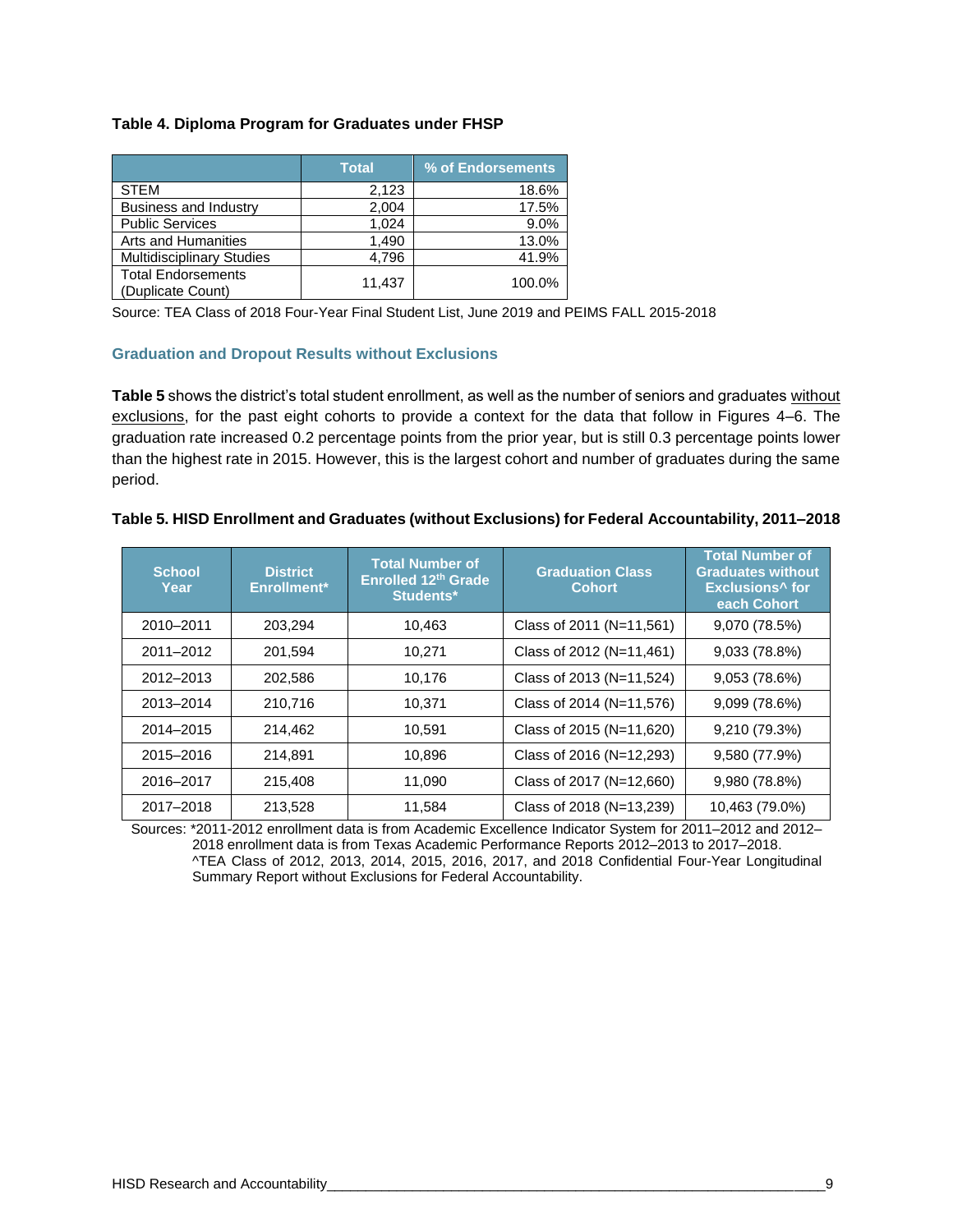

**Figure 4. HISD Four-Year Longitudinal Graduation Rates by Student Group: Grades 9–12 Without Exclusions: 2011–2018**

Source: TEA Confidential Class of 2018 Four-Year Longitudinal Summary Report, June 2019.

#### **Figure 4** indicates that from **2011 to 2018**:

- The class of 2018 graduation rate of 79.0 percent is the second highest for the district since 2011 using the federal calculations.
- The longitudinal four-year graduation rates without exclusions **increased** for all, African American, Asian, Hispanic, and Ever EL in HS. Percentage-point **increases** range from 0.5 for All students (from 78.5 percent in 2011 to 79.0 percent in 2018) to 4.9 for Ever EL in HS students (from 54.4 percent in 2011 to 59.3 percent in 2018).
- The longitudinal four-year graduation rates without exclusions **decreased** for the White, economically disadvantaged, and SWD student groups. Percentage-point **decreases** range from 1.2 for SWD student group (from 64.6 percent in 2011 to 63.4 percent in 2018) to 12.8 for White students (from 90.1 percent in 2011 to 77.3 percent in 2018).
- The Hispanic-White gap in the four-year graduation rate without exclusions **declined** from 13.9 percentage points in 2011 to 1.7 percentage points in 2018; now in favor of Hispanic students. The White student group showed a decrease in their graduation rate since 2013.
- The African American-White gap in the four-year graduation rate without exclusions **declined** from 13.0 percentage points in 2011 to 0.5 percentage points in 2018; now in favor of African American students. The White student group showed a decrease in their graduation rate since 2013.

# **Figure 4** indicates that from **2017 to 2018**:

• The longitudinal four-year graduation rates without exclusions **increased** for the All, Asian, Hispanic, and Ever EL in HS, and **decreased** for the African American, White, Economically disadvantaged, and SWD student groups.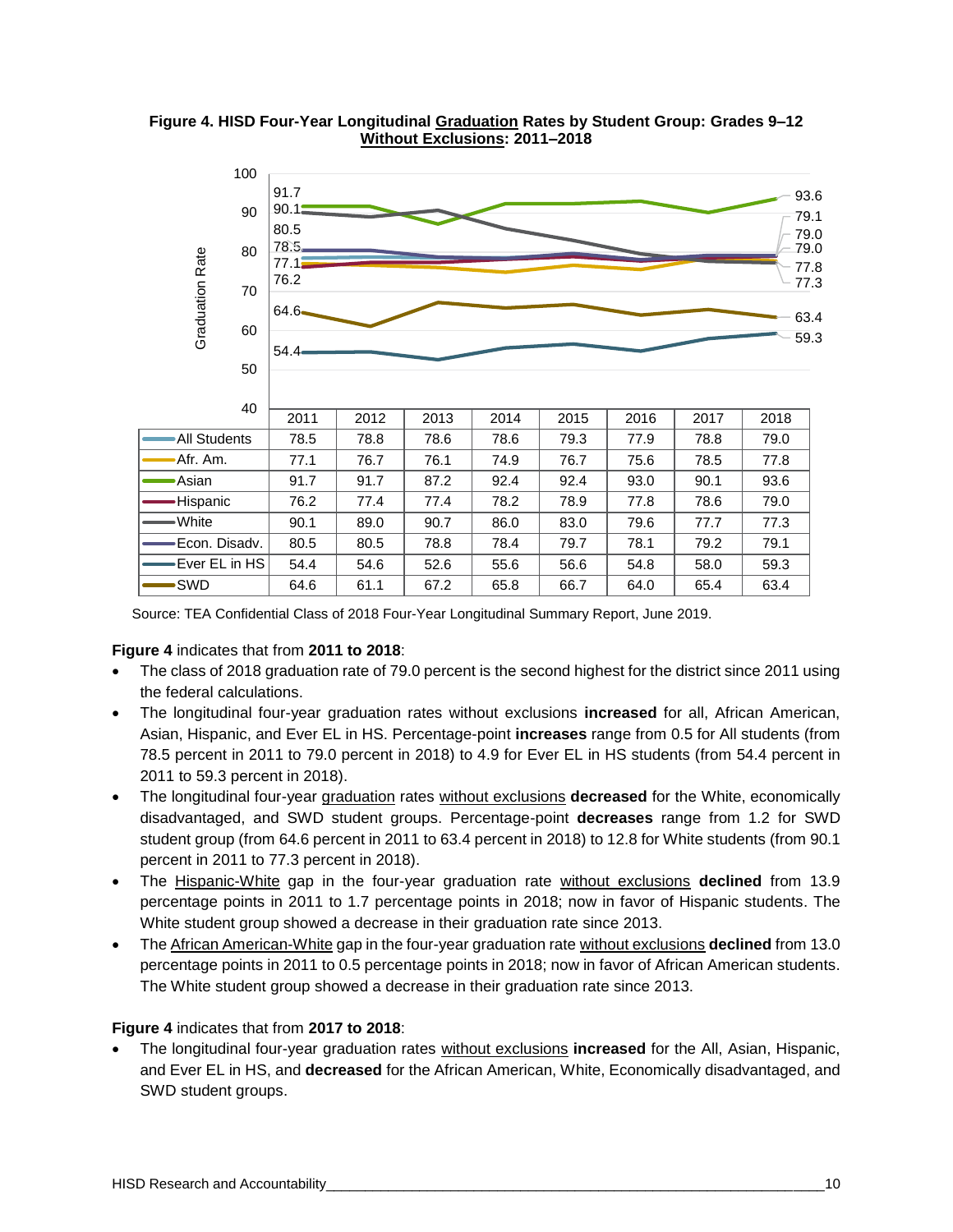

#### **Figure 5. HISD Four-Year Longitudinal Dropout Rates by Student Group: Grades 9–12 Without Exclusions: 2011–2018**

Source: TEA Confidential Class of 2018 Four-Year Longitudinal Summary Report, June 2019

#### **Figure 5** indicates that from **2011 to 2018**:

- The longitudinal four-year dropout rates without exclusions for federal accountability purposes **increased** for All, Hispanic, White, economically disadvantaged, and Ever EL in HS student groups. Percentage-point **increases** range from 1.0 percentage point for Hispanic students (from 12.0 percent in 2011 to 13.0 percent in 2018) to 10.3 percentage points for White students (from 4.5 percent in 2008 to 14.8 percent in 2018).
- The longitudinal four-year dropout rate without exclusions **decreased** by 0.6 percentage points for the Asian student group (from 2.9 percent in 2011 to 2.3 percent in 2018) and **remained the same** for the African American and SWD student groups.
- The Hispanic-White gap in the four-year dropout rate without exclusions **declined** from 7.5 percentage points in 2011 to 1.8 percentage points in 2018; now in favor of Hispanic students. The White student group dropout rate showed a continuous upward trend since 2013.
- The African American-White gap in the four-year dropout rate without exclusions **declined** from 10.2 to 0.1 percentage points from 2011 to 2018; now in favor of African American students. The White student group dropout rate showed a continuous upward trend since 2013 and the African American student group dropout rate showed a declining trend since 2014.

#### **Figure 5** indicates that from **2017 to 2018**:

• The longitudinal four-year dropout rates without exclusions **decreased** for the African American, Asian, and Economically disadvantaged student groups and **increased** for the All, White, Ever EL in HS, and SWD student groups. The Hispanic student group remained stable.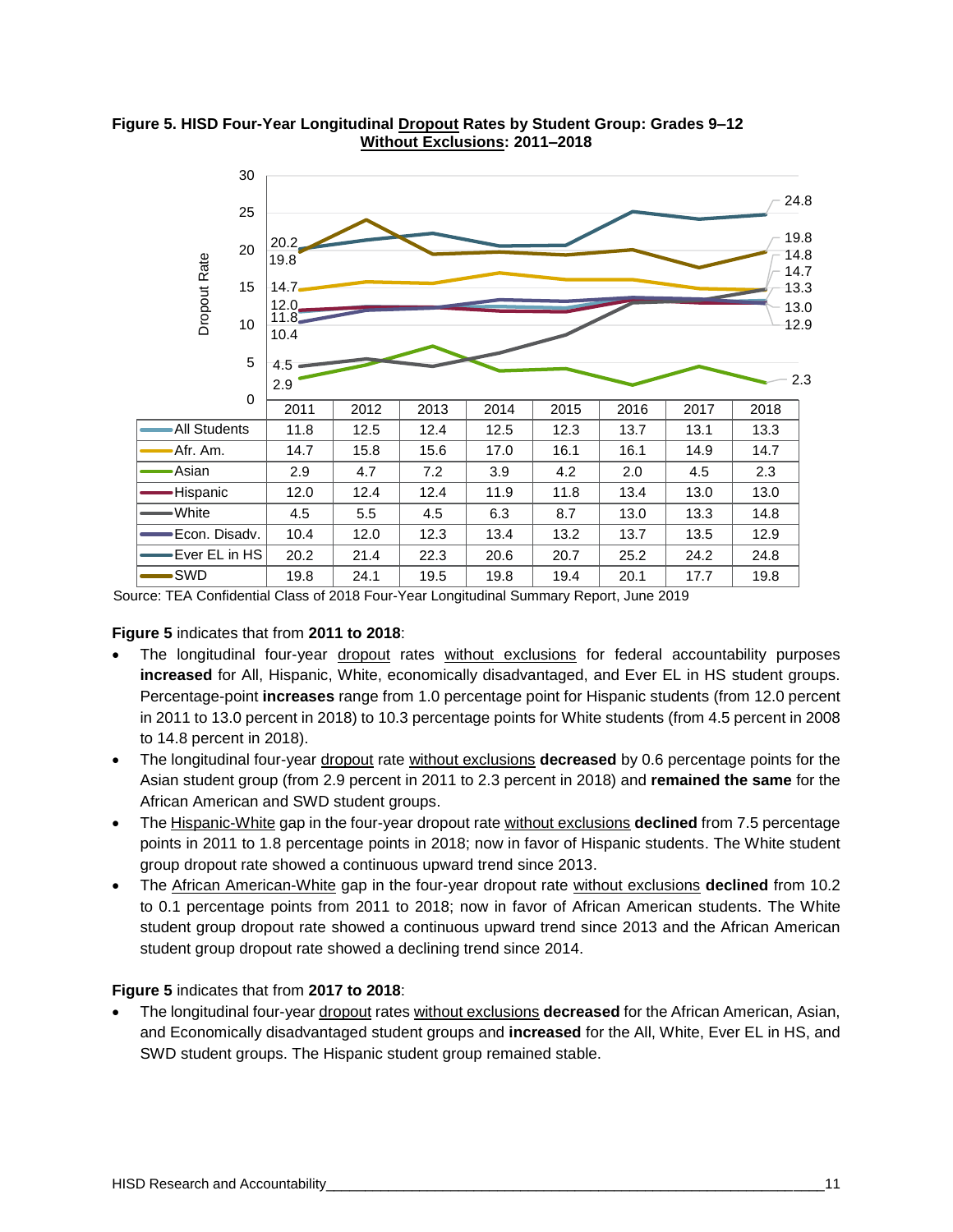

#### **Figure 6. HISD Annual Dropout Rates by Student Group: Grades 7–8 Without Exclusions: 2011–2018**

Source: TEA 2017–2018 Annual Dropout Summary Report, June 2019.

#### **Figure 6** indicates that from **2011 to 2018**:

- The annual dropout rates for students in grades 7**–**8 without exclusions for federal accountability purposes **increased** for all student groups from 2011 to 2018. The increases range from 1.3 percentage points (Hispanic student group) to 2.4 percentage points (White student group).
- The Hispanic-White gap in the annual dropout rate without exclusions **increased** from 0.1 percentage points in 2011 to 1.0 percentage points in 2018, but in favor of Hispanic students. However, both student groups' dropout rates increased.
- The African American-White gap in the annual dropout rate without exclusions **decreased** from 0.3 to 0.2 percentage points from 2011 to 2018, but in favor of African American students. However, both student groups' dropout rates increased.

**Figure 6** indicates that from **2017 to 2018**:

• Annual dropout rates without exclusions **increased** for all student groups.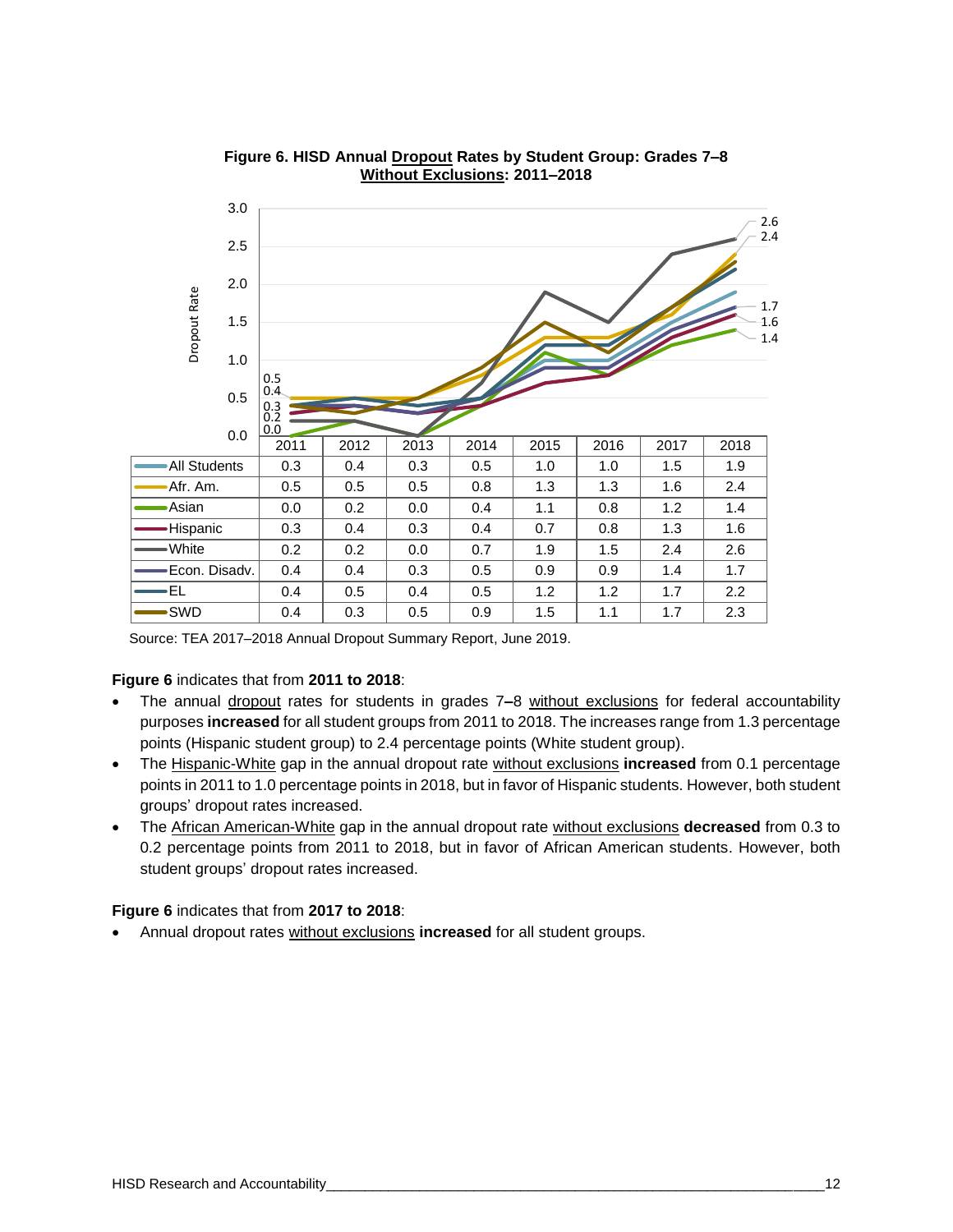| Group               | <b>District</b> | 2011 | 2012 | 2013 | 2014 | 2015 | 2016 | 2017 | 2018 |
|---------------------|-----------------|------|------|------|------|------|------|------|------|
| <b>All Students</b> | <b>HISD</b>     | 81.2 | 817  | 81.6 | 81.8 | 82.0 | 80.5 | 80.7 | 80.9 |
|                     | <b>State</b>    | 85.9 | 87.7 | 88.0 | 88.3 | 89.0 | 89.1 | 89.7 | 90.0 |
| African             | <b>HISD</b>     | 80.1 | 79.9 | 79.2 | 78.4 | 79.3 | 78.8 | 811  | 80.2 |
| American            | <b>State</b>    | 80.9 | 83.5 | 84.1 | 84.2 | 85.2 | 85.4 | 86.1 | 86.5 |
|                     | <b>HISD</b>     | 93.6 | 92.3 | 88.3 | 93.2 | 94.1 | 94.5 | 918  | 94.1 |
| Asian               | <b>State</b>    | 95.0 | 94.4 | 93.8 | 94.8 | 95.4 | 95.7 | 96.0 | 96.4 |
|                     | <b>HISD</b>     | 79.2 | 80.4 | 80.6 | 81.6 | 81.9 | 80.3 | 80.4 | 80.8 |
| Hispanic            | <b>State</b>    | 81.8 | 84.3 | 85.1 | 85.5 | 86.5 | 86.9 | 87.7 | 88.2 |
|                     | <b>HISD</b>     | 90.5 | 90.2 | 91.7 | 87.5 | 84.8 | 81.2 | 78.7 | 78.7 |
| White               | <b>State</b>    | 92.0 | 93.0 | 93.0 | 93.0 | 93.4 | 93.4 | 93.6 | 93.6 |
| Economically        | <b>HISD</b>     | 82.6 | 82.8 | 81.3 | 811  | 82.1 | 80.4 | 80.9 | 80.9 |
| Disadvantaged       | <b>State</b>    | 83.7 | 85.1 | 85.2 | 85.2 | 85.6 | 86.0 | 86.9 | 87.3 |
|                     | <b>HISD</b>     | 59.0 | 59.5 | 56.6 | 59.7 | 60.4 | 58.0 | 60.1 | 611  |
| Ever EL in H.S.     | <b>State</b>    | 66.8 | 69.1 | 713  | 715  | 73.3 | 73.7 | 75.5 | 77.2 |
| Students with       | <b>HISD</b>     | 67.5 | 64.6 | 71.0 | 69.7 | 70.1 | 68.6 | 70.4 | 69.5 |
| <b>Disabilities</b> | <b>State</b>    | 76.7 | 76.9 | 77.8 | 77.5 | 78.2 | 77.9 | 77.4 | 77.9 |

#### **Figure 7. HISD and State Four-Year Longitudinal Graduation Rates by Student Group: Grades 9–12 With Exclusions: 2011–2018**

Source: TEA Confidential Class of 2018 Four-Year Longitudinal Summary Report, June 2019; TEA Secondary School Completion and Dropouts in Texas Public Schools 2017–2018, September 2019.

# **Figure 7** indicates that from **2011 to 2018**:

- The 4-year longitudinal graduation rates with exclusions for the district **increased** for the African American, Asian, Hispanic, Ever EL in HS, and Students with Disabilities student groups; while the rates **decreased** for All, White, and Economically disadvantaged student groups. The state's longitudinal graduation rates with exclusions **increased** for all student groups.
- HISD's 4-year graduation rates with exclusions continue to lag behind the state's graduation rates for each student group.
- Compared to 2011, HISD narrowed the gap with the state for Students with Disabilities in 2018.

#### **Figure 7** indicates that from **2017 to 2018**:

- The 4-year longitudinal graduation rates with exclusions results for the state increased or remained the same for all student groups, while the rates for the district increased for all student groups except African American and Students with Disabilities.
- When compared to the prior year, HISD's 4-year longitudinal graduation rates with exclusions for the Asian student group showed greater gains than the state.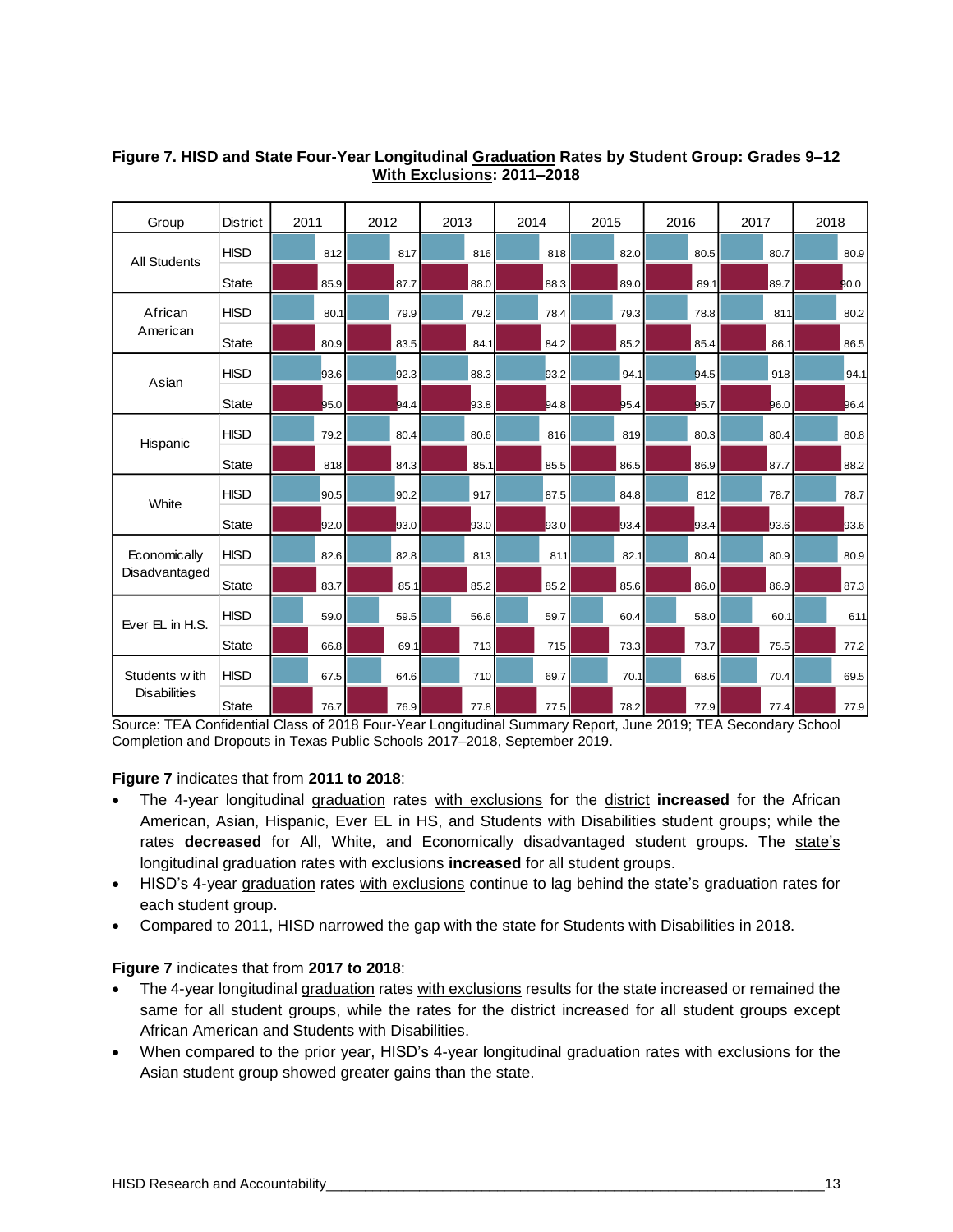|                     |                 |      |      |  |      |      |      |      |     |      |  |      |      | # of     |
|---------------------|-----------------|------|------|--|------|------|------|------|-----|------|--|------|------|----------|
| Group               | <b>District</b> | 2011 | 2012 |  | 2013 | 2014 |      | 2015 |     | 2016 |  | 2017 | 2018 | Dropouts |
| <b>All Students</b> | <b>HISD</b>     | 10.8 | 11.3 |  | 11.1 |      | 10.8 | 10.9 |     | 12.6 |  | 12.6 | 12.9 | 1,663    |
|                     | <b>State</b>    | 6.8  | 6.3  |  | 6.6  |      | 6.6  | 6.3  |     | 6.2  |  | 5.9  | 5.7  | 21,412   |
| African             | <b>HISD</b>     | 13.7 | 14.1 |  | 14.3 |      | 15.2 | 14.4 |     | 14.8 |  | 13.8 | 14.0 | 439      |
| American            | <b>State</b>    | 10.9 | 10.1 |  | 9.9  |      | 9.8  | 9.5  |     | 9.1  |  | 8.7  | 8.3  | 4,005    |
| Asian               | <b>HISD</b>     | 2.3  | 4.8  |  | 6.8  |      | 4.0  | 3.3  |     | 1.4  |  | 4.0  | 2.4  | 12       |
|                     | <b>State</b>    | 1.4  | 2.1  |  | 3.0  |      | 2.4  | 2.2  | 2.0 |      |  | 1.7  | 1.4  | 230      |
| Hispanic            | <b>HISD</b>     | 10.9 | 11.3 |  | 10.9 |      | 10.1 | 10.4 |     | 12.4 |  | 12.6 | 12.7 | 984      |
|                     | <b>State</b>    | 8.7  | 8.0  |  | 8.2  |      | 8.2  | 7.7  |     | 7.5  |  | 7.2  | 6.9  | 12,976   |
| White               | <b>HISD</b>     | 4.2  | 5.1  |  | 4.0  |      | 5.8  | 7.7  |     | 12.3 |  | 13.0 | 14.5 | 196      |
|                     | <b>State</b>    | 3.4  | 3.2  |  | 3.5  |      | 3.6  | 3.4  |     | 3.4  |  | 3.2  | 3.3  | 3,703    |
| Economically        | <b>HISD</b>     | 9.5  | 10.7 |  | 11.0 |      | 11.7 | 11.5 |     | 12.6 |  | 12.8 | 12.5 | 1,164    |
| Disadvantaged       | <b>State</b>    | 7.7  | 7.8  |  | 8.5  |      | 9.0  | 8.7  |     | 8.5  |  | 7.8  | 7.6  | 15,148   |
| Ever EL in H.S.     | <b>HISD</b>     | 20.1 | 20.5 |  | 20.7 |      | 19.2 | 18.8 |     | 24.5 |  | 24.3 | 24.5 | 490      |
|                     | <b>State</b>    | 14.6 | 15.4 |  | 14.9 |      | 15.9 | 15.1 |     | 15.2 |  | 14.2 | 13.7 | 2,792    |
| Students with       | <b>HISD</b>     | 18.0 | 21.3 |  | 16.8 |      | 16.6 | 16.8 |     | 19.4 |  | 17.9 | 19.6 | 189      |
| <b>Disabilities</b> | <b>State</b>    | 11.3 | 11.2 |  | 11.1 |      | 11.2 | 10.4 |     | 10.2 |  | 9.6  | 9.4  | 4,817    |

#### **Figure 8. HISD and State Four-Year Longitudinal Dropout Rates by Student Group: Grades 9–12 With Exclusions: 2011–2018**

Source: TEA Confidential Class of 2018 Four-Year Longitudinal Summary Report, June 2019; TEA Secondary School Completion and Dropouts in Texas Public Schools 2017–2018, September 2019.

# **Figure 8** indicates that from **2011 to 2018:**

- The four-year longitudinal dropout rates for the district **increased** for all of the student groups while state rates decreases or remained the same for all student groups.
- HISD's longitudinal dropout rates are **consistently higher** than the state's for all student groups.
- The district-state gap in the longitudinal dropout rates **increased** for all student groups from 2011 to 2018.

#### **Figure 8** indicates that from **2017 to 2018:**

• Both the state and HISD's longitudinal dropout rates **decreased** for the Asian and Economically disadvantaged groups with HISD showing a larger decrease than the state for both groups.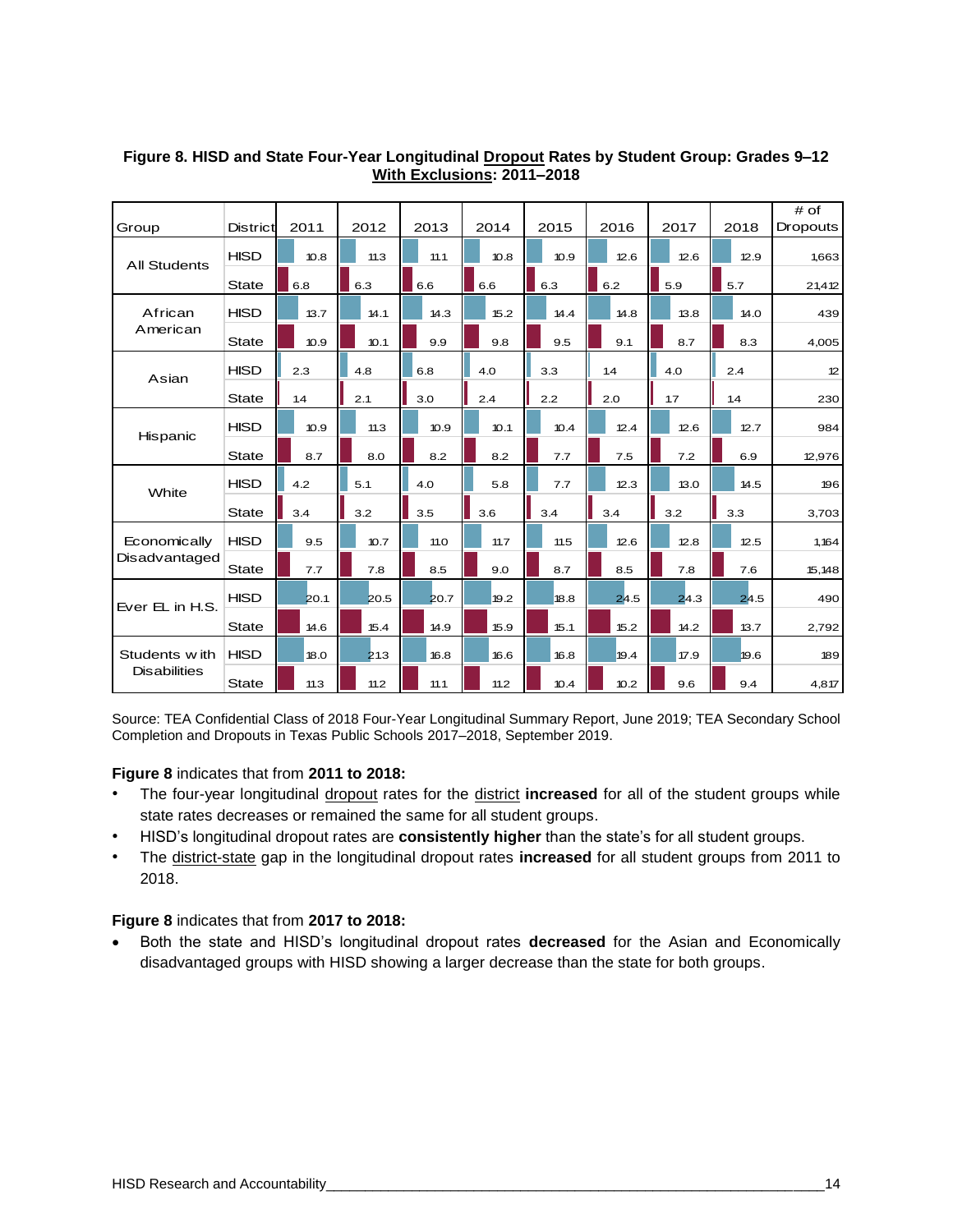#### **Figure 9. HISD and State Four-Year Longitudinal Continuer Rates by Student Group: Grade 9–12 With Exclusions: 2011–2018**

| Group               | <b>District</b> | 2011 | 2012 | 2013 | 2014 | 2015 | 2016 | 2017 | 2018 |
|---------------------|-----------------|------|------|------|------|------|------|------|------|
|                     | <b>HISD</b>     | 7.3  | 6.3  | 6.7  | 6.7  | 6.6  | 6.3  | 5.9  | 5.5  |
| <b>All Students</b> | <b>State</b>    | 6.2  | 5.0  | 4.6  | 4.3  | 4.1  | 4.2  | 4.0  | 3.8  |
| African             | <b>HISD</b>     | 5.6  | 5.2  | 5.9  | 5.7  | 5.8  | 6.0  | 4.6  | 5.1  |
| American            | <b>State</b>    | 7.4  | 5.5  | 5.3  | 5.3  | 4.8  | 5.1  | 4.9  | 4.8  |
| Asian               | <b>HISD</b>     | 3.8  | 2.9  | 4.6  | 2.8  | 2.6  | 4.2  | 3.8  | 3.0  |
|                     | <b>State</b>    | 3.5  | 3.3  | 3.0  | 2.7  | 2.2  | 2.2  | 2.2  | 2.0  |
| Hispanic            | <b>HISD</b>     | 9.3  | 7.8  | 7.8  | 7.7  | 7.4  | 6.9  | 6.6  | 6.0  |
|                     | <b>State</b>    | 8.4  | 6.7  | 5.9  | 5.6  | 5.3  | 5.2  | 4.8  | 4.6  |
| White               | <b>HISD</b>     | 3.8  | 2.8  | 3.6  | 5.2  | 5.9  | 4.5  | 5.6  | 5.2  |
|                     | <b>State</b>    | 3.3  | 2.7  | 2.6  | 2.5  | 2.4  | 2.6  | 2.6  | 2.5  |
| Economically        | <b>HISD</b>     | 7.5  | 6.1  | 7.2  | 6.6  | 6.1  | 6.6  | 5.7  | 6.2  |
| Disadvantaged       | <b>State</b>    | 7.6  | 6.1  | 5.4  | 5.0  | 5.0  | 5.1  | 4.8  | 4.6  |
| Ever EL in H.S.     | <b>HISD</b>     | 20.7 | 20.0 | 22.4 | 20.8 | 20.7 | 17.1 | 15.6 | 14.2 |
|                     | <b>State</b>    | 18.1 | 15.1 | 13.4 | 12.3 | 11.4 | 10.9 | 10.1 | 8.9  |
| Students with       | <b>HISD</b>     | 13.8 | 13.9 | 11.7 | 13.6 | 12.9 | 11.8 | 11.4 | 10.5 |
| <b>Disabilities</b> | State           | 11.4 | 11.2 | 10.7 | 10.8 | 11.1 | 11.6 | 12.7 | 12.5 |

(A student is classified as a continuer if he or she is not a graduate and is reported as enrolled in the Texas public school system in the fall after his or her anticipated graduation or later.)

Source: TEA Confidential Class of 2018 Four-Year Longitudinal Summary Report, June 2019; TEA Secondary School Completion and Dropouts in Texas Public Schools 2017–2018, September 2019.

#### **Figure 9** indicates that from **2011 to 2018**:

- The four-year longitudinal continuer rates for the district **increased** for the White student group and **decreased** for the All, African American, Asian, Hispanic, Economically disadvantaged, Ever EL in HS, and Students with Disabilities student groups.
- The four-year longitudinal continuer rates for the state **increased** for the Students with Disabilities student group, and the rates **decreased** for the All, African American, Asian, Hispanic, White, Economically disadvantaged, and Ever EL in HS student groups.
- The Ever EL in HS students and Students with Disabilities continue to need additional time to graduate more than any other student group for both the district and state.

#### **Figure 9** indicates that from **2017 to 2018:**

- The four-year longitudinal continuer rates for the district **decreased** for the All, Asian, Hispanic, White, Ever EL in HS, and Students with Disabilities groups, and **increased** for the African American and Economically disadvantaged student groups.
- The four-year longitudinal continuer rates for the state **decreased** for all student groups.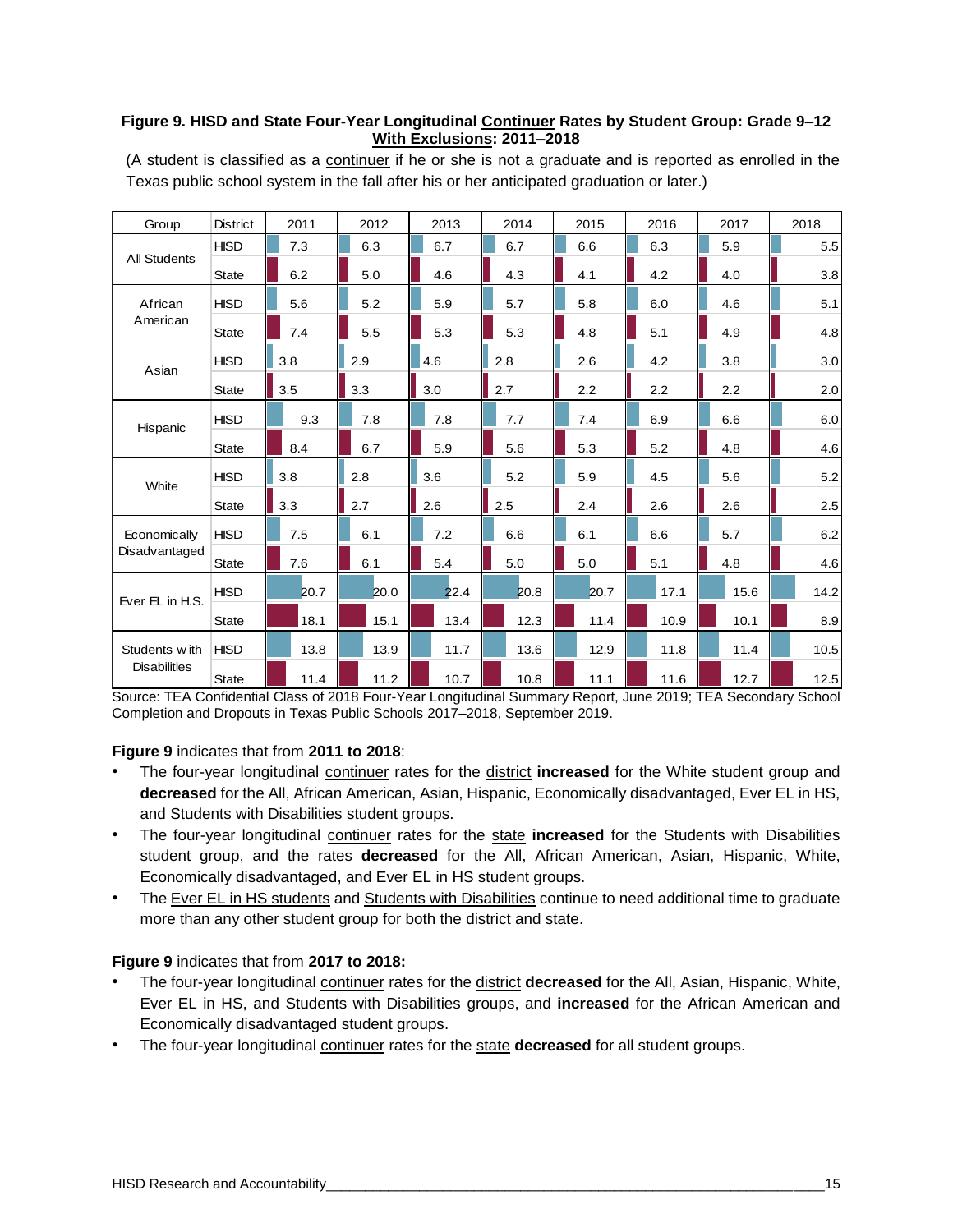| Group               | District     | 2011 | 2012 | 2013 | 2014 | 2015 | 2016 | 2017 | 2018 | $#$ of<br><b>Dropouts</b> |
|---------------------|--------------|------|------|------|------|------|------|------|------|---------------------------|
|                     | <b>HISD</b>  | 0.3  | 0.4  | 0.3  | 0.5  | 1.0  | 1.0  | 1.5  | 1.9  | 543                       |
| <b>All Students</b> | <b>State</b> | 0.2  | 0.3  | 0.4  | 0.5  | 0.3  | 0.4  | 0.3  | 0.4  | 3,424                     |
| African             | <b>HISD</b>  | 0.4  | 0.5  | 0.5  | 0.8  | 1.2  | 1.2  | 1.6  | 2.4  | 173                       |
| American            | <b>State</b> | 0.3  | 0.4  | 0.4  | 0.4  | 0.5  | 0.6  | 0.6  | 0.7  | 770                       |
| Asian               | <b>HISD</b>  | 0.0  | 0.2  | 0.0  | 0.4  | 1.0  | 0.8  | 1.1  | 1.4  | 15                        |
|                     | <b>State</b> | 0.1  | 0.1  | 0.1  | 0.1  | 0.2  | 0.2  | 0.2  | 0.2  | 68                        |
| Hispanic            | <b>HISD</b>  | 0.3  | 0.4  | 0.3  | 0.4  | 0.7  | 0.8  | 1.3  | 1.5  | 273                       |
|                     | <b>State</b> | 0.2  | 0.3  | 0.6  | 0.8  | 0.4  | 0.4  | 0.4  | 0.4  | 1,920                     |
| White               | <b>HISD</b>  | 0.2  | 0.2  | 0.0  | 0.7  | 1.7  | 1.5  | 2.3  | 2.6  | 74                        |
|                     | <b>State</b> | 0.1  | 0.2  | 0.2  | 0.2  | 0.2  | 0.2  | 0.2  | 0.3  | 588                       |
| Economically        | <b>HISD</b>  | 0.3  | 0.4  | 0.3  | 0.5  | 0.9  | 0.9  | 1.4  | 1.7  | 386                       |
| Disadvantaged       | <b>State</b> | 0.2  | 0.3  | 0.6  | 0.7  | 0.4  | 0.4  | 0.4  | 0.5  | 2,582                     |
| <b>EL</b>           | <b>HISD</b>  | 0.4  | 0.4  | 0.3  | 0.5  | 1.1  | 1.2  | 1.7  | 2.2  | 138                       |
|                     | <b>State</b> | 0.4  | 0.6  | 2.0  | 2.2  | 0.6  | 0.6  | 0.6  | 0.6  | 476                       |
| Students with       | <b>HISD</b>  | 0.4  | 0.3  | 0.5  | 0.9  | 1.3  | 1.0  | 1.7  | 2.2  | 59                        |
| <b>Disabilities</b> | <b>State</b> | 0.3  | 0.3  | 0.4  | 0.4  | 0.5  | 0.4  | 0.4  | 0.6  | 779                       |

# **Figure 10. HISD and State Annual Dropout Rates by Student Group: Grades 7–8 With Exclusions: 2011–2018**

Source: TEA 2017-18 Annual Dropout Summary Report, June 2019; TEA Secondary School Completion and Dropouts in Texas Public Schools 2017–18, September 2019.

#### **Figure 10** indicates that from **2011 to 2018**:

• The annual dropout rates with exclusions for grades 7-8 **increased** for all of the student groups for both the state and the district. However, the district's increases exceeded those of the state for all student groups.

#### **Figure 10** indicates that from **2017 to 2018:**

• The state's annual dropout rates with exclusions for grades 7-8 **increased** for the All, African American, White, Economically disadvantaged, and Students with Disabilities groups, and **stayed the same** for the Asian, Hispanic, and EL student groups. The district's rate **increased** for all of the student groups.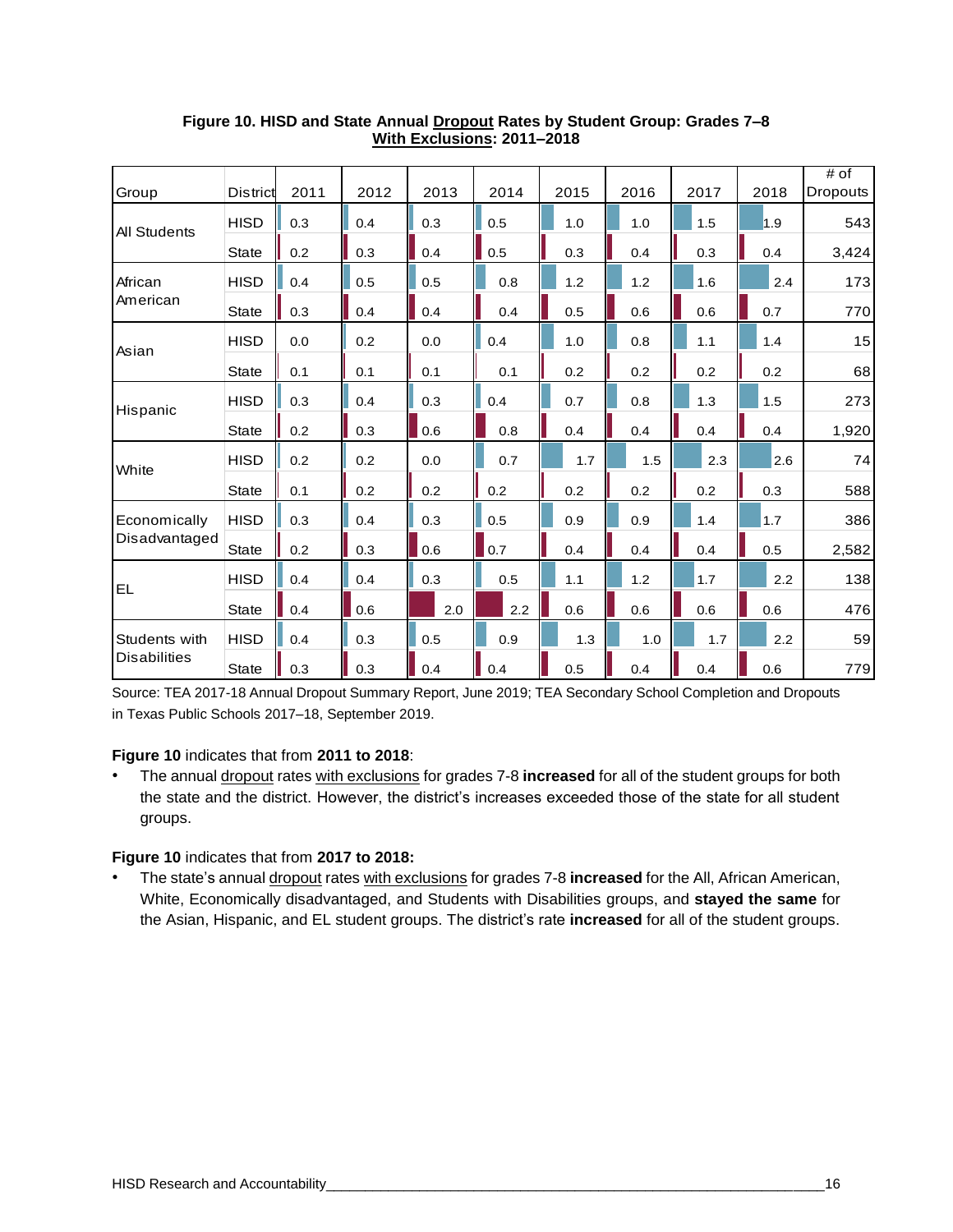# **Campus Results**

The complete summary of the four-year completion data with exclusions for all high schools is shown in **Table 6 (p. 19)**. Campuses are ranked by 2018 graduation rates. The percentage of graduates is highlighted in red if it is below the district average.

The district graduation rate with exclusions for the class of 2018 is 80.9 percent. Twenty-eight campuses reported graduation rates above the district average, 20 campuses reported graduation rates below the district average. Two campuses had no students graduate in 2018. Seven campuses achieved a 100 percent graduation rate, down from eight campuses in 2017.

The district dropout rate with exclusions for the class of 2018 is 12.9 percent. Eleven campuses had no students reported as dropouts; 27 campuses reported dropout rates below the district average, and 21 campuses reported dropout rates above the district average.

**Table 7 (p. 20)** shows the 4-year longitudinal graduation rates by campus with exclusions from 2014 to 2018. The campuses are ranked by graduation rates in 2017–2018. The district graduation rate decreased by 0.9 percentage points during the period. Eastwood Academy is the only school to have a 100 percent graduation rate for 5 years in a row. From 2014 to 2018, twelve campuses saw graduation rates go up, and the increases ranged from 0.6 percentage points (Lamar HS) to 12.8 percentage points (Jones Futures Academy). Twenty campuses saw their graduation rates go down in that span and the decreases ranged from -0.5 (HS for Performing and Visual Arts) to -21.8 (Furr HS).

**Table 8 (p. 21)** shows the 4-year longitudinal dropout rates by campus with exclusions for grades 9–12 from 2014 to 2018. The campuses are ranked by the dropout rates for the class of 2018 cohort. The 2018 district dropout rate was 12.9 percent, an increase of 2.1 percentage points from 2014. Twenty-two campuses have seen their dropout rates going up since 2014, ranging from 0.2 (Bellaire HS) to 13.3 percentage points (Furr HS). TH Rogers is not included in the comparison due to the nature of the school with regards to high school students. Twenty-four campuses experienced increased dropout rates from the prior year, 2017. Fourteen campuses had decreased dropout rates from 2017, and the decreases ranged from -0.2 (Northside HS) to -14.6 percentage points (Jones Futures Academy).

**Table 9 (p. 22 & 23)** shows the number of annual dropouts with exclusions for campuses with grades 7–8 in 2014 to 2018. The campuses are ranked by the number of dropouts in 2017–2018. The number of district dropouts more than tripled from 149 in 2013–2014 to 543 in 2017–2018. Thirty schools reported more dropouts in 2017–2018 than 2016–2017. Twenty-two campuses had fewer dropouts and ten campuses remained unchanged. Twenty schools reported 10 or more dropouts in 2017–2018, up from 17 schools last year.

The five campuses with the highest number of dropouts accounted for 205 (38 percent) of the 543 dropouts in grades 7–8 in 2017–2018:

- Texas Connections Academy at Houston: 104
- Tanglewood MS: 31
- Revere MS: 27
- Welch MS: 22
- Holland MS: 21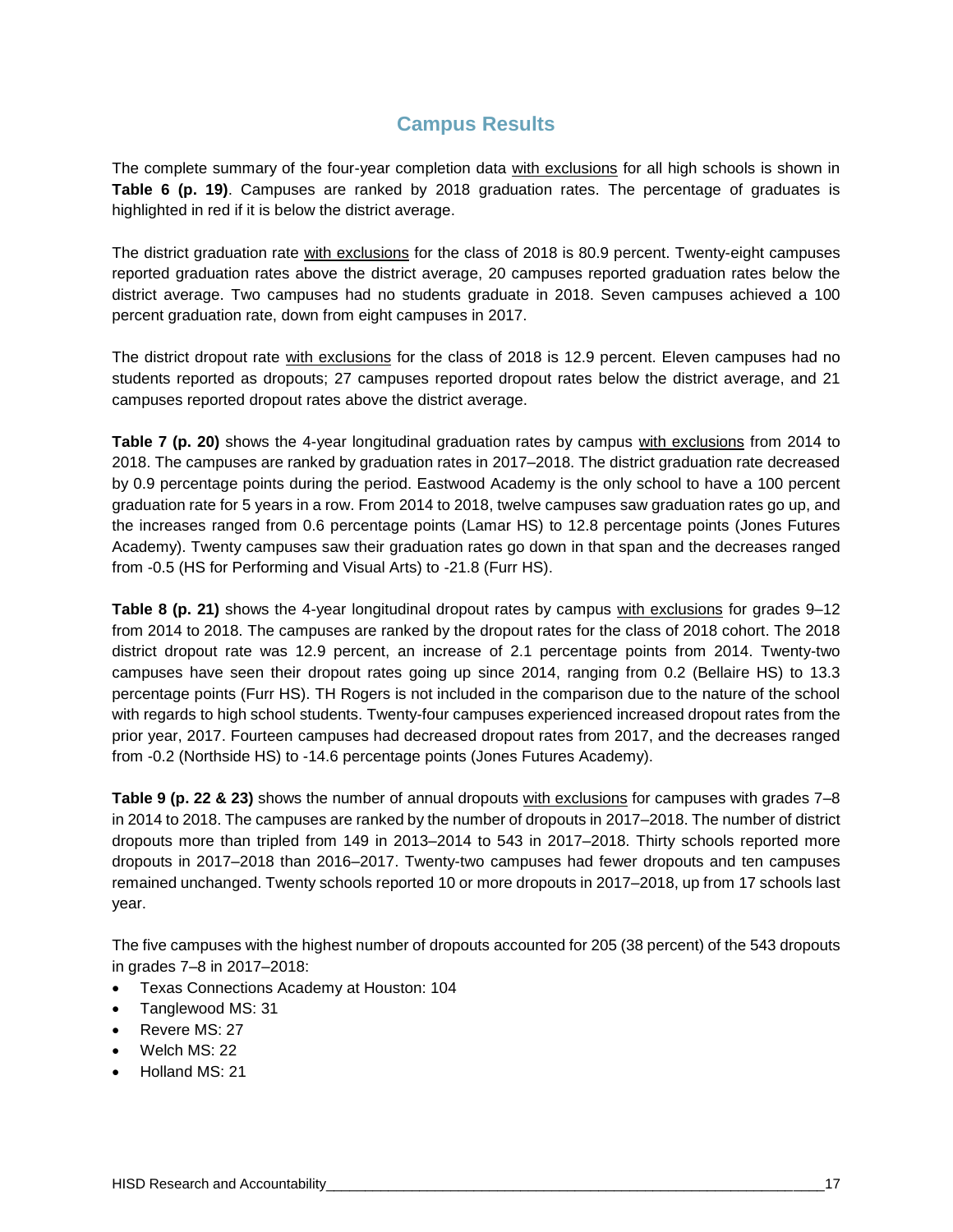Texas Connections Academy at Houston and Welch MS were on the top five dropout school list last year. Texas Connections Academy at Houston has had the largest number of dropouts since 2014. Their number of dropouts increased by 6 students compared with the prior year. From 2014 to 2018, the number of dropouts increased from 38 to 104 (dropout rates increased from 3.4 percent to 7.0 percent) as Grades 7 and 8 student enrollment also increased from 1,130 to 1,491. The increase in 2017–2018 mainly occurred in the Hispanic (28 to 43) and Economically disadvantaged student groups (41 to 53). Welch MS saw the number of dropouts increase by 5 students as the student enrollment declined for the past 5 years. The increase was mainly from the African American student group (6 to 13).

Tanglewood MS had the highest increase in the number of dropouts from 2 students in 2016–2017 to 31 in 2017–2018 while the enrollment slightly increased. The increases were seen across all student groups, especially African American (1 to 5), Hispanic (0 to 6), and White (0 to 15) student groups. The number of dropouts at Revere MS went up again in 2017-18 after a decrease in 2016-17. The student enrollment slightly decreased in 2017-2018 but the dropouts among African American (5 to 12) and Hispanic students (7 to 11) increased. Holland MS had 12 more dropouts in 2017-18 than the prior year. The increase was from the African American (2 to 4) and Hispanic (7 to 16) student groups.

In addition to above schools, Edison, Cullen, and Deady MS saw an increase of 14, 10, and10 dropouts compared to the prior year. Three campuses, Navarro MS, Henry MS, and Lawson MS saw their dropouts decrease by at least 5 students in 2017-2018, compared to the prior year.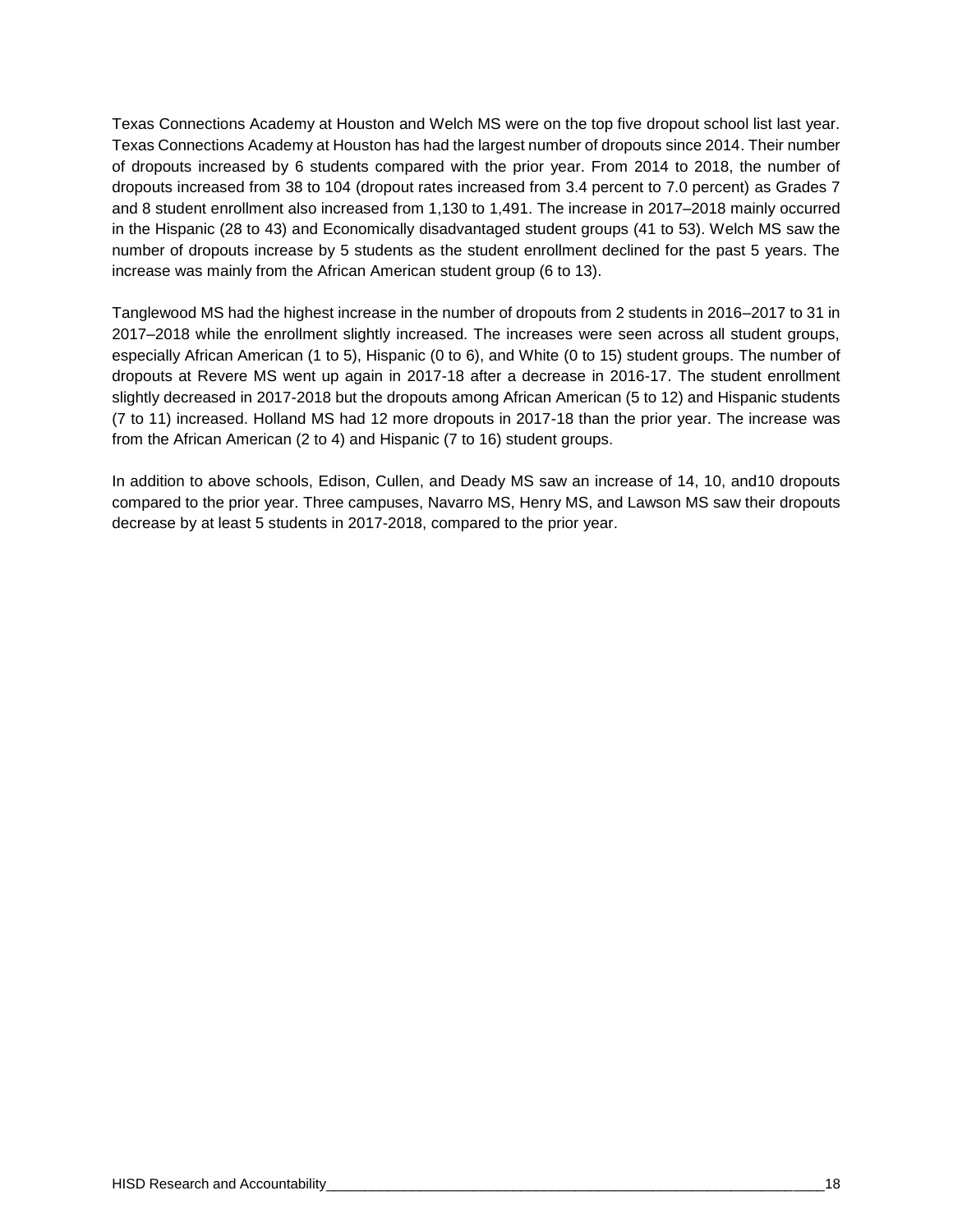| Ranked by 2018 graduation rates. Performance below district averages are highlighted in red |                      |                         |                |                     |              | <b>Continuer</b>           |             | <b>TxCHSE</b>                             |            |
|---------------------------------------------------------------------------------------------|----------------------|-------------------------|----------------|---------------------|--------------|----------------------------|-------------|-------------------------------------------|------------|
| District/School                                                                             | # in<br><b>Class</b> | <b>Graduation</b><br>N  |                | <b>Dropout</b><br>N | %            | N                          |             | N                                         | %          |
| <b>HISD</b>                                                                                 | 12.889               | 10.430                  | %<br>80.9      | 1,663               | 12.9         | 711                        | ℅<br>5.5    | 85                                        | 0.7        |
|                                                                                             |                      |                         |                | 0                   |              |                            |             | $\mathbf 0$                               |            |
| Challenge EC                                                                                | 116                  | 116                     | 100.0<br>100.0 |                     | 0.0          | 0                          | 0.0         | $\mathbf 0$                               | 0.0        |
| East EC HS<br>Eastwood Acad                                                                 | 105<br>104           | 105<br>104              | 100.0          | 0<br>0              | 0.0<br>0.0   | $\mathbf 0$<br>$\mathbf 0$ | 0.0<br>0.0  | $\mathbf 0$                               | 0.0        |
|                                                                                             |                      |                         |                | 0                   |              | $\mathbf 0$                |             | 0                                         | 0.0        |
| HS Law and Justice                                                                          | 69<br>39             | 69                      | 100.0          | 0                   | 0.0          | $\mathbf 0$                | 0.0         | $\mathbf 0$                               | 0.0<br>0.0 |
| Long Acad<br>N. Houston ECHS                                                                | 109                  | 39<br>109               | 100.0<br>100.0 | 0                   | 0.0<br>0.0   | $\mathbf 0$                | 0.0<br>0.0  | $\mathbf 0$                               | 0.0        |
|                                                                                             | 43                   |                         |                | 0                   | 0.0          | $\mathbf 0$                |             | 0                                         |            |
| <b>YWCPA</b><br>HS Perf. Vis. Arts                                                          | 190                  | 43                      | 100.0<br>99.5  | 0                   | 0.0          | $\mathbf{1}$               | 0.0         | $\mathbf 0$                               | 0.0        |
|                                                                                             | 113                  | 189<br>112              |                | 1                   |              | 0                          | 0.5         | $\mathbf 0$                               | 0.0        |
| Hou Acad. Intl.<br>Carnegie HS                                                              |                      |                         | 99.1           | 1                   | 0.9          | $\mathbf 0$                | 0.0         | 1                                         | 0.0        |
|                                                                                             | 143                  | 141                     | 98.6           |                     | 0.7          |                            | 0.0         |                                           | 0.7        |
| DeBakey HS                                                                                  | 184                  | 181                     | 98.4           | 0<br>0              | 0.0          | 3<br>$\mathbf{1}$          | 1.6         | $\mathbf 0$<br>0                          | 0.0        |
| South EC HS                                                                                 | 46                   | 45                      | 97.8           |                     | 0.0          |                            | 2.2         | $\mathbf 0$                               | 0.0        |
| Mount Carmel Acad.                                                                          | 82                   | 80                      | 97.6           | 2                   | 2.4          | $\mathbf 0$                | 0.0         |                                           | 0.0        |
| <b>E-STEM West HS</b>                                                                       | 78                   | 76                      | 97.4           | $\overline{c}$      | 2.6          | $\mathbf 0$                | 0.0         | 0<br>$\mathbf 0$                          | 0.0        |
| Leland YMCPA                                                                                | 32                   | 31                      | 96.9           | 1                   | 3.1          | $\mathbf 0$                | 0.0         |                                           | 0.0        |
| Sharpstown Intl                                                                             | 119                  | 115                     | 96.6           | 1                   | 0.8          | $\overline{2}$             | 1.7         | 1                                         | 0.8        |
| <b>Heights HS</b>                                                                           | 565                  | 545                     | 96.5           | 11                  | 1.9          | 9                          | 1.6         | 0                                         | 0.0        |
| Lamar HS                                                                                    | 805                  | 755                     | 93.8           | 34                  | 4.2          | 12                         | 1.5         | 4                                         | 0.5        |
| Jones HS                                                                                    | 94                   | 87                      | 92.6           | $\overline{2}$      | 2.1          | 5                          | 5.3         | 0                                         | 0.0        |
| <b>Bellaire HS</b>                                                                          | 835                  | 770                     | 92.2           | 44                  | 5.3          | 18                         | 2.2         | 3                                         | 0.4        |
| Westside HS                                                                                 | 682                  | 620                     | 90.9           | 42                  | 6.2          | 14                         | 2.1         | 6                                         | 0.9        |
| Houston MSTC HS                                                                             | 631                  | 568                     | 90.0           | 45                  | 7.1          | 15                         | 2.4         | 3                                         | 0.5        |
| Scarborough HS                                                                              | 178                  | 158                     | 88.8           | 5                   | 2.8          | 15                         | 8.4         | $\mathbf 0$                               | 0.0        |
| <b>E-STEM Central HS</b>                                                                    | 23                   | 20                      | 87.0           | $\overline{2}$      | 8.7          | $\mathbf 0$                | 0.0         | 1                                         | 4.3        |
| <b>Austin HS</b>                                                                            | 468                  | 403                     | 86.1           | 58                  | 12.4         | 4                          | 0.9         | 3                                         | 0.6        |
| Westbury HS                                                                                 | 545                  | 453                     | 83.1           | 74                  | 13.6         | 14                         | 2.6         | 4                                         | 0.7        |
| Northside HS                                                                                | 357                  | 290                     | 81.2           | 40                  | 11.2         | 27                         | 7.6         | $\mathbf 0$                               | 0.0        |
| <b>Waltrip HS</b>                                                                           | 413                  | 335                     | 81.1           | 57                  | 13.8         | 18                         | 4.4         | 3                                         | 0.7        |
| North Forest HS                                                                             | 239                  | 186                     | 77.8           | 47                  | 19.7         | 5                          | 2.1         | 1                                         | 0.4        |
| Chavez HS                                                                                   | 809                  | 626                     | 77.4           | 134                 | 16.6         | 46                         | 5.7         | 3                                         | 0.4        |
| Milby HS                                                                                    | 304                  | 235                     | 77.3           | 48                  | 15.8         | 20                         | 6.6         | 1<br>1                                    | 0.3        |
| <b>Sterling HS</b>                                                                          | 257                  | 190                     | 73.9           | 51                  | 19.8         | 15                         | 5.8         | 1                                         | 0.4        |
| Sharpstown HS                                                                               | 386                  | 283                     | 73.3           | 63                  | 16.3         | 39                         | 10.1        | $\overline{0}$                            | 0.3        |
| Furr HS<br>Mid Coll - Fraga                                                                 | 269                  | 195                     | 72.5           | 40                  | 14.9         | 34                         | 12.6        | 0                                         | 0.0        |
| Madison HS                                                                                  | 64<br>399            | 46<br>285               | 71.9           | 13<br>75            | 20.3<br>18.8 | 5<br>37                    | 7.8<br>9.3  | $\overline{c}$                            | 0.0<br>0.5 |
| Kashmere HS                                                                                 | 137                  | 92                      | 71.4<br>67.2   | 38                  |              | $\overline{7}$             |             | $\mathbf 0$                               |            |
| Wisdom HS                                                                                   |                      |                         |                | 55                  | 27.7         | 79                         | 5.1         |                                           | 0.0        |
|                                                                                             | 405<br>228           | 269<br>151              | 66.4           | 55                  | 13.6<br>24.1 | 20                         | 19.5<br>8.8 | $\overline{\mathbf{c}}$<br>$\overline{c}$ | 0.5        |
| <b>Wheatley HS</b>                                                                          | 220                  | 145                     | 66.2           | 54                  |              | 19                         |             | $\overline{\mathbf{c}}$                   | 0.9<br>0.9 |
| Yates HS                                                                                    |                      |                         | 65.9           |                     | 24.5         |                            | 8.6         |                                           |            |
| <b>Worthing HS</b>                                                                          | 240                  | 158                     | 65.8           | 66                  | 27.5         | 13                         | 5.4         | 3                                         | 1.3        |
| Washington HS                                                                               | 175                  | 113                     | 64.6           | 47                  | 26.9         | 13                         | 7.4         | $\overline{c}$                            | 1.1        |
| Tx Conn. Acad.                                                                              | 898                  | 483                     | 53.8           | 291                 | 32.4         | 90                         | 10.0        | 34                                        | 3.8        |
| Mid Coll - Gulfton                                                                          | 71                   | 29                      | 40.8           | 23                  | 32.4         | 19                         | 26.8        | 0                                         | 0.0        |
| Comm. Serv.                                                                                 | 25                   | 1                       | 4.0            | 24                  | 96.0         | $\pmb{0}$                  | 0.0         | $\mathbf 0$                               | 0.0        |
| Liberty HS                                                                                  | 126                  | $\overline{\mathbf{c}}$ | 1.6            | 37                  | 29.4         | 87                         | 69.0        | 0                                         | 0.0        |
| <b>HCC Lifeskills</b>                                                                       | 1                    | 0                       | 0.0            | 0                   | 0.0          | 1                          | 100.0       | 0                                         | 0.0        |
| Rogers TH                                                                                   | $\overline{a}$       | 0                       | 0.0            | 1                   | 25.0         | 3                          | 75.0        | $\pmb{0}$                                 | 0.0        |
| District Only*                                                                              | 464                  | 382                     | 82.3           | 79                  | 17.0         | 1                          | 0.2         | $\overline{\mathbf{c}}$                   | 0.4        |

#### **Table 6. Four-Year Completion Counts and Percent by Campus: Class of 2018 with Exclusions** *Ranked by 2018 graduation rates. Performance below district averages are highlighted in red*

\*Rates are not calculated for campuses not meeting criteria for calculating rates, but students are included in districtlevel rates.

†Jones HS became Jones Future Academy beginning in the 2014-15 school year.

Source: TEA Confidential Class of 2018 Four-Year Longitudinal Summary Report, June 2019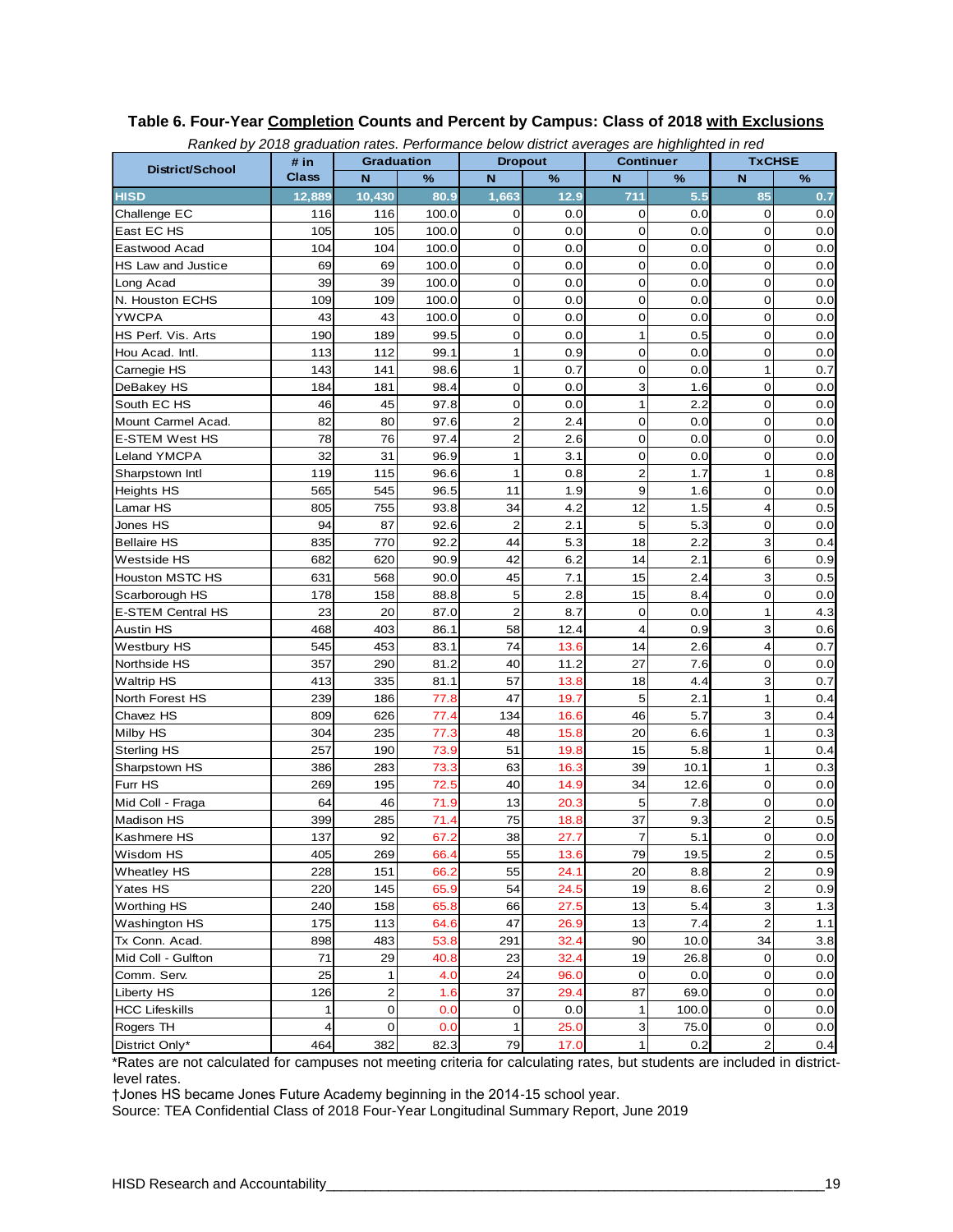| Table 7. HISD Four-Year Longitudinal Graduation Rates by Campus: Gr. 9-12 with Exclusions: |
|--------------------------------------------------------------------------------------------|
| 2014-2018                                                                                  |

| Class of 2015<br>Class of 2017<br>Class of 2018<br>Class of 2014<br>Class of 2016<br>Change, Class of<br>Change, 2017 vs<br># Grad<br># Grad<br># Grad<br># Grad<br># Grad<br>% Grad<br>% Grad<br>% Grad<br>% Grad<br>% Grad<br>2014-2018<br>2018<br>District/School<br>9,543<br>HISD<br>9,071<br>81.8<br>9,182<br>82.0<br>80.5<br>9,940<br>80.7<br>10,430<br>80.9<br>$-0.9$<br>0.2<br>Challenge EC<br>95.9<br>102<br>99.1<br>0.9<br>93<br>100.0<br>108<br>100.0<br>105<br>116<br>100.0<br>4.1<br>East EC HS<br>107<br>99.1<br>106<br>100.0<br>99<br>100.0<br>104<br>99.0<br>105<br>100.0<br>0.9<br>1.0<br>98<br>108<br>100.0<br>Eastwood Acad<br>100.0<br>100.0<br>88<br>100.0<br>109<br>104<br>100.0<br>0.0<br>0.0<br>105<br>132<br>84<br>98.8<br>100.0<br>0.8<br>1.2<br>HS Law and Justice<br>118<br>99.2<br>99.1<br>100.0<br>69<br>Long Acad<br>39<br>100.0<br>---<br><br><br>---<br>---<br>---<br>---<br>---<br>N. Houston ECHS<br>98.7<br>100.0<br>109<br>100.0<br>0.0<br>76<br>88<br>100.0<br>90<br>98.9<br>106<br><b>YWCPA</b><br>100.0<br>43<br>0.0<br>…<br>30<br>100.0<br>---<br>---<br>---<br>---<br>---<br>$-0.5$<br>$-0.5$<br>HS Perf. Vis. Arts<br>154<br>100.0<br>170<br>100.0<br>154<br>100.0<br>166<br>100.0<br>189<br>99.5<br>0.3<br>Hou Acad. Intl.<br>76<br>87.4<br>90<br>96.8<br>92<br>84<br>98.8<br>112<br>99.1<br>11.7<br>100.0<br>Camegie HS<br>102<br>100.0<br>138<br>100.0<br>149<br>100.0<br>131<br>100.0<br>141<br>98.6<br>$-1.4$<br>$-1.4$<br>DeBakey HS<br>171<br>186<br>183<br>164<br>100.0<br>98.4<br>$-1.6$<br>100.0<br>100.0<br>100.0<br>181<br>$-1.6$<br>3.4<br>South EC HS<br>94.4<br>---<br>17<br>45<br>97.8<br><br><br><br>---<br>---<br>98.7<br>$-2.4$<br>Mount Carmel Acad.<br>95<br>68<br>100.0<br>85<br>100.0<br>76<br>80<br>97.6<br>$-1.1$<br>100.0<br>22<br>95.7<br>70<br>97.2<br>76<br>97.4<br>0.2<br>E-STEM West HS<br>51<br>92.7<br>---<br><br>$-3.1$<br>Leland YMCPA<br>11<br>100.0<br>31<br>96.9<br>---<br>---<br>---<br>---<br>---<br>---<br>85<br>97.7<br>129<br>126<br>98.4<br>96.6<br>$-1.8$<br>Sharpstown Intl<br>99.2<br>115<br>---<br>---<br>472<br>521<br>97.6<br>545<br>96.5<br>1.2<br>$-1.1$<br><b>Heights HS</b><br>489<br>95.3<br>96.5<br>527<br>97.2<br>Lamar HS<br>825<br>93.2<br>781<br>95.5<br>614<br>93.0<br>669<br>94.0<br>755<br>93.8<br>0.6<br>$-0.2$<br>9.3<br>Jones HS<br>79.8<br>48.9<br>10<br>83.3<br>87<br>92.6<br>12.8<br>67<br>22<br>13<br>54.2<br><b>Bellaire HS</b><br>90.3<br>694<br>88.4<br>809<br>91.4<br>759<br>90.8<br>770<br>92.2<br>1.9<br>658<br>1.4<br>$-3.4$<br>92.2<br>539<br>94.1<br>604<br>656<br>94.3<br>620<br>90.9<br>$-1.3$<br>Westside HS<br>600<br>93.1<br>2.7<br>85.7<br>419<br>531<br>87.3<br>90.0<br>4.3<br>Houston MSTC HS<br>468<br>84.0<br>476<br>85.0<br>568<br>$-1.7$<br>Scarborough HS<br>112<br>80.0<br>116<br>76.3<br>117<br>89.3<br>114<br>90.5<br>158<br>88.8<br>8.8<br>$\overline{7}$<br>6<br>$\overline{7}$<br>$-13.0$<br>E-STEM Central HS<br>100.0<br>9<br>100.0<br>20<br>87.0<br>100.0<br>100.0<br><b>Austin HS</b><br>305<br>87.1<br>295<br>88.6<br>306<br>89.7<br>342<br>87.0<br>403<br>86.1<br>$-1.0$<br>$-0.9$<br>389<br>362<br>453<br>5.2<br>$-1.7$<br>Westbury HS<br>345<br>77.9<br>81.9<br>77.4<br>402<br>84.8<br>83.1<br>79.9<br>$-5.0$<br>Northside HS<br>263<br>86.2<br>353<br>92.2<br>317<br>81.1<br>330<br>290<br>81.2<br>1.3<br>2.4<br>351<br>82.6<br>296<br>82.5<br>353<br>328<br>78.7<br>335<br>81.1<br>$-1.5$<br><b>Waltrip HS</b><br>84.0<br>0.9<br>166<br>76.9<br>77.8<br>North Forest HS<br>---<br>186<br>---<br>---<br>---<br>---<br>---<br>$-5.5$<br>Chavez HS<br>82.9<br>661<br>84.2<br>625<br>601<br>79.0<br>626<br>77.4<br>$-1.6$<br>553<br>81.6<br>$-5.2$<br>Milby HS<br>412<br>86.2<br>385<br>85.0<br>308<br>367<br>82.5<br>235<br>77.3<br>$-8.9$<br>77.6<br><b>Sterling HS</b><br>76.3<br>164<br>81.6<br>73.9<br>173<br>76.9<br>73.9<br>$-2.4$<br>$-3.0$<br>151<br>161<br>190<br>239<br>224<br>$-2.6$<br>Sharpstown HS<br>185<br>80.1<br>84.2<br>235<br>83.3<br>75.9<br>283<br>73.3<br>$-6.8$<br>$-18.7$<br>Furr HS<br>94.7<br>91.2<br>72.5<br>$-21.8$<br>182<br>94.3<br>197<br>212<br>95.9<br>196<br>195<br>71.9<br>Mid Coll - Fraga<br>46<br>---<br>---<br>---<br>---<br>---<br>---<br>---<br>---<br>$-9.7$<br>$-0.4$<br>Madison HS<br>81.1<br>295<br>75.6<br>339<br>296<br>71.8<br>285<br>71.4<br>381<br>74.3<br>67.2<br>Kashmere HS<br>${\bf 78}$<br>70.3<br>$-3.1$<br>$-0.5$<br>92<br>74.8<br>93<br>$71.0$<br>84<br>67.7<br>92<br>Wisdom HS<br>259<br>87.8<br>222<br>80.7<br>227<br>222<br>72.5<br>269<br>$-21.4$<br>$-6.1$<br>77.5<br>66.4<br><b>Wheatley HS</b><br>67.7<br>138<br>67.0<br>128<br>68.1<br>122<br>70.1<br>$-1.5$<br>$-3.9$<br>136<br>151<br>66.2<br>Yates HS<br>78.8<br>73.0<br>$-7.1$<br>191<br>82.3<br>156<br>183<br>72.9<br>165<br>145<br>65.9<br>$-16.4$<br>Worthing HS<br>65.1<br>57.4<br>59.0<br>158<br>65.8<br>6.8<br>108<br>101<br>113<br>67.7<br>128<br>0.7<br>Washington HS<br>75.7<br>141<br>74.6<br>64.6<br>143<br>113<br>77.9<br>118<br>74.2<br>113<br>$-11.1$<br>$-10.0$<br>Tx Conn. Acad.<br>415<br>53.8<br>5.4<br>329<br>48.3<br>48.4<br>483<br><br>---<br>---<br><br>Mid Coll - Gulfton<br>---<br><br><br>29<br>40.8<br><br>---<br>---<br><br>---<br>Comm. Serv.<br>$\mathbf{1}$<br>5.0<br>$\mathbf{1}$<br>4.2<br>0<br>0.0<br>0<br>0.0<br>$\mathbf{1}$<br>4.0<br>$-1.0$<br>4.0<br>Liberty HS<br>3<br>1.6<br>0.0<br>$-0.3$<br>1.6<br>0<br>0.0<br>0<br>0.0<br>3<br>2<br>1.9<br><b>HCC Lifeskills</b><br>0<br>0.0<br>$\mathbf{1}$<br>14.3<br>0<br>0.0<br><br>---<br>---<br>---<br>0.0<br>Rogers TH<br>0<br>0.0<br>0<br>$\pmb{0}$<br>0<br>0.0<br>0.0<br>0.0<br>0.0<br>---<br> | Ranked by 2018 graduation rates. Performance below district averages are highlighted in red |  |  |  |  |  |  |  |  |  |  |  |
|---------------------------------------------------------------------------------------------------------------------------------------------------------------------------------------------------------------------------------------------------------------------------------------------------------------------------------------------------------------------------------------------------------------------------------------------------------------------------------------------------------------------------------------------------------------------------------------------------------------------------------------------------------------------------------------------------------------------------------------------------------------------------------------------------------------------------------------------------------------------------------------------------------------------------------------------------------------------------------------------------------------------------------------------------------------------------------------------------------------------------------------------------------------------------------------------------------------------------------------------------------------------------------------------------------------------------------------------------------------------------------------------------------------------------------------------------------------------------------------------------------------------------------------------------------------------------------------------------------------------------------------------------------------------------------------------------------------------------------------------------------------------------------------------------------------------------------------------------------------------------------------------------------------------------------------------------------------------------------------------------------------------------------------------------------------------------------------------------------------------------------------------------------------------------------------------------------------------------------------------------------------------------------------------------------------------------------------------------------------------------------------------------------------------------------------------------------------------------------------------------------------------------------------------------------------------------------------------------------------------------------------------------------------------------------------------------------------------------------------------------------------------------------------------------------------------------------------------------------------------------------------------------------------------------------------------------------------------------------------------------------------------------------------------------------------------------------------------------------------------------------------------------------------------------------------------------------------------------------------------------------------------------------------------------------------------------------------------------------------------------------------------------------------------------------------------------------------------------------------------------------------------------------------------------------------------------------------------------------------------------------------------------------------------------------------------------------------------------------------------------------------------------------------------------------------------------------------------------------------------------------------------------------------------------------------------------------------------------------------------------------------------------------------------------------------------------------------------------------------------------------------------------------------------------------------------------------------------------------------------------------------------------------------------------------------------------------------------------------------------------------------------------------------------------------------------------------------------------------------------------------------------------------------------------------------------------------------------------------------------------------------------------------------------------------------------------------------------------------------------------------------------------------------------------------------------------------------------------------------------------------------------------------------------------------------------------------------------------------------------------------------------------------------------------------------------------------------------------------------------------------------------------------------------------------------------------------------------------------------------------------------------------------------------------------------------------------------------------------------------------------------------------------------------------------------------------------------------------------------------------------------------------------------------------------------------------------------------------------------------------------------------------------------|---------------------------------------------------------------------------------------------|--|--|--|--|--|--|--|--|--|--|--|
|                                                                                                                                                                                                                                                                                                                                                                                                                                                                                                                                                                                                                                                                                                                                                                                                                                                                                                                                                                                                                                                                                                                                                                                                                                                                                                                                                                                                                                                                                                                                                                                                                                                                                                                                                                                                                                                                                                                                                                                                                                                                                                                                                                                                                                                                                                                                                                                                                                                                                                                                                                                                                                                                                                                                                                                                                                                                                                                                                                                                                                                                                                                                                                                                                                                                                                                                                                                                                                                                                                                                                                                                                                                                                                                                                                                                                                                                                                                                                                                                                                                                                                                                                                                                                                                                                                                                                                                                                                                                                                                                                                                                                                                                                                                                                                                                                                                                                                                                                                                                                                                                                                                                                                                                                                                                                                                                                                                                                                                                                                                                                                                                                                                               |                                                                                             |  |  |  |  |  |  |  |  |  |  |  |
|                                                                                                                                                                                                                                                                                                                                                                                                                                                                                                                                                                                                                                                                                                                                                                                                                                                                                                                                                                                                                                                                                                                                                                                                                                                                                                                                                                                                                                                                                                                                                                                                                                                                                                                                                                                                                                                                                                                                                                                                                                                                                                                                                                                                                                                                                                                                                                                                                                                                                                                                                                                                                                                                                                                                                                                                                                                                                                                                                                                                                                                                                                                                                                                                                                                                                                                                                                                                                                                                                                                                                                                                                                                                                                                                                                                                                                                                                                                                                                                                                                                                                                                                                                                                                                                                                                                                                                                                                                                                                                                                                                                                                                                                                                                                                                                                                                                                                                                                                                                                                                                                                                                                                                                                                                                                                                                                                                                                                                                                                                                                                                                                                                                               |                                                                                             |  |  |  |  |  |  |  |  |  |  |  |
|                                                                                                                                                                                                                                                                                                                                                                                                                                                                                                                                                                                                                                                                                                                                                                                                                                                                                                                                                                                                                                                                                                                                                                                                                                                                                                                                                                                                                                                                                                                                                                                                                                                                                                                                                                                                                                                                                                                                                                                                                                                                                                                                                                                                                                                                                                                                                                                                                                                                                                                                                                                                                                                                                                                                                                                                                                                                                                                                                                                                                                                                                                                                                                                                                                                                                                                                                                                                                                                                                                                                                                                                                                                                                                                                                                                                                                                                                                                                                                                                                                                                                                                                                                                                                                                                                                                                                                                                                                                                                                                                                                                                                                                                                                                                                                                                                                                                                                                                                                                                                                                                                                                                                                                                                                                                                                                                                                                                                                                                                                                                                                                                                                                               |                                                                                             |  |  |  |  |  |  |  |  |  |  |  |
|                                                                                                                                                                                                                                                                                                                                                                                                                                                                                                                                                                                                                                                                                                                                                                                                                                                                                                                                                                                                                                                                                                                                                                                                                                                                                                                                                                                                                                                                                                                                                                                                                                                                                                                                                                                                                                                                                                                                                                                                                                                                                                                                                                                                                                                                                                                                                                                                                                                                                                                                                                                                                                                                                                                                                                                                                                                                                                                                                                                                                                                                                                                                                                                                                                                                                                                                                                                                                                                                                                                                                                                                                                                                                                                                                                                                                                                                                                                                                                                                                                                                                                                                                                                                                                                                                                                                                                                                                                                                                                                                                                                                                                                                                                                                                                                                                                                                                                                                                                                                                                                                                                                                                                                                                                                                                                                                                                                                                                                                                                                                                                                                                                                               |                                                                                             |  |  |  |  |  |  |  |  |  |  |  |
|                                                                                                                                                                                                                                                                                                                                                                                                                                                                                                                                                                                                                                                                                                                                                                                                                                                                                                                                                                                                                                                                                                                                                                                                                                                                                                                                                                                                                                                                                                                                                                                                                                                                                                                                                                                                                                                                                                                                                                                                                                                                                                                                                                                                                                                                                                                                                                                                                                                                                                                                                                                                                                                                                                                                                                                                                                                                                                                                                                                                                                                                                                                                                                                                                                                                                                                                                                                                                                                                                                                                                                                                                                                                                                                                                                                                                                                                                                                                                                                                                                                                                                                                                                                                                                                                                                                                                                                                                                                                                                                                                                                                                                                                                                                                                                                                                                                                                                                                                                                                                                                                                                                                                                                                                                                                                                                                                                                                                                                                                                                                                                                                                                                               |                                                                                             |  |  |  |  |  |  |  |  |  |  |  |
|                                                                                                                                                                                                                                                                                                                                                                                                                                                                                                                                                                                                                                                                                                                                                                                                                                                                                                                                                                                                                                                                                                                                                                                                                                                                                                                                                                                                                                                                                                                                                                                                                                                                                                                                                                                                                                                                                                                                                                                                                                                                                                                                                                                                                                                                                                                                                                                                                                                                                                                                                                                                                                                                                                                                                                                                                                                                                                                                                                                                                                                                                                                                                                                                                                                                                                                                                                                                                                                                                                                                                                                                                                                                                                                                                                                                                                                                                                                                                                                                                                                                                                                                                                                                                                                                                                                                                                                                                                                                                                                                                                                                                                                                                                                                                                                                                                                                                                                                                                                                                                                                                                                                                                                                                                                                                                                                                                                                                                                                                                                                                                                                                                                               |                                                                                             |  |  |  |  |  |  |  |  |  |  |  |
|                                                                                                                                                                                                                                                                                                                                                                                                                                                                                                                                                                                                                                                                                                                                                                                                                                                                                                                                                                                                                                                                                                                                                                                                                                                                                                                                                                                                                                                                                                                                                                                                                                                                                                                                                                                                                                                                                                                                                                                                                                                                                                                                                                                                                                                                                                                                                                                                                                                                                                                                                                                                                                                                                                                                                                                                                                                                                                                                                                                                                                                                                                                                                                                                                                                                                                                                                                                                                                                                                                                                                                                                                                                                                                                                                                                                                                                                                                                                                                                                                                                                                                                                                                                                                                                                                                                                                                                                                                                                                                                                                                                                                                                                                                                                                                                                                                                                                                                                                                                                                                                                                                                                                                                                                                                                                                                                                                                                                                                                                                                                                                                                                                                               |                                                                                             |  |  |  |  |  |  |  |  |  |  |  |
|                                                                                                                                                                                                                                                                                                                                                                                                                                                                                                                                                                                                                                                                                                                                                                                                                                                                                                                                                                                                                                                                                                                                                                                                                                                                                                                                                                                                                                                                                                                                                                                                                                                                                                                                                                                                                                                                                                                                                                                                                                                                                                                                                                                                                                                                                                                                                                                                                                                                                                                                                                                                                                                                                                                                                                                                                                                                                                                                                                                                                                                                                                                                                                                                                                                                                                                                                                                                                                                                                                                                                                                                                                                                                                                                                                                                                                                                                                                                                                                                                                                                                                                                                                                                                                                                                                                                                                                                                                                                                                                                                                                                                                                                                                                                                                                                                                                                                                                                                                                                                                                                                                                                                                                                                                                                                                                                                                                                                                                                                                                                                                                                                                                               |                                                                                             |  |  |  |  |  |  |  |  |  |  |  |
|                                                                                                                                                                                                                                                                                                                                                                                                                                                                                                                                                                                                                                                                                                                                                                                                                                                                                                                                                                                                                                                                                                                                                                                                                                                                                                                                                                                                                                                                                                                                                                                                                                                                                                                                                                                                                                                                                                                                                                                                                                                                                                                                                                                                                                                                                                                                                                                                                                                                                                                                                                                                                                                                                                                                                                                                                                                                                                                                                                                                                                                                                                                                                                                                                                                                                                                                                                                                                                                                                                                                                                                                                                                                                                                                                                                                                                                                                                                                                                                                                                                                                                                                                                                                                                                                                                                                                                                                                                                                                                                                                                                                                                                                                                                                                                                                                                                                                                                                                                                                                                                                                                                                                                                                                                                                                                                                                                                                                                                                                                                                                                                                                                                               |                                                                                             |  |  |  |  |  |  |  |  |  |  |  |
|                                                                                                                                                                                                                                                                                                                                                                                                                                                                                                                                                                                                                                                                                                                                                                                                                                                                                                                                                                                                                                                                                                                                                                                                                                                                                                                                                                                                                                                                                                                                                                                                                                                                                                                                                                                                                                                                                                                                                                                                                                                                                                                                                                                                                                                                                                                                                                                                                                                                                                                                                                                                                                                                                                                                                                                                                                                                                                                                                                                                                                                                                                                                                                                                                                                                                                                                                                                                                                                                                                                                                                                                                                                                                                                                                                                                                                                                                                                                                                                                                                                                                                                                                                                                                                                                                                                                                                                                                                                                                                                                                                                                                                                                                                                                                                                                                                                                                                                                                                                                                                                                                                                                                                                                                                                                                                                                                                                                                                                                                                                                                                                                                                                               |                                                                                             |  |  |  |  |  |  |  |  |  |  |  |
|                                                                                                                                                                                                                                                                                                                                                                                                                                                                                                                                                                                                                                                                                                                                                                                                                                                                                                                                                                                                                                                                                                                                                                                                                                                                                                                                                                                                                                                                                                                                                                                                                                                                                                                                                                                                                                                                                                                                                                                                                                                                                                                                                                                                                                                                                                                                                                                                                                                                                                                                                                                                                                                                                                                                                                                                                                                                                                                                                                                                                                                                                                                                                                                                                                                                                                                                                                                                                                                                                                                                                                                                                                                                                                                                                                                                                                                                                                                                                                                                                                                                                                                                                                                                                                                                                                                                                                                                                                                                                                                                                                                                                                                                                                                                                                                                                                                                                                                                                                                                                                                                                                                                                                                                                                                                                                                                                                                                                                                                                                                                                                                                                                                               |                                                                                             |  |  |  |  |  |  |  |  |  |  |  |
|                                                                                                                                                                                                                                                                                                                                                                                                                                                                                                                                                                                                                                                                                                                                                                                                                                                                                                                                                                                                                                                                                                                                                                                                                                                                                                                                                                                                                                                                                                                                                                                                                                                                                                                                                                                                                                                                                                                                                                                                                                                                                                                                                                                                                                                                                                                                                                                                                                                                                                                                                                                                                                                                                                                                                                                                                                                                                                                                                                                                                                                                                                                                                                                                                                                                                                                                                                                                                                                                                                                                                                                                                                                                                                                                                                                                                                                                                                                                                                                                                                                                                                                                                                                                                                                                                                                                                                                                                                                                                                                                                                                                                                                                                                                                                                                                                                                                                                                                                                                                                                                                                                                                                                                                                                                                                                                                                                                                                                                                                                                                                                                                                                                               |                                                                                             |  |  |  |  |  |  |  |  |  |  |  |
|                                                                                                                                                                                                                                                                                                                                                                                                                                                                                                                                                                                                                                                                                                                                                                                                                                                                                                                                                                                                                                                                                                                                                                                                                                                                                                                                                                                                                                                                                                                                                                                                                                                                                                                                                                                                                                                                                                                                                                                                                                                                                                                                                                                                                                                                                                                                                                                                                                                                                                                                                                                                                                                                                                                                                                                                                                                                                                                                                                                                                                                                                                                                                                                                                                                                                                                                                                                                                                                                                                                                                                                                                                                                                                                                                                                                                                                                                                                                                                                                                                                                                                                                                                                                                                                                                                                                                                                                                                                                                                                                                                                                                                                                                                                                                                                                                                                                                                                                                                                                                                                                                                                                                                                                                                                                                                                                                                                                                                                                                                                                                                                                                                                               |                                                                                             |  |  |  |  |  |  |  |  |  |  |  |
|                                                                                                                                                                                                                                                                                                                                                                                                                                                                                                                                                                                                                                                                                                                                                                                                                                                                                                                                                                                                                                                                                                                                                                                                                                                                                                                                                                                                                                                                                                                                                                                                                                                                                                                                                                                                                                                                                                                                                                                                                                                                                                                                                                                                                                                                                                                                                                                                                                                                                                                                                                                                                                                                                                                                                                                                                                                                                                                                                                                                                                                                                                                                                                                                                                                                                                                                                                                                                                                                                                                                                                                                                                                                                                                                                                                                                                                                                                                                                                                                                                                                                                                                                                                                                                                                                                                                                                                                                                                                                                                                                                                                                                                                                                                                                                                                                                                                                                                                                                                                                                                                                                                                                                                                                                                                                                                                                                                                                                                                                                                                                                                                                                                               |                                                                                             |  |  |  |  |  |  |  |  |  |  |  |
|                                                                                                                                                                                                                                                                                                                                                                                                                                                                                                                                                                                                                                                                                                                                                                                                                                                                                                                                                                                                                                                                                                                                                                                                                                                                                                                                                                                                                                                                                                                                                                                                                                                                                                                                                                                                                                                                                                                                                                                                                                                                                                                                                                                                                                                                                                                                                                                                                                                                                                                                                                                                                                                                                                                                                                                                                                                                                                                                                                                                                                                                                                                                                                                                                                                                                                                                                                                                                                                                                                                                                                                                                                                                                                                                                                                                                                                                                                                                                                                                                                                                                                                                                                                                                                                                                                                                                                                                                                                                                                                                                                                                                                                                                                                                                                                                                                                                                                                                                                                                                                                                                                                                                                                                                                                                                                                                                                                                                                                                                                                                                                                                                                                               |                                                                                             |  |  |  |  |  |  |  |  |  |  |  |
|                                                                                                                                                                                                                                                                                                                                                                                                                                                                                                                                                                                                                                                                                                                                                                                                                                                                                                                                                                                                                                                                                                                                                                                                                                                                                                                                                                                                                                                                                                                                                                                                                                                                                                                                                                                                                                                                                                                                                                                                                                                                                                                                                                                                                                                                                                                                                                                                                                                                                                                                                                                                                                                                                                                                                                                                                                                                                                                                                                                                                                                                                                                                                                                                                                                                                                                                                                                                                                                                                                                                                                                                                                                                                                                                                                                                                                                                                                                                                                                                                                                                                                                                                                                                                                                                                                                                                                                                                                                                                                                                                                                                                                                                                                                                                                                                                                                                                                                                                                                                                                                                                                                                                                                                                                                                                                                                                                                                                                                                                                                                                                                                                                                               |                                                                                             |  |  |  |  |  |  |  |  |  |  |  |
|                                                                                                                                                                                                                                                                                                                                                                                                                                                                                                                                                                                                                                                                                                                                                                                                                                                                                                                                                                                                                                                                                                                                                                                                                                                                                                                                                                                                                                                                                                                                                                                                                                                                                                                                                                                                                                                                                                                                                                                                                                                                                                                                                                                                                                                                                                                                                                                                                                                                                                                                                                                                                                                                                                                                                                                                                                                                                                                                                                                                                                                                                                                                                                                                                                                                                                                                                                                                                                                                                                                                                                                                                                                                                                                                                                                                                                                                                                                                                                                                                                                                                                                                                                                                                                                                                                                                                                                                                                                                                                                                                                                                                                                                                                                                                                                                                                                                                                                                                                                                                                                                                                                                                                                                                                                                                                                                                                                                                                                                                                                                                                                                                                                               |                                                                                             |  |  |  |  |  |  |  |  |  |  |  |
|                                                                                                                                                                                                                                                                                                                                                                                                                                                                                                                                                                                                                                                                                                                                                                                                                                                                                                                                                                                                                                                                                                                                                                                                                                                                                                                                                                                                                                                                                                                                                                                                                                                                                                                                                                                                                                                                                                                                                                                                                                                                                                                                                                                                                                                                                                                                                                                                                                                                                                                                                                                                                                                                                                                                                                                                                                                                                                                                                                                                                                                                                                                                                                                                                                                                                                                                                                                                                                                                                                                                                                                                                                                                                                                                                                                                                                                                                                                                                                                                                                                                                                                                                                                                                                                                                                                                                                                                                                                                                                                                                                                                                                                                                                                                                                                                                                                                                                                                                                                                                                                                                                                                                                                                                                                                                                                                                                                                                                                                                                                                                                                                                                                               |                                                                                             |  |  |  |  |  |  |  |  |  |  |  |
|                                                                                                                                                                                                                                                                                                                                                                                                                                                                                                                                                                                                                                                                                                                                                                                                                                                                                                                                                                                                                                                                                                                                                                                                                                                                                                                                                                                                                                                                                                                                                                                                                                                                                                                                                                                                                                                                                                                                                                                                                                                                                                                                                                                                                                                                                                                                                                                                                                                                                                                                                                                                                                                                                                                                                                                                                                                                                                                                                                                                                                                                                                                                                                                                                                                                                                                                                                                                                                                                                                                                                                                                                                                                                                                                                                                                                                                                                                                                                                                                                                                                                                                                                                                                                                                                                                                                                                                                                                                                                                                                                                                                                                                                                                                                                                                                                                                                                                                                                                                                                                                                                                                                                                                                                                                                                                                                                                                                                                                                                                                                                                                                                                                               |                                                                                             |  |  |  |  |  |  |  |  |  |  |  |
|                                                                                                                                                                                                                                                                                                                                                                                                                                                                                                                                                                                                                                                                                                                                                                                                                                                                                                                                                                                                                                                                                                                                                                                                                                                                                                                                                                                                                                                                                                                                                                                                                                                                                                                                                                                                                                                                                                                                                                                                                                                                                                                                                                                                                                                                                                                                                                                                                                                                                                                                                                                                                                                                                                                                                                                                                                                                                                                                                                                                                                                                                                                                                                                                                                                                                                                                                                                                                                                                                                                                                                                                                                                                                                                                                                                                                                                                                                                                                                                                                                                                                                                                                                                                                                                                                                                                                                                                                                                                                                                                                                                                                                                                                                                                                                                                                                                                                                                                                                                                                                                                                                                                                                                                                                                                                                                                                                                                                                                                                                                                                                                                                                                               |                                                                                             |  |  |  |  |  |  |  |  |  |  |  |
|                                                                                                                                                                                                                                                                                                                                                                                                                                                                                                                                                                                                                                                                                                                                                                                                                                                                                                                                                                                                                                                                                                                                                                                                                                                                                                                                                                                                                                                                                                                                                                                                                                                                                                                                                                                                                                                                                                                                                                                                                                                                                                                                                                                                                                                                                                                                                                                                                                                                                                                                                                                                                                                                                                                                                                                                                                                                                                                                                                                                                                                                                                                                                                                                                                                                                                                                                                                                                                                                                                                                                                                                                                                                                                                                                                                                                                                                                                                                                                                                                                                                                                                                                                                                                                                                                                                                                                                                                                                                                                                                                                                                                                                                                                                                                                                                                                                                                                                                                                                                                                                                                                                                                                                                                                                                                                                                                                                                                                                                                                                                                                                                                                                               |                                                                                             |  |  |  |  |  |  |  |  |  |  |  |
|                                                                                                                                                                                                                                                                                                                                                                                                                                                                                                                                                                                                                                                                                                                                                                                                                                                                                                                                                                                                                                                                                                                                                                                                                                                                                                                                                                                                                                                                                                                                                                                                                                                                                                                                                                                                                                                                                                                                                                                                                                                                                                                                                                                                                                                                                                                                                                                                                                                                                                                                                                                                                                                                                                                                                                                                                                                                                                                                                                                                                                                                                                                                                                                                                                                                                                                                                                                                                                                                                                                                                                                                                                                                                                                                                                                                                                                                                                                                                                                                                                                                                                                                                                                                                                                                                                                                                                                                                                                                                                                                                                                                                                                                                                                                                                                                                                                                                                                                                                                                                                                                                                                                                                                                                                                                                                                                                                                                                                                                                                                                                                                                                                                               |                                                                                             |  |  |  |  |  |  |  |  |  |  |  |
|                                                                                                                                                                                                                                                                                                                                                                                                                                                                                                                                                                                                                                                                                                                                                                                                                                                                                                                                                                                                                                                                                                                                                                                                                                                                                                                                                                                                                                                                                                                                                                                                                                                                                                                                                                                                                                                                                                                                                                                                                                                                                                                                                                                                                                                                                                                                                                                                                                                                                                                                                                                                                                                                                                                                                                                                                                                                                                                                                                                                                                                                                                                                                                                                                                                                                                                                                                                                                                                                                                                                                                                                                                                                                                                                                                                                                                                                                                                                                                                                                                                                                                                                                                                                                                                                                                                                                                                                                                                                                                                                                                                                                                                                                                                                                                                                                                                                                                                                                                                                                                                                                                                                                                                                                                                                                                                                                                                                                                                                                                                                                                                                                                                               |                                                                                             |  |  |  |  |  |  |  |  |  |  |  |
|                                                                                                                                                                                                                                                                                                                                                                                                                                                                                                                                                                                                                                                                                                                                                                                                                                                                                                                                                                                                                                                                                                                                                                                                                                                                                                                                                                                                                                                                                                                                                                                                                                                                                                                                                                                                                                                                                                                                                                                                                                                                                                                                                                                                                                                                                                                                                                                                                                                                                                                                                                                                                                                                                                                                                                                                                                                                                                                                                                                                                                                                                                                                                                                                                                                                                                                                                                                                                                                                                                                                                                                                                                                                                                                                                                                                                                                                                                                                                                                                                                                                                                                                                                                                                                                                                                                                                                                                                                                                                                                                                                                                                                                                                                                                                                                                                                                                                                                                                                                                                                                                                                                                                                                                                                                                                                                                                                                                                                                                                                                                                                                                                                                               |                                                                                             |  |  |  |  |  |  |  |  |  |  |  |
|                                                                                                                                                                                                                                                                                                                                                                                                                                                                                                                                                                                                                                                                                                                                                                                                                                                                                                                                                                                                                                                                                                                                                                                                                                                                                                                                                                                                                                                                                                                                                                                                                                                                                                                                                                                                                                                                                                                                                                                                                                                                                                                                                                                                                                                                                                                                                                                                                                                                                                                                                                                                                                                                                                                                                                                                                                                                                                                                                                                                                                                                                                                                                                                                                                                                                                                                                                                                                                                                                                                                                                                                                                                                                                                                                                                                                                                                                                                                                                                                                                                                                                                                                                                                                                                                                                                                                                                                                                                                                                                                                                                                                                                                                                                                                                                                                                                                                                                                                                                                                                                                                                                                                                                                                                                                                                                                                                                                                                                                                                                                                                                                                                                               |                                                                                             |  |  |  |  |  |  |  |  |  |  |  |
|                                                                                                                                                                                                                                                                                                                                                                                                                                                                                                                                                                                                                                                                                                                                                                                                                                                                                                                                                                                                                                                                                                                                                                                                                                                                                                                                                                                                                                                                                                                                                                                                                                                                                                                                                                                                                                                                                                                                                                                                                                                                                                                                                                                                                                                                                                                                                                                                                                                                                                                                                                                                                                                                                                                                                                                                                                                                                                                                                                                                                                                                                                                                                                                                                                                                                                                                                                                                                                                                                                                                                                                                                                                                                                                                                                                                                                                                                                                                                                                                                                                                                                                                                                                                                                                                                                                                                                                                                                                                                                                                                                                                                                                                                                                                                                                                                                                                                                                                                                                                                                                                                                                                                                                                                                                                                                                                                                                                                                                                                                                                                                                                                                                               |                                                                                             |  |  |  |  |  |  |  |  |  |  |  |
|                                                                                                                                                                                                                                                                                                                                                                                                                                                                                                                                                                                                                                                                                                                                                                                                                                                                                                                                                                                                                                                                                                                                                                                                                                                                                                                                                                                                                                                                                                                                                                                                                                                                                                                                                                                                                                                                                                                                                                                                                                                                                                                                                                                                                                                                                                                                                                                                                                                                                                                                                                                                                                                                                                                                                                                                                                                                                                                                                                                                                                                                                                                                                                                                                                                                                                                                                                                                                                                                                                                                                                                                                                                                                                                                                                                                                                                                                                                                                                                                                                                                                                                                                                                                                                                                                                                                                                                                                                                                                                                                                                                                                                                                                                                                                                                                                                                                                                                                                                                                                                                                                                                                                                                                                                                                                                                                                                                                                                                                                                                                                                                                                                                               |                                                                                             |  |  |  |  |  |  |  |  |  |  |  |
|                                                                                                                                                                                                                                                                                                                                                                                                                                                                                                                                                                                                                                                                                                                                                                                                                                                                                                                                                                                                                                                                                                                                                                                                                                                                                                                                                                                                                                                                                                                                                                                                                                                                                                                                                                                                                                                                                                                                                                                                                                                                                                                                                                                                                                                                                                                                                                                                                                                                                                                                                                                                                                                                                                                                                                                                                                                                                                                                                                                                                                                                                                                                                                                                                                                                                                                                                                                                                                                                                                                                                                                                                                                                                                                                                                                                                                                                                                                                                                                                                                                                                                                                                                                                                                                                                                                                                                                                                                                                                                                                                                                                                                                                                                                                                                                                                                                                                                                                                                                                                                                                                                                                                                                                                                                                                                                                                                                                                                                                                                                                                                                                                                                               |                                                                                             |  |  |  |  |  |  |  |  |  |  |  |
|                                                                                                                                                                                                                                                                                                                                                                                                                                                                                                                                                                                                                                                                                                                                                                                                                                                                                                                                                                                                                                                                                                                                                                                                                                                                                                                                                                                                                                                                                                                                                                                                                                                                                                                                                                                                                                                                                                                                                                                                                                                                                                                                                                                                                                                                                                                                                                                                                                                                                                                                                                                                                                                                                                                                                                                                                                                                                                                                                                                                                                                                                                                                                                                                                                                                                                                                                                                                                                                                                                                                                                                                                                                                                                                                                                                                                                                                                                                                                                                                                                                                                                                                                                                                                                                                                                                                                                                                                                                                                                                                                                                                                                                                                                                                                                                                                                                                                                                                                                                                                                                                                                                                                                                                                                                                                                                                                                                                                                                                                                                                                                                                                                                               |                                                                                             |  |  |  |  |  |  |  |  |  |  |  |
|                                                                                                                                                                                                                                                                                                                                                                                                                                                                                                                                                                                                                                                                                                                                                                                                                                                                                                                                                                                                                                                                                                                                                                                                                                                                                                                                                                                                                                                                                                                                                                                                                                                                                                                                                                                                                                                                                                                                                                                                                                                                                                                                                                                                                                                                                                                                                                                                                                                                                                                                                                                                                                                                                                                                                                                                                                                                                                                                                                                                                                                                                                                                                                                                                                                                                                                                                                                                                                                                                                                                                                                                                                                                                                                                                                                                                                                                                                                                                                                                                                                                                                                                                                                                                                                                                                                                                                                                                                                                                                                                                                                                                                                                                                                                                                                                                                                                                                                                                                                                                                                                                                                                                                                                                                                                                                                                                                                                                                                                                                                                                                                                                                                               |                                                                                             |  |  |  |  |  |  |  |  |  |  |  |
|                                                                                                                                                                                                                                                                                                                                                                                                                                                                                                                                                                                                                                                                                                                                                                                                                                                                                                                                                                                                                                                                                                                                                                                                                                                                                                                                                                                                                                                                                                                                                                                                                                                                                                                                                                                                                                                                                                                                                                                                                                                                                                                                                                                                                                                                                                                                                                                                                                                                                                                                                                                                                                                                                                                                                                                                                                                                                                                                                                                                                                                                                                                                                                                                                                                                                                                                                                                                                                                                                                                                                                                                                                                                                                                                                                                                                                                                                                                                                                                                                                                                                                                                                                                                                                                                                                                                                                                                                                                                                                                                                                                                                                                                                                                                                                                                                                                                                                                                                                                                                                                                                                                                                                                                                                                                                                                                                                                                                                                                                                                                                                                                                                                               |                                                                                             |  |  |  |  |  |  |  |  |  |  |  |
|                                                                                                                                                                                                                                                                                                                                                                                                                                                                                                                                                                                                                                                                                                                                                                                                                                                                                                                                                                                                                                                                                                                                                                                                                                                                                                                                                                                                                                                                                                                                                                                                                                                                                                                                                                                                                                                                                                                                                                                                                                                                                                                                                                                                                                                                                                                                                                                                                                                                                                                                                                                                                                                                                                                                                                                                                                                                                                                                                                                                                                                                                                                                                                                                                                                                                                                                                                                                                                                                                                                                                                                                                                                                                                                                                                                                                                                                                                                                                                                                                                                                                                                                                                                                                                                                                                                                                                                                                                                                                                                                                                                                                                                                                                                                                                                                                                                                                                                                                                                                                                                                                                                                                                                                                                                                                                                                                                                                                                                                                                                                                                                                                                                               |                                                                                             |  |  |  |  |  |  |  |  |  |  |  |
|                                                                                                                                                                                                                                                                                                                                                                                                                                                                                                                                                                                                                                                                                                                                                                                                                                                                                                                                                                                                                                                                                                                                                                                                                                                                                                                                                                                                                                                                                                                                                                                                                                                                                                                                                                                                                                                                                                                                                                                                                                                                                                                                                                                                                                                                                                                                                                                                                                                                                                                                                                                                                                                                                                                                                                                                                                                                                                                                                                                                                                                                                                                                                                                                                                                                                                                                                                                                                                                                                                                                                                                                                                                                                                                                                                                                                                                                                                                                                                                                                                                                                                                                                                                                                                                                                                                                                                                                                                                                                                                                                                                                                                                                                                                                                                                                                                                                                                                                                                                                                                                                                                                                                                                                                                                                                                                                                                                                                                                                                                                                                                                                                                                               |                                                                                             |  |  |  |  |  |  |  |  |  |  |  |
|                                                                                                                                                                                                                                                                                                                                                                                                                                                                                                                                                                                                                                                                                                                                                                                                                                                                                                                                                                                                                                                                                                                                                                                                                                                                                                                                                                                                                                                                                                                                                                                                                                                                                                                                                                                                                                                                                                                                                                                                                                                                                                                                                                                                                                                                                                                                                                                                                                                                                                                                                                                                                                                                                                                                                                                                                                                                                                                                                                                                                                                                                                                                                                                                                                                                                                                                                                                                                                                                                                                                                                                                                                                                                                                                                                                                                                                                                                                                                                                                                                                                                                                                                                                                                                                                                                                                                                                                                                                                                                                                                                                                                                                                                                                                                                                                                                                                                                                                                                                                                                                                                                                                                                                                                                                                                                                                                                                                                                                                                                                                                                                                                                                               |                                                                                             |  |  |  |  |  |  |  |  |  |  |  |
|                                                                                                                                                                                                                                                                                                                                                                                                                                                                                                                                                                                                                                                                                                                                                                                                                                                                                                                                                                                                                                                                                                                                                                                                                                                                                                                                                                                                                                                                                                                                                                                                                                                                                                                                                                                                                                                                                                                                                                                                                                                                                                                                                                                                                                                                                                                                                                                                                                                                                                                                                                                                                                                                                                                                                                                                                                                                                                                                                                                                                                                                                                                                                                                                                                                                                                                                                                                                                                                                                                                                                                                                                                                                                                                                                                                                                                                                                                                                                                                                                                                                                                                                                                                                                                                                                                                                                                                                                                                                                                                                                                                                                                                                                                                                                                                                                                                                                                                                                                                                                                                                                                                                                                                                                                                                                                                                                                                                                                                                                                                                                                                                                                                               |                                                                                             |  |  |  |  |  |  |  |  |  |  |  |
|                                                                                                                                                                                                                                                                                                                                                                                                                                                                                                                                                                                                                                                                                                                                                                                                                                                                                                                                                                                                                                                                                                                                                                                                                                                                                                                                                                                                                                                                                                                                                                                                                                                                                                                                                                                                                                                                                                                                                                                                                                                                                                                                                                                                                                                                                                                                                                                                                                                                                                                                                                                                                                                                                                                                                                                                                                                                                                                                                                                                                                                                                                                                                                                                                                                                                                                                                                                                                                                                                                                                                                                                                                                                                                                                                                                                                                                                                                                                                                                                                                                                                                                                                                                                                                                                                                                                                                                                                                                                                                                                                                                                                                                                                                                                                                                                                                                                                                                                                                                                                                                                                                                                                                                                                                                                                                                                                                                                                                                                                                                                                                                                                                                               |                                                                                             |  |  |  |  |  |  |  |  |  |  |  |
|                                                                                                                                                                                                                                                                                                                                                                                                                                                                                                                                                                                                                                                                                                                                                                                                                                                                                                                                                                                                                                                                                                                                                                                                                                                                                                                                                                                                                                                                                                                                                                                                                                                                                                                                                                                                                                                                                                                                                                                                                                                                                                                                                                                                                                                                                                                                                                                                                                                                                                                                                                                                                                                                                                                                                                                                                                                                                                                                                                                                                                                                                                                                                                                                                                                                                                                                                                                                                                                                                                                                                                                                                                                                                                                                                                                                                                                                                                                                                                                                                                                                                                                                                                                                                                                                                                                                                                                                                                                                                                                                                                                                                                                                                                                                                                                                                                                                                                                                                                                                                                                                                                                                                                                                                                                                                                                                                                                                                                                                                                                                                                                                                                                               |                                                                                             |  |  |  |  |  |  |  |  |  |  |  |
|                                                                                                                                                                                                                                                                                                                                                                                                                                                                                                                                                                                                                                                                                                                                                                                                                                                                                                                                                                                                                                                                                                                                                                                                                                                                                                                                                                                                                                                                                                                                                                                                                                                                                                                                                                                                                                                                                                                                                                                                                                                                                                                                                                                                                                                                                                                                                                                                                                                                                                                                                                                                                                                                                                                                                                                                                                                                                                                                                                                                                                                                                                                                                                                                                                                                                                                                                                                                                                                                                                                                                                                                                                                                                                                                                                                                                                                                                                                                                                                                                                                                                                                                                                                                                                                                                                                                                                                                                                                                                                                                                                                                                                                                                                                                                                                                                                                                                                                                                                                                                                                                                                                                                                                                                                                                                                                                                                                                                                                                                                                                                                                                                                                               |                                                                                             |  |  |  |  |  |  |  |  |  |  |  |
|                                                                                                                                                                                                                                                                                                                                                                                                                                                                                                                                                                                                                                                                                                                                                                                                                                                                                                                                                                                                                                                                                                                                                                                                                                                                                                                                                                                                                                                                                                                                                                                                                                                                                                                                                                                                                                                                                                                                                                                                                                                                                                                                                                                                                                                                                                                                                                                                                                                                                                                                                                                                                                                                                                                                                                                                                                                                                                                                                                                                                                                                                                                                                                                                                                                                                                                                                                                                                                                                                                                                                                                                                                                                                                                                                                                                                                                                                                                                                                                                                                                                                                                                                                                                                                                                                                                                                                                                                                                                                                                                                                                                                                                                                                                                                                                                                                                                                                                                                                                                                                                                                                                                                                                                                                                                                                                                                                                                                                                                                                                                                                                                                                                               |                                                                                             |  |  |  |  |  |  |  |  |  |  |  |
|                                                                                                                                                                                                                                                                                                                                                                                                                                                                                                                                                                                                                                                                                                                                                                                                                                                                                                                                                                                                                                                                                                                                                                                                                                                                                                                                                                                                                                                                                                                                                                                                                                                                                                                                                                                                                                                                                                                                                                                                                                                                                                                                                                                                                                                                                                                                                                                                                                                                                                                                                                                                                                                                                                                                                                                                                                                                                                                                                                                                                                                                                                                                                                                                                                                                                                                                                                                                                                                                                                                                                                                                                                                                                                                                                                                                                                                                                                                                                                                                                                                                                                                                                                                                                                                                                                                                                                                                                                                                                                                                                                                                                                                                                                                                                                                                                                                                                                                                                                                                                                                                                                                                                                                                                                                                                                                                                                                                                                                                                                                                                                                                                                                               |                                                                                             |  |  |  |  |  |  |  |  |  |  |  |
|                                                                                                                                                                                                                                                                                                                                                                                                                                                                                                                                                                                                                                                                                                                                                                                                                                                                                                                                                                                                                                                                                                                                                                                                                                                                                                                                                                                                                                                                                                                                                                                                                                                                                                                                                                                                                                                                                                                                                                                                                                                                                                                                                                                                                                                                                                                                                                                                                                                                                                                                                                                                                                                                                                                                                                                                                                                                                                                                                                                                                                                                                                                                                                                                                                                                                                                                                                                                                                                                                                                                                                                                                                                                                                                                                                                                                                                                                                                                                                                                                                                                                                                                                                                                                                                                                                                                                                                                                                                                                                                                                                                                                                                                                                                                                                                                                                                                                                                                                                                                                                                                                                                                                                                                                                                                                                                                                                                                                                                                                                                                                                                                                                                               |                                                                                             |  |  |  |  |  |  |  |  |  |  |  |
|                                                                                                                                                                                                                                                                                                                                                                                                                                                                                                                                                                                                                                                                                                                                                                                                                                                                                                                                                                                                                                                                                                                                                                                                                                                                                                                                                                                                                                                                                                                                                                                                                                                                                                                                                                                                                                                                                                                                                                                                                                                                                                                                                                                                                                                                                                                                                                                                                                                                                                                                                                                                                                                                                                                                                                                                                                                                                                                                                                                                                                                                                                                                                                                                                                                                                                                                                                                                                                                                                                                                                                                                                                                                                                                                                                                                                                                                                                                                                                                                                                                                                                                                                                                                                                                                                                                                                                                                                                                                                                                                                                                                                                                                                                                                                                                                                                                                                                                                                                                                                                                                                                                                                                                                                                                                                                                                                                                                                                                                                                                                                                                                                                                               |                                                                                             |  |  |  |  |  |  |  |  |  |  |  |
|                                                                                                                                                                                                                                                                                                                                                                                                                                                                                                                                                                                                                                                                                                                                                                                                                                                                                                                                                                                                                                                                                                                                                                                                                                                                                                                                                                                                                                                                                                                                                                                                                                                                                                                                                                                                                                                                                                                                                                                                                                                                                                                                                                                                                                                                                                                                                                                                                                                                                                                                                                                                                                                                                                                                                                                                                                                                                                                                                                                                                                                                                                                                                                                                                                                                                                                                                                                                                                                                                                                                                                                                                                                                                                                                                                                                                                                                                                                                                                                                                                                                                                                                                                                                                                                                                                                                                                                                                                                                                                                                                                                                                                                                                                                                                                                                                                                                                                                                                                                                                                                                                                                                                                                                                                                                                                                                                                                                                                                                                                                                                                                                                                                               |                                                                                             |  |  |  |  |  |  |  |  |  |  |  |
|                                                                                                                                                                                                                                                                                                                                                                                                                                                                                                                                                                                                                                                                                                                                                                                                                                                                                                                                                                                                                                                                                                                                                                                                                                                                                                                                                                                                                                                                                                                                                                                                                                                                                                                                                                                                                                                                                                                                                                                                                                                                                                                                                                                                                                                                                                                                                                                                                                                                                                                                                                                                                                                                                                                                                                                                                                                                                                                                                                                                                                                                                                                                                                                                                                                                                                                                                                                                                                                                                                                                                                                                                                                                                                                                                                                                                                                                                                                                                                                                                                                                                                                                                                                                                                                                                                                                                                                                                                                                                                                                                                                                                                                                                                                                                                                                                                                                                                                                                                                                                                                                                                                                                                                                                                                                                                                                                                                                                                                                                                                                                                                                                                                               |                                                                                             |  |  |  |  |  |  |  |  |  |  |  |
|                                                                                                                                                                                                                                                                                                                                                                                                                                                                                                                                                                                                                                                                                                                                                                                                                                                                                                                                                                                                                                                                                                                                                                                                                                                                                                                                                                                                                                                                                                                                                                                                                                                                                                                                                                                                                                                                                                                                                                                                                                                                                                                                                                                                                                                                                                                                                                                                                                                                                                                                                                                                                                                                                                                                                                                                                                                                                                                                                                                                                                                                                                                                                                                                                                                                                                                                                                                                                                                                                                                                                                                                                                                                                                                                                                                                                                                                                                                                                                                                                                                                                                                                                                                                                                                                                                                                                                                                                                                                                                                                                                                                                                                                                                                                                                                                                                                                                                                                                                                                                                                                                                                                                                                                                                                                                                                                                                                                                                                                                                                                                                                                                                                               |                                                                                             |  |  |  |  |  |  |  |  |  |  |  |
|                                                                                                                                                                                                                                                                                                                                                                                                                                                                                                                                                                                                                                                                                                                                                                                                                                                                                                                                                                                                                                                                                                                                                                                                                                                                                                                                                                                                                                                                                                                                                                                                                                                                                                                                                                                                                                                                                                                                                                                                                                                                                                                                                                                                                                                                                                                                                                                                                                                                                                                                                                                                                                                                                                                                                                                                                                                                                                                                                                                                                                                                                                                                                                                                                                                                                                                                                                                                                                                                                                                                                                                                                                                                                                                                                                                                                                                                                                                                                                                                                                                                                                                                                                                                                                                                                                                                                                                                                                                                                                                                                                                                                                                                                                                                                                                                                                                                                                                                                                                                                                                                                                                                                                                                                                                                                                                                                                                                                                                                                                                                                                                                                                                               |                                                                                             |  |  |  |  |  |  |  |  |  |  |  |
|                                                                                                                                                                                                                                                                                                                                                                                                                                                                                                                                                                                                                                                                                                                                                                                                                                                                                                                                                                                                                                                                                                                                                                                                                                                                                                                                                                                                                                                                                                                                                                                                                                                                                                                                                                                                                                                                                                                                                                                                                                                                                                                                                                                                                                                                                                                                                                                                                                                                                                                                                                                                                                                                                                                                                                                                                                                                                                                                                                                                                                                                                                                                                                                                                                                                                                                                                                                                                                                                                                                                                                                                                                                                                                                                                                                                                                                                                                                                                                                                                                                                                                                                                                                                                                                                                                                                                                                                                                                                                                                                                                                                                                                                                                                                                                                                                                                                                                                                                                                                                                                                                                                                                                                                                                                                                                                                                                                                                                                                                                                                                                                                                                                               |                                                                                             |  |  |  |  |  |  |  |  |  |  |  |
|                                                                                                                                                                                                                                                                                                                                                                                                                                                                                                                                                                                                                                                                                                                                                                                                                                                                                                                                                                                                                                                                                                                                                                                                                                                                                                                                                                                                                                                                                                                                                                                                                                                                                                                                                                                                                                                                                                                                                                                                                                                                                                                                                                                                                                                                                                                                                                                                                                                                                                                                                                                                                                                                                                                                                                                                                                                                                                                                                                                                                                                                                                                                                                                                                                                                                                                                                                                                                                                                                                                                                                                                                                                                                                                                                                                                                                                                                                                                                                                                                                                                                                                                                                                                                                                                                                                                                                                                                                                                                                                                                                                                                                                                                                                                                                                                                                                                                                                                                                                                                                                                                                                                                                                                                                                                                                                                                                                                                                                                                                                                                                                                                                                               |                                                                                             |  |  |  |  |  |  |  |  |  |  |  |
|                                                                                                                                                                                                                                                                                                                                                                                                                                                                                                                                                                                                                                                                                                                                                                                                                                                                                                                                                                                                                                                                                                                                                                                                                                                                                                                                                                                                                                                                                                                                                                                                                                                                                                                                                                                                                                                                                                                                                                                                                                                                                                                                                                                                                                                                                                                                                                                                                                                                                                                                                                                                                                                                                                                                                                                                                                                                                                                                                                                                                                                                                                                                                                                                                                                                                                                                                                                                                                                                                                                                                                                                                                                                                                                                                                                                                                                                                                                                                                                                                                                                                                                                                                                                                                                                                                                                                                                                                                                                                                                                                                                                                                                                                                                                                                                                                                                                                                                                                                                                                                                                                                                                                                                                                                                                                                                                                                                                                                                                                                                                                                                                                                                               |                                                                                             |  |  |  |  |  |  |  |  |  |  |  |
|                                                                                                                                                                                                                                                                                                                                                                                                                                                                                                                                                                                                                                                                                                                                                                                                                                                                                                                                                                                                                                                                                                                                                                                                                                                                                                                                                                                                                                                                                                                                                                                                                                                                                                                                                                                                                                                                                                                                                                                                                                                                                                                                                                                                                                                                                                                                                                                                                                                                                                                                                                                                                                                                                                                                                                                                                                                                                                                                                                                                                                                                                                                                                                                                                                                                                                                                                                                                                                                                                                                                                                                                                                                                                                                                                                                                                                                                                                                                                                                                                                                                                                                                                                                                                                                                                                                                                                                                                                                                                                                                                                                                                                                                                                                                                                                                                                                                                                                                                                                                                                                                                                                                                                                                                                                                                                                                                                                                                                                                                                                                                                                                                                                               |                                                                                             |  |  |  |  |  |  |  |  |  |  |  |
|                                                                                                                                                                                                                                                                                                                                                                                                                                                                                                                                                                                                                                                                                                                                                                                                                                                                                                                                                                                                                                                                                                                                                                                                                                                                                                                                                                                                                                                                                                                                                                                                                                                                                                                                                                                                                                                                                                                                                                                                                                                                                                                                                                                                                                                                                                                                                                                                                                                                                                                                                                                                                                                                                                                                                                                                                                                                                                                                                                                                                                                                                                                                                                                                                                                                                                                                                                                                                                                                                                                                                                                                                                                                                                                                                                                                                                                                                                                                                                                                                                                                                                                                                                                                                                                                                                                                                                                                                                                                                                                                                                                                                                                                                                                                                                                                                                                                                                                                                                                                                                                                                                                                                                                                                                                                                                                                                                                                                                                                                                                                                                                                                                                               |                                                                                             |  |  |  |  |  |  |  |  |  |  |  |

\*District number and rate included students at the campuses not meeting criteria for calculating rates.

†Jones HS became Jones Future Academy beginning in the 2014-15 school year.

Source: TEA Confidential Class of 2014 to 2018 Four-Year Longitudinal Summary Report.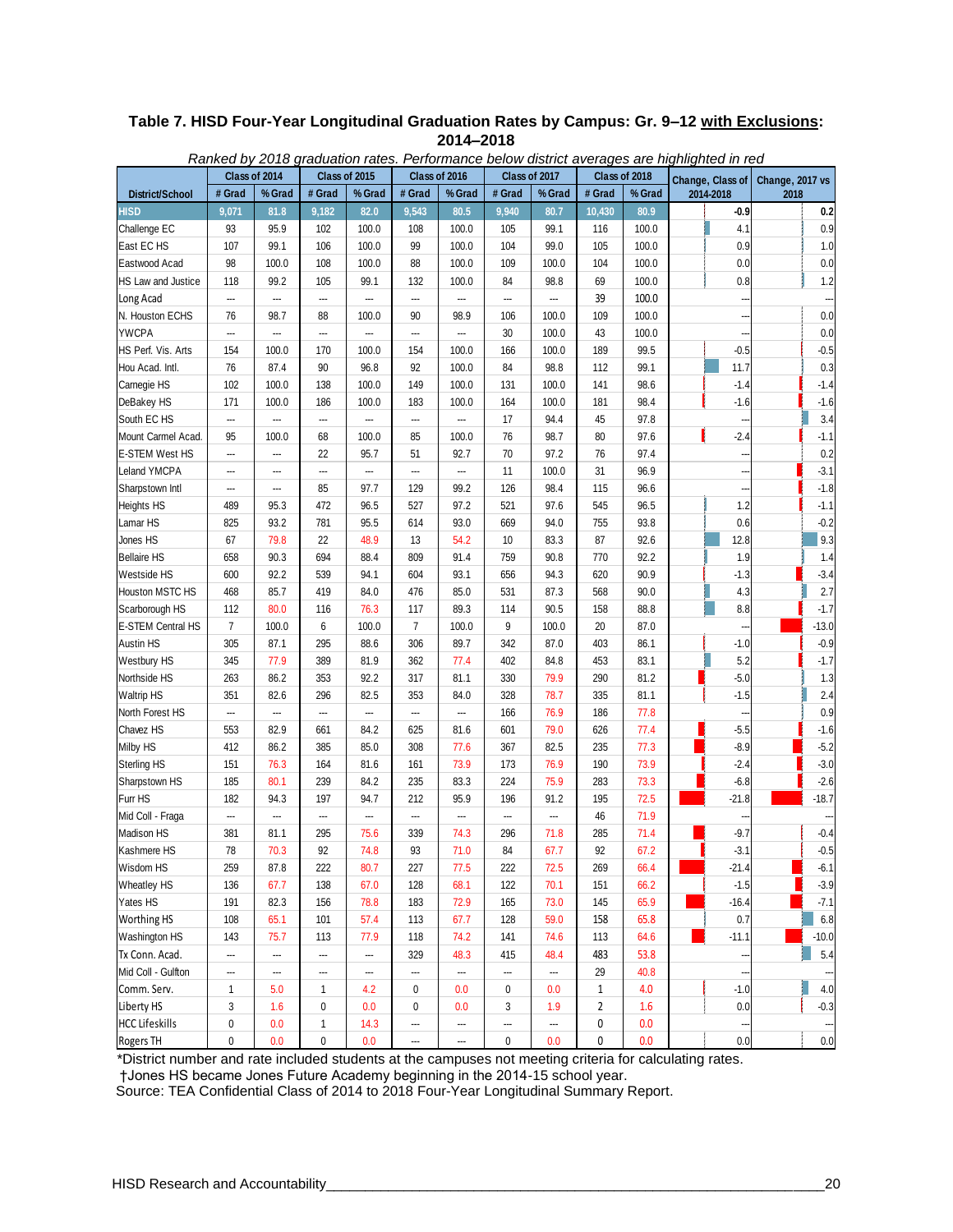|                          |              |                                                                                                              |                |               | Ranked by 2018 dropout rates. Performance above district averages are highlighted in red |                                |                          |      |                |      |                  |                 |  |
|--------------------------|--------------|--------------------------------------------------------------------------------------------------------------|----------------|---------------|------------------------------------------------------------------------------------------|--------------------------------|--------------------------|------|----------------|------|------------------|-----------------|--|
|                          |              | Class of 2014                                                                                                |                | Class of 2015 |                                                                                          | Class of 2017<br>Class of 2016 |                          |      | Class of 2018  |      | Change, Class of | Change, 2017 vs |  |
| District/School          |              | # Dropout  % Dropout  # Dropout  % Dropout  # Dropout  % Dropout  # Dropout  % Dropout  # Dropout  % Dropout |                |               |                                                                                          |                                |                          |      |                |      | 2014-2018        | 2018            |  |
| <b>HISD</b>              | 1,201        | 10.8                                                                                                         | 1,221          | 10.9          | 1,500                                                                                    | 12.6                           | 1,548                    | 12.6 | 1,663          | 12.9 | 2.1              | 0.3             |  |
| HS Perf. Vis. Arts       | 0            | 0.0                                                                                                          | 0              | 0.0           | 0                                                                                        | 0.0                            | 0                        | 0.0  | 0              | 0.0  | 0.0              | 0.0             |  |
| DeBakey HS               | 0            | 0.0                                                                                                          | 0              | 0.0           | 0                                                                                        | 0.0                            | 0                        | 0.0  | 0              | 0.0  | 0.0              | 0.0             |  |
| HS Law and Justice       | 1            | 0.8                                                                                                          | $\mathbf{1}$   | 0.9           | 0                                                                                        | 0.0                            | $\mathbf{1}$             | 1.2  | 0              | 0.0  | $-0.8$           | $-1.2$          |  |
| Long Acad                | ---          | ---                                                                                                          | ---            | ---           | ---                                                                                      | ---                            | ---                      | ---  | 0              | 0.0  |                  |                 |  |
| <b>HCC Lifeskills</b>    | 0            | 0.0                                                                                                          | 0              | 0.0           | ---                                                                                      | ---                            | $\overline{\phantom{a}}$ | ---  | 0              | 0.0  |                  |                 |  |
| Eastwood Acad            | 0            | 0.0                                                                                                          | 0              | 0.0           | 0                                                                                        | 0.0                            | 0                        | 0.0  | 0              | 0.0  | 0.0              | 0.0             |  |
| N. Houston ECHS          | 0            | 0.0                                                                                                          | 0              | 0.0           | 1                                                                                        | 1.1                            | $\pmb{0}$                | 0.0  | 0              | 0.0  |                  | 0.0             |  |
| Challenge EC             | $\mathbf{1}$ | 1.0                                                                                                          | 0              | 0.0           | 0                                                                                        | 0.0                            | 1                        | 0.9  | 0              | 0.0  | $-1.0$           | $-0.9$          |  |
| East EC HS               | $\mathbf{1}$ | 0.9                                                                                                          | 0              | 0.0           | 0                                                                                        | 0.0                            | 1                        | 1.0  | 0              | 0.0  | $-0.9$           | $-1.0$          |  |
| <b>YWCPA</b>             | ---          | ---                                                                                                          | ---            | ---           | ---                                                                                      |                                | 0                        | 0.0  | 0              | 0.0  |                  | 0.0             |  |
| South EC HS              | ---          | ---                                                                                                          | ---            | ---           | ---                                                                                      | ---                            | 1                        | 5.6  | 0              | 0.0  |                  | $-5.6$          |  |
| Carnegie HS              | 0            | 0.0                                                                                                          | 0              | 0.0           | 0                                                                                        | 0.0                            | 0                        | 0.0  | 1              | 0.7  | 0.7              | 0.7             |  |
| Sharpstown Intl          | ---          | ---                                                                                                          | $\mathbf{1}$   | 1.1           | $\mathbf{1}$                                                                             | 0.8                            | $\mathbf{1}$             | 0.8  | 1              | 0.8  |                  | 0.0             |  |
| Hou Acad. Intl.          | $\mathbf{1}$ | 1.1                                                                                                          | 0              | 0.0           | 0                                                                                        | 0.0                            | 1                        | 1.2  | 1              | 0.9  | $-0.2$           | $-0.3$          |  |
| Heights HS               | 18           | 3.5                                                                                                          | $\overline{7}$ | 1.4           | 12                                                                                       | 2.2                            | 9                        | 1.7  | 11             | 1.9  | $-1.6$           | 0.2             |  |
| Jones HS                 | 15           | 17.9                                                                                                         | 20             | 44.4          | 11                                                                                       | 45.8                           | $\overline{2}$           | 16.7 | $\overline{2}$ | 2.1  | $-15.8$          | $-14.6$         |  |
| Mount Carmel Acad.       | 0            | 0.0                                                                                                          | 0              | 0.0           | 0                                                                                        | 0.0                            | $\mathbf{1}$             | 1.3  | $\overline{2}$ | 2.4  | 2.4              | 1.1             |  |
| E-STEM West HS           |              | ---                                                                                                          | $\mathbf{1}$   | 4.3           | 3                                                                                        | 5.5                            | $\overline{2}$           | 2.8  | 2              | 2.6  |                  | $-0.2$          |  |
| Scarborough HS           | 12           | 8.6                                                                                                          | 25             | 16.4          | 13                                                                                       | 9.9                            | 3                        | 2.4  | 5              | 2.8  | $-5.8$           | 0.4             |  |
| Leland YMCPA             | ---          | ---                                                                                                          | ---            |               |                                                                                          |                                | $\pmb{0}$                | 0.0  | 1              | 3.1  | ---              | 3.1             |  |
| Lamar HS                 | 26           | 2.9                                                                                                          | 16             | 2.0           | 27                                                                                       | 4.1                            | 29                       | 4.1  | 34             | 4.2  | 1.3              | 0.1             |  |
| <b>Bellaire HS</b>       | 37           | 5.1                                                                                                          | 51             | 6.5           | 31                                                                                       | 3.5                            | 37                       | 4.4  | 44             | 5.3  | 0.2              | 0.9             |  |
| Westside HS              | 29           | 4.5                                                                                                          | 16             | 2.8           | 29                                                                                       | 4.5                            | 19                       | 2.7  | 42             | 6.2  | 1.7              | 3.5             |  |
| Houston MSTC HS          | 51           | 9.3                                                                                                          | 57             | 11.4          | 53                                                                                       | 9.5                            | 52                       | 8.6  | 45             | 7.1  | $-2.2$           | $-1.5$          |  |
| <b>E-STEM Central HS</b> | 0            | 0.0                                                                                                          | 0              | 0.0           | 0                                                                                        | 0.0                            | $\pmb{0}$                | 0.0  | $\overline{2}$ | 8.7  |                  | 8.7             |  |
| Northside HS             | 14           | 4.6                                                                                                          | 17             | 4.4           | 44                                                                                       | 11.3                           | 47                       | 11.4 | 40             | 11.2 | 6.6              | $-0.2$          |  |
| Austin HS                | 35           | 10.0                                                                                                         | 32             | 9.6           | 31                                                                                       | 9.1                            | 38                       | 9.7  | 58             | 12.4 | 2.4              | 2.7             |  |
| Wisdom HS                | 15           | 5.1                                                                                                          | 20             | 7.3           | 27                                                                                       | 9.2                            | 44                       | 14.4 | 55             | 13.6 | 8.5              | $-0.8$          |  |
| Westbury HS              | 63           | 14.2                                                                                                         | 60             | 12.6          | 72                                                                                       | 15.4                           | 52                       | 11.0 | 74             | 13.6 | $-0.6$           | 2.6             |  |
| Waltrip HS               | 54           | 12.7                                                                                                         | 42             | 11.7          | 48                                                                                       | 11.4                           | 66                       | 15.8 | 57             | 13.8 | 1.1              | $-2.0$          |  |
| Furr HS                  | 3            | 1.6                                                                                                          | 4              | 1.9           | $\mathbf{1}$                                                                             | 0.5                            | 15                       | 7.0  | 40             | 14.9 | 13.3             | 7.9             |  |
| Milby HS                 | 47           | 9.8                                                                                                          | 48             | 10.6          | 72                                                                                       | 18.1                           | 56                       | 12.6 | 48             | 15.8 | 6.0              | 3.2             |  |
| Sharpstown HS            | 25           | 10.8                                                                                                         | 27             | 9.5           | 23                                                                                       | 8.2                            | 44                       | 14.9 | 63             | 16.3 | 5.5              | 1.4             |  |
| Chavez HS                | 74           | 11.1                                                                                                         | 85             | 10.8          | 112                                                                                      | 14.6                           | 130                      | 17.1 | 134            | 16.6 | 5.5              | $-0.5$          |  |
| Madison HS               | 52           | 11.1                                                                                                         | 75             | 19.2          | 78                                                                                       | 17.1                           | 74                       | 18.0 | 75             | 18.8 | 7.7              | 0.8             |  |
| North Forest HS          |              |                                                                                                              |                |               |                                                                                          |                                | 42                       | 19.4 | 47             | 19.7 |                  | 0.3             |  |
| Sterling HS              | 35           | 17.7                                                                                                         | 25             | 12.4          | 40                                                                                       | 18.3                           | 34                       | 15.1 | 51             | 19.8 | 2.1              | 4.7             |  |
| Mid Coll - Fraga         |              |                                                                                                              |                | ---           |                                                                                          | ---                            | ---                      |      | 13             | 20.3 |                  |                 |  |
| Wheatley HS              | 51           | 25.4                                                                                                         | 58             | 28.2          | 44                                                                                       | 23.4                           | 39                       | 22.4 | 55             | 24.1 | $-1.3$           | 1.7             |  |
| Yates HS                 | 27           | 11.6                                                                                                         | 31             | 15.7          | 55                                                                                       | 21.9                           | 46                       | 20.4 | 54             | 24.5 | 12.9             | 4.1             |  |
| Rogers TH                | 0            | 0.0                                                                                                          | 0              | 0.0           |                                                                                          |                                | $\pmb{0}$                | 0.0  | 1              | 25.0 | 25.0             | 25.0            |  |
| Washington HS            | $36\,$       | 19.0                                                                                                         | 21             | 14.5          | 25                                                                                       | 15.7                           | 30                       | 15.9 | 47             | 26.9 | 7.9              | 11.0            |  |
| Worthing HS              | 45           | 27.1                                                                                                         | 51             | 29.0          | 36                                                                                       | 21.6                           | 64                       | 29.5 | 66             | 27.5 | 0.4              | $-2.0$          |  |
| Kashmere HS              | 26           | 23.4                                                                                                         | 26             | 21.1          | 26                                                                                       | 19.8                           | 26                       | 21.0 | 38             | 27.7 | 4.3              | 6.7             |  |
| Liberty HS               | 46           | 25.0                                                                                                         | 26             | 17.0          | 33                                                                                       | 24.3                           | 46                       | 29.1 | 37             | 29.4 | 4.4              | 0.3             |  |
| Tx Conn. Acad.           | ---          | ---                                                                                                          | ---            |               | 230                                                                                      | 33.8                           | 258                      | 30.1 | 291            | 32.4 |                  | 2.3             |  |
| Mid Coll - Gulfton       |              | ---                                                                                                          |                | ---           |                                                                                          | ---                            |                          |      | 23             | 32.4 |                  |                 |  |
| Comm. Serv.              | 18           | 90.0                                                                                                         | 23             | 95.8          | 96                                                                                       | 100.0                          | $70\,$                   | 97.2 | $24\,$         | 96.0 | 6.0              | $-1.2$          |  |

### **Table 8. HISD Four-Year Longitudinal Dropout Rates by Campus: Grades 9-12 with Exclusions: 2014-2018**

\*District number and rate included students at the campuses not meeting criteria for calculating rates. Source: TEA Confidential Class of 2014 to 2018 Four-Year Longitudinal Summary Report.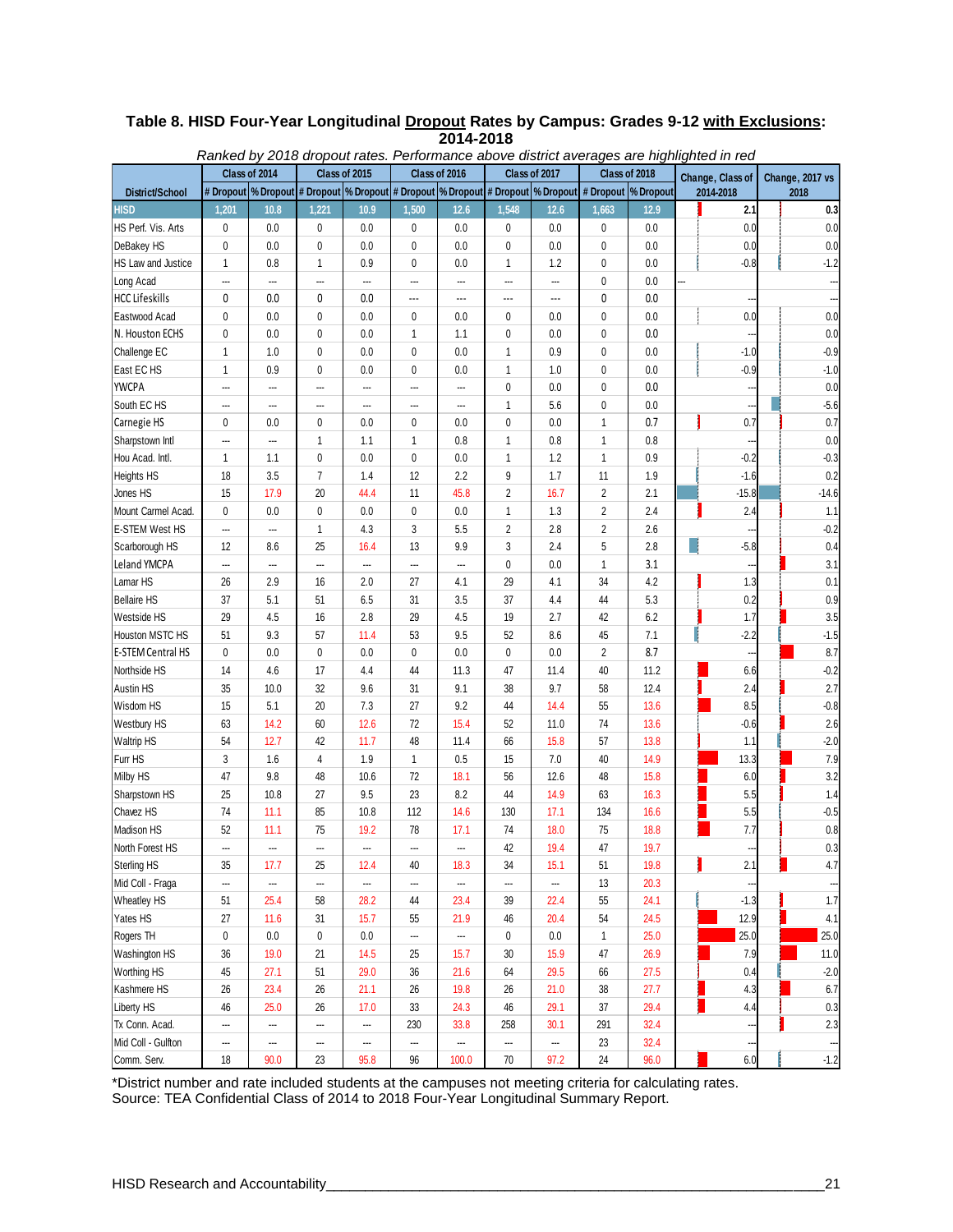| District/School          | $2013 - 14$<br># Dropouts | $2014 - 15$<br># Dropouts | ranked by the harnoor or dropodio in 2011 To<br>School Year School Year School Year School Year School Year<br>2015-16<br># Dropouts | 2016-17<br># Dropouts | $2017 - 18$<br># Dropouts | Change, Class of<br>2014-18 | Change, 2017 vs<br>2018 |
|--------------------------|---------------------------|---------------------------|--------------------------------------------------------------------------------------------------------------------------------------|-----------------------|---------------------------|-----------------------------|-------------------------|
| <b>HISD</b>              | 149                       | 281                       | 285                                                                                                                                  | 430                   | 543                       | 394                         | 113                     |
| Tx Conn. Acad.           | 38                        | 60                        | 56                                                                                                                                   | 98                    | 104                       | 66                          |                         |
| Tanglewood MS            | $\mathbf 0$               | $\mathbf 0$               | 0                                                                                                                                    | $\overline{2}$        | 31                        | 31                          | 29                      |
| <b>Revere MS</b>         | 5                         | 25                        | 33                                                                                                                                   | 14                    | 27                        | 22                          | 13                      |
| Welch MS                 | 3                         | 6                         | 3                                                                                                                                    | 17                    | 22                        | 19                          |                         |
| Holland MS               | 5                         | 8                         | 10                                                                                                                                   | 9                     | 21                        | 16                          | 12                      |
| Fondren MS               | 6                         | 11                        | 6                                                                                                                                    | 14                    | 20                        | 14                          |                         |
| <b>HS Ahead MS</b>       | 10                        | 8                         | 29                                                                                                                                   | 15                    | 20                        | 10                          |                         |
| Forest Brook MS          | 7                         | 12                        | 13                                                                                                                                   | 17                    | 18                        | 11                          |                         |
| Edison MS                | $\overline{c}$            | $\overline{2}$            | 5                                                                                                                                    | 3                     | 17                        | 15                          | 14                      |
| Cullen MS                | 4                         | 11                        | 14                                                                                                                                   | 6                     | 16                        | 12                          | 10                      |
| McReynolds MS            | 3                         | 4                         | 9                                                                                                                                    | 10                    | 14                        | 11                          |                         |
| Deady MS                 | 1                         | $\overline{c}$            | 0                                                                                                                                    | 3                     | 13                        | 12                          | 10                      |
| Long Acad                | 8                         | 18                        | 4                                                                                                                                    | 14                    | 13                        | 5                           |                         |
| <b>Marshall MS</b>       | 1                         | $\mathbf 0$               | 0                                                                                                                                    | 14                    | 13                        | 12                          |                         |
| Key MS                   | 13                        | 18                        | 15                                                                                                                                   | 14                    | 13                        | 0                           |                         |
| Sugar Grove MS           | 1                         | 30                        | 10                                                                                                                                   | 17                    | 13                        | 12                          |                         |
| Fonville MS              | 3                         | 3                         | 18                                                                                                                                   | 13                    | 12                        | 9                           |                         |
| Attucks MS               | $\overline{\mathbf{c}}$   | $\mathbf 0$               | 1                                                                                                                                    | 15                    | 12                        | 10                          |                         |
| Las Americas MS          | 1                         | $\overline{c}$            | 8                                                                                                                                    | 13                    | 11                        | 10                          |                         |
| Pershing MS              | 5                         |                           | 3                                                                                                                                    | 5                     | 10                        | 5                           |                         |
| West Briar MS            | 4                         | 1                         | 1                                                                                                                                    | 1                     | 9                         | 5                           |                         |
| Inspired Acad            | 6                         | 13                        | 0                                                                                                                                    | 6                     | 9                         | 3                           |                         |
| <b>YWCPA</b>             | $\mathbf 0$               | $\mathbf{0}$              | 0                                                                                                                                    | 1                     | 8                         | 8                           |                         |
| <b>Black MS</b>          | $\overline{c}$            | $\overline{2}$            | 0                                                                                                                                    | 1                     | $\overline{7}$            | 5                           |                         |
| Meyerland MS             | 0                         | 0                         | 0                                                                                                                                    | 3                     | $\overline{7}$            | 7                           |                         |
| Thomas MS                | 1                         | $\overline{2}$            | 4                                                                                                                                    | 3                     | 7                         | 6                           |                         |
| <b>Fleming MS</b>        | $\mathbf 0$               | 4                         | 0                                                                                                                                    | 9                     | $\overline{7}$            | 7                           |                         |
| Lawson MS                | $\mathbf{1}$              | 8                         | 8                                                                                                                                    | 12                    | $\overline{7}$            | 6                           |                         |
| Lanier MS                | $\mathbf 0$               | 1                         | 0                                                                                                                                    | 1                     | 5                         | 5                           |                         |
| <b>Williams MS</b>       | $\mathbf 0$               | $\mathbf 0$               | $\overline{2}$                                                                                                                       | 1                     | 5                         | 5                           |                         |
| Henry MS                 | 1                         | $\overline{\mathbf{c}}$   | 6                                                                                                                                    | 12                    | 5                         | 4                           |                         |
| Rogers TH                | $\mathbf{1}$              | $\mathbf 0$               | 1                                                                                                                                    | 0                     | $\overline{\mathbf{4}}$   | 3                           |                         |
| Gregory-Lincoln PK-8     | 0                         | 0                         | 6                                                                                                                                    |                       | 4                         | 4                           |                         |
| Woodson School           | 0                         |                           | J                                                                                                                                    |                       |                           |                             |                         |
| Ortiz MS                 | 3                         | $\overline{4}$            | $\overline{c}$                                                                                                                       | 3                     | 4                         | 1                           |                         |
| <b>Baylor College MS</b> |                           | $\mathbf 0$               | $\overline{\mathbf{c}}$                                                                                                              | 4                     | 4                         |                             |                         |
| Pilgrim Acad.            | $\mathbf 0$               | 1                         | 0                                                                                                                                    | 1                     | 3                         | 3                           |                         |
| Hamilton MS              | $\mathsf 0$               | $\mathbf{1}$              | 3                                                                                                                                    | $\overline{c}$        | 3                         | $\mathbf{3}$                |                         |
| Clifton MS               | 5                         | $\overline{\mathbf{c}}$   | $\mathbf{1}$                                                                                                                         | 4                     | $\mathsf 3$               | $-2$                        | -1                      |
| <b>Burbank MS</b>        | $\mathsf 0$               | $\overline{\mathbf{c}}$   | 1                                                                                                                                    | $\overline{7}$        | $\mathsf 3$               | $\mathbf{3}$                |                         |
| Wharton Dual Lang.       | $\pmb{0}$                 | $\boldsymbol{0}$          | 0                                                                                                                                    | $\overline{c}$        | $\overline{\mathbf{c}}$   | 2                           | 0                       |
| Hogg MS                  | $\mathbf 0$               | 3                         | 1                                                                                                                                    | 5                     | $\overline{\mathbf{c}}$   | $\mathbf{2}$                | -3                      |
| Navarro MS               | $\mathbf{1}$              | $\overline{\mathbf{c}}$   | $\overline{\mathbf{c}}$                                                                                                              | 14                    | $\overline{\mathbf{c}}$   | 1                           | $-12$                   |
| Wilson Mont.             | $\mathbf 0$               | $\mathbf 0$               | $\overline{0}$                                                                                                                       | 0                     | $\mathbf{1}$              | 1                           |                         |
| Young Scholars           | $\mathbf{1}$              | 1                         | 0                                                                                                                                    | 0                     | 1                         | $\mathbf 0$                 |                         |
| Reagan Ed Ctr            | $\mathbf 0$               | 1                         | 0                                                                                                                                    | 0                     | 1                         | 1                           |                         |

#### **Table 9. Annual Dropout Counts in Grades 7-8 by Campus: School Years 2014-2018** *Ranked by the number of dropouts in 2017–18*

*Table continued on the next page.*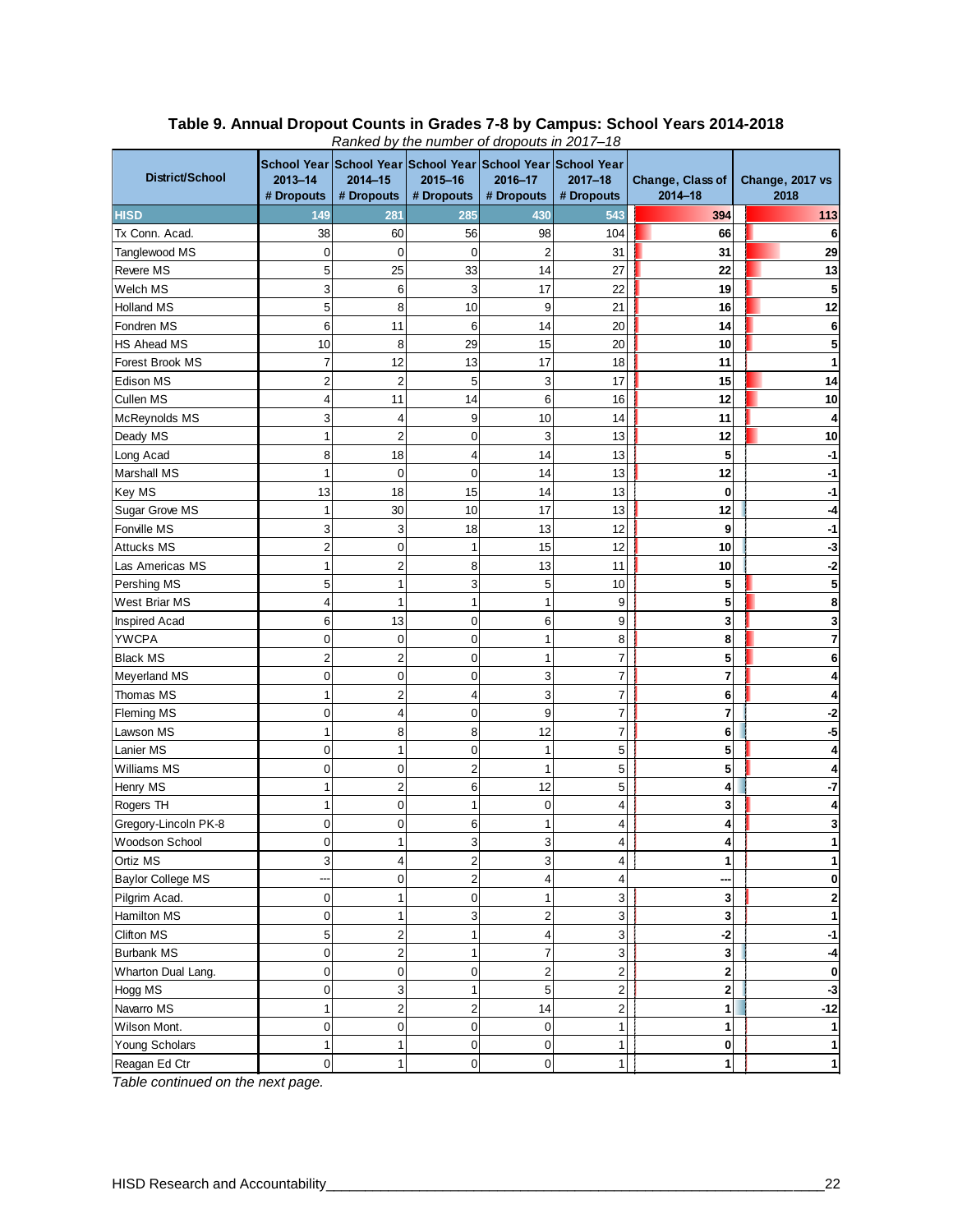| District/School          | School Year School Year School Year School Year School Year<br>$2013 - 14$<br># Dropouts | 2014-15<br># Dropouts | $2015 - 16$<br># Dropouts | 2016-17<br># Dropouts | $2017 - 18$<br># Dropouts | Change, Class of<br>$2014 - 18$ | Change, 2017 vs<br>2018 |
|--------------------------|------------------------------------------------------------------------------------------|-----------------------|---------------------------|-----------------------|---------------------------|---------------------------------|-------------------------|
| Comm. Serv.              |                                                                                          |                       |                           |                       |                           |                                 |                         |
| <b>Stevenson MS</b>      |                                                                                          |                       |                           |                       |                           |                                 |                         |
| <b>E-STEM Central MS</b> | 0                                                                                        |                       |                           |                       |                           |                                 |                         |
| Hartman MS               |                                                                                          |                       |                           |                       |                           |                                 |                         |
| <b>Energized MS</b>      |                                                                                          |                       |                           |                       |                           |                                 |                         |
| <b>Leland YMCPA</b>      | 0                                                                                        |                       |                           |                       | ŕ                         |                                 |                         |
| Secondary DAEP           | ---                                                                                      | ---                   |                           | --                    | 0                         |                                 |                         |
| Mandarin Chinese ES      |                                                                                          |                       |                           |                       | 0                         |                                 |                         |
| Sharpstown Intl          |                                                                                          |                       |                           |                       | $\overline{0}$            |                                 |                         |
| Garden Oaks ES           | 0                                                                                        |                       |                           |                       | $\overline{0}$            |                                 |                         |
| <b>JAEP</b>              | 0                                                                                        | ი                     |                           |                       | $\overline{0}$            | 0                               |                         |
| <b>Briarmeadow</b>       |                                                                                          |                       |                           |                       | $\overline{0}$            | 0                               |                         |
| <b>E-STEM West MS</b>    |                                                                                          |                       |                           |                       | $\overline{0}$            |                                 |                         |
| Chrysalis MS             | 0                                                                                        |                       |                           |                       | $\overline{0}$            | 0                               |                         |
| <b>Rice School</b>       | 0                                                                                        |                       |                           |                       | $\overline{0}$            | 0                               |                         |
| Pin Oak MS               |                                                                                          |                       |                           |                       | $\overline{0}$            | 0                               |                         |
| <b>Rusk School</b>       |                                                                                          |                       |                           |                       | $\overline{0}$            | 0                               |                         |
| Harper DAEP              | 2                                                                                        |                       |                           |                       | $\overline{0}$            | -2                              | -2                      |

#### **Table 9 (Continued). Annual Dropout Counts in Grades 7-8 by Campus: School Years 2014-2018** *Ranked by the number of dropouts in 2017–18*

Source: TEA Confidential 2013-2014 to 2017-2018 Annual Dropout Summary Report.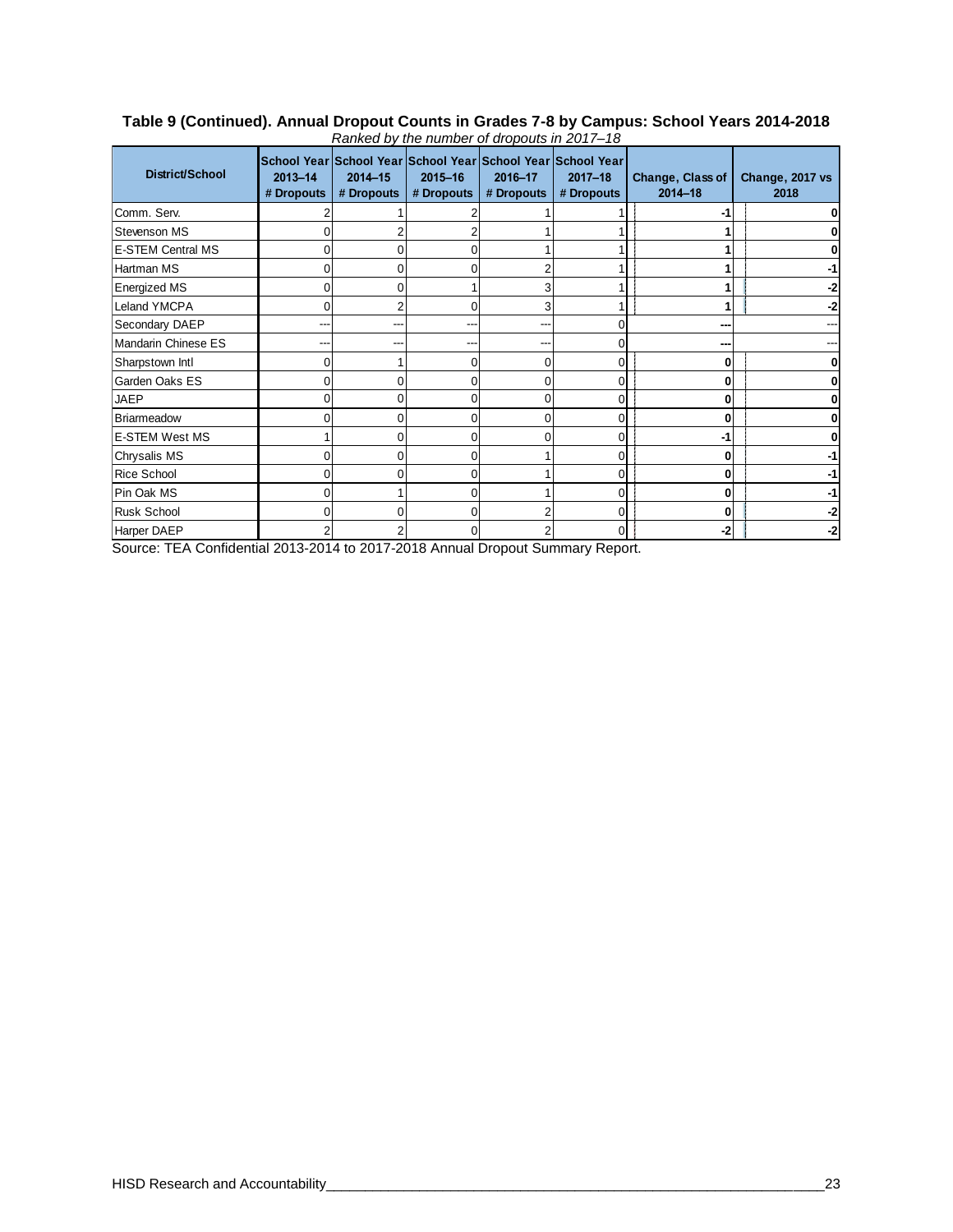# **Appendix A Reasons for Excluded Records As Defined by the Texas Education Agency**

According to TEA, starting in 2010–2011, a student who meets one or more of the following criteria is **excluded from** campus and district completion rate calculations used for accountability purposes:

- Under TEC §39.053(g-1),
- (a) A student who is ordered by court to attend a high school equivalency certificate program but has not earned a high school equivalency certificate **(Exclusion 1)**;
- (b) A student previously reported to the state as a dropout **(Exclusion 2)**;
- (c) A student in attendance but who is not in membership for purposes of average daily attendance (i.e., students for whom districts are not receiving state Foundation School Program [FSP] funds) **(Exclusion 3)**;
- (d) A student whose initial enrollment in a school in the United States in Grades 7–12 was as an unschooled refugee or asylee as defined by TEC §39.027(a-1) **(Exclusion 4)**;
- (e) A student who is in a district exclusively as a function of having been detained at a county detention facility but is otherwise not a student of the district in which the facility is located (TEC §39.054(f) and §39.055) **(Exclusion 5)**; or,
- (f) A student who is incarcerated in a state jail or federal penitentiary as an adult or as a person certified to stand trial as an adult **(Exclusion 6)**.
- Under TEC §39.053(g-2), a student who (a) is at least 18 years of age as of September 1 and has satisfied the credit requirements for high school graduation; (b) has not completed his or her individualized education program (IEP); and (c) is enrolled and receiving IEP services (starting in 2015– 16) **(Exclusion 7)**.
- Under TEC §39.054(f), the dropout record for a student who fails to enroll in school after leaving a residential treatment facility or a pre- or post-adjudication facility **(Exclusion 5)**.
- Under TEC §39.055, A student in a Texas Juvenile Justice Department facility or residential treatment facility served by a Texas public school district (starting in 2013–14) **(Exclusion 5)**.

According to TEA, starting in 2010–2011, a student reported to have left school for any of the following reasons under each category is **NOT** considered a dropout for accountability purposes:

#### **Graduated or received an out-of-state GED:**

- Student graduated from a campus in this district or charter;
- Student **graduated outside Texas** before entering a Texas public school, entered a Texas public school, and left again;
- Student completed the **GED outside Texas**;
- Student **graduated from another state** under provisions of the Interstate Compact on Educational Opportunity for **Military Children**;

#### **Moved to other educational setting:**

- Student **entered college** and is working towards an Associate's or Bachelor's degree;
- Student is **home schooled**;
- Student was **removed by Child Protective Services (CPS)** and the district has not been informed of the student's current status or enrollment;
- Student **enrolled in a private school** in Texas;
- Student **enrolled in a public or private school** outside of Texas;
- Student withdrew from/left school to **enroll** in the Texas Tech University ISD High School Diploma Program or the University of Texas at Austin High School Diploma Program;